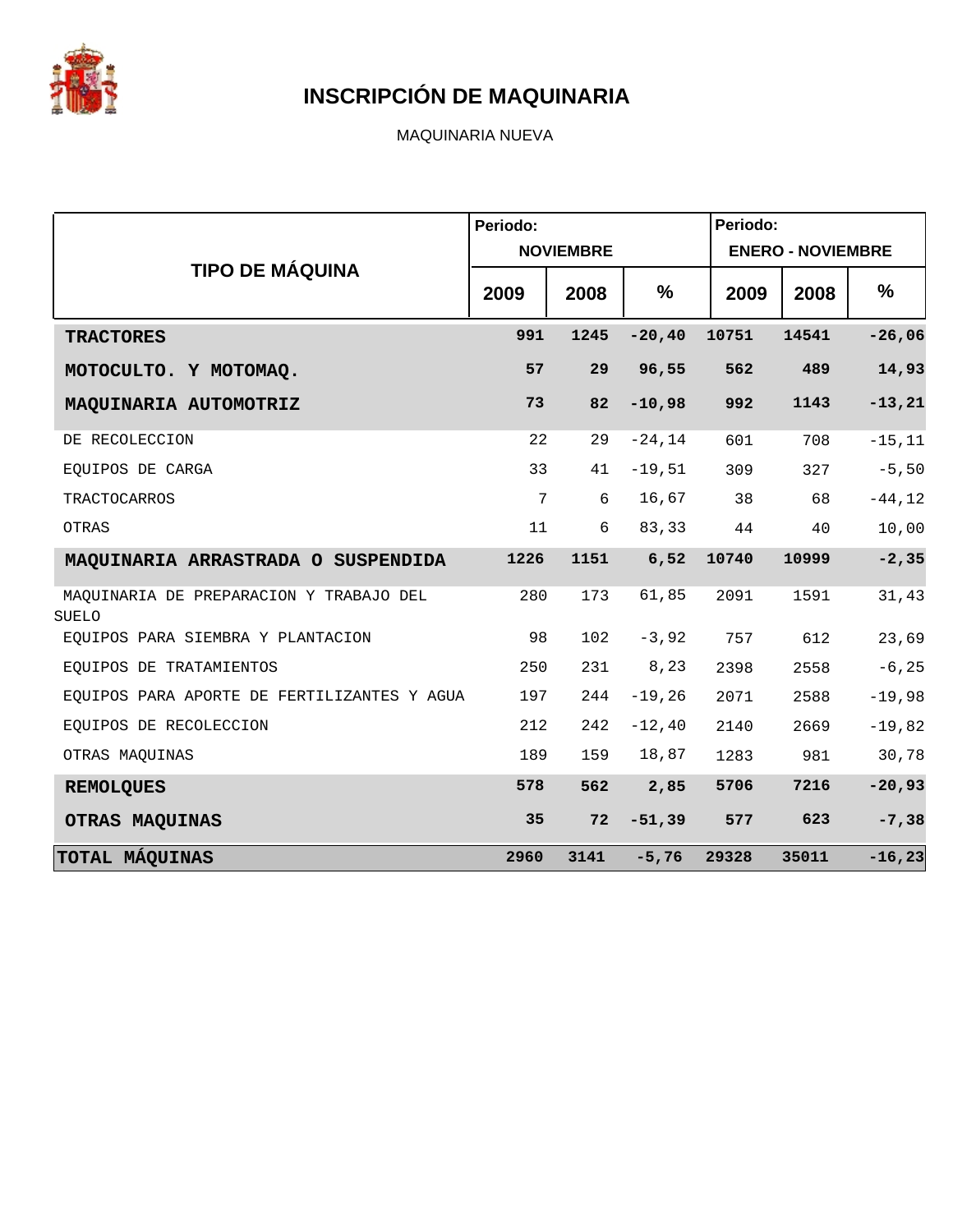

## **INSCRIPCIÓN DE MAQUINARIA POR COMUNIDADES AUTÓNOMAS**

#### MAQUINARIA NUEVA

|                        |        |                | <b>TRACTORES</b> |       | MAQUINARIA<br>AUTOMOTRIZ |               | MAQUINARIA ARRASTRADA O SUSPENDIDA |                   |        |       |                                          |                    | OTRAS                                             | TOTAL                                   |                                   |                   |       |                  |    |                   |
|------------------------|--------|----------------|------------------|-------|--------------------------|---------------|------------------------------------|-------------------|--------|-------|------------------------------------------|--------------------|---------------------------------------------------|-----------------------------------------|-----------------------------------|-------------------|-------|------------------|----|-------------------|
|                        | RUEDAS | <b>CADENAS</b> | OTROS            | TOTAL | MOTOCUL<br>TORES         | DE<br>RECOLE- | EQUIPOS<br>$_{\rm DE}$<br>CARGA    | TRACTO-<br>CARROS | OTRAS  | TOTAL | PREPARA-<br>CIÓN<br><b>V</b><br>TRABAJOS | EQUIPOS<br>SIEMBRA | EQUIPOS<br>DE<br>$Y$ PLANT $ _{\text{TRATAMIEN}}$ | EQUIPOS<br>APORTE<br>FERTILIZ<br>Y AGUA | EQUIPOS<br>$DE$<br><b>RECOLEC</b> | OTRAS<br>MÁQUINAS | TOTAL | <b>REMOLQUES</b> |    | MÁQUINAS MÁQUINAS |
| <b>ANDALUCIA</b>       | 238    | 14             | $\mathbf{1}$     | 253   | 2                        | 5             |                                    | 2                 | $\cap$ | 11    | 7                                        | 2                  | 61                                                | 8                                       | 9                                 | 17                | 104   | 261              | 4  | 635               |
| <b>ARAGON</b>          | 98     |                |                  | 99    |                          | 2             |                                    |                   |        | 9     | 15                                       | 21                 | 20                                                | 26                                      | 21                                | 29                | 132   | 13               | 4  | 25 <sub>1</sub>   |
| <b>ASTURIAS</b>        | 29     |                | O                | 29    |                          |               |                                    |                   |        |       | 3                                        |                    | $\Omega$                                          | 10                                      | 15                                | 6                 | 35    | 10               | 0  | 82                |
| <b>BALEARES</b>        | 36     |                |                  | 37    |                          | 0             |                                    |                   |        |       |                                          | ⌒<br>∠             |                                                   |                                         |                                   |                   | 19    | 3                |    | 6 <sup>c</sup>    |
| <b>CANARIAS</b>        | 66     |                | O                | 66    | 34                       | $\Omega$      |                                    |                   |        |       | 47                                       |                    |                                                   |                                         | 6                                 | 20                | 82    | 2                | U  | 192               |
| <b>CANTABRIA</b>       | 2      |                | O                |       |                          | $\Omega$      |                                    |                   |        |       | 4                                        | 0                  | 0                                                 | $\overline{2}$                          | $\mathbf{\mathcal{L}}$            | $\overline{2}$    | 15    |                  | 2  | 22                |
| <b>CASTILLA Y LEON</b> | 99     |                | $\Omega$         | 99    |                          | $\Omega$      |                                    |                   |        | 8     | 74                                       | 27                 | 19                                                | 41                                      | 36                                | 13                | 210   | 41               | 17 | 376               |
| CASTILLA-LA MANCHA     | 87     |                | $\Omega$         | 87    |                          | 2             |                                    |                   |        |       | 30                                       | 17                 | 20                                                | 22                                      | 7                                 | 20                | 116   | 49               | 2  | 256               |
| CATALUÑA               | 42     |                | O                | 42    |                          |               |                                    |                   |        | 8     | 25                                       | 7                  | 13                                                | 16                                      | 10                                | 21                | 92    | 13               | 0  | 155               |
| C.VALENCIANA           | 51     |                | $\Omega$         | 51    |                          | 3             |                                    |                   |        | 9     | 12                                       | 3                  | 60                                                |                                         | 8                                 | 17                | 107   | 24               | 0  | 192               |
| <b>EXTREMADURA</b>     | 51     |                | $\Omega$         | 52    |                          | $\Omega$      |                                    |                   |        |       | 23                                       | 2                  | 17                                                | 11                                      | 5                                 |                   | 65    | 39               | 5  | 161               |
| <b>GALICIA</b>         | 91     |                | $\Omega$         | 91    | 13                       | 2             |                                    |                   |        |       | 21                                       | 9                  | 3                                                 | 28                                      | 37                                | 14                | 112   | 90               | 0  | 314               |
| <b>MADRID</b>          |        |                |                  |       |                          |               |                                    |                   |        |       |                                          | 3                  |                                                   | 5                                       | 29                                |                   | 55    | 0                | 0  | 6 <sup>C</sup>    |
| <b>MURCIA</b>          | 35     |                |                  | 35    |                          | $\Omega$      |                                    |                   |        |       |                                          |                    | 15                                                |                                         | $\overline{2}$                    | b                 | 29    | 15               |    | 79                |
| <b>NAVARRA</b>         | 13     |                |                  | 15    |                          |               |                                    |                   |        |       | 2                                        |                    |                                                   |                                         |                                   | <sup>0</sup>      | 13    | 5                | 0  | 35                |
| PAIS VASCO             | 11     |                |                  | 13    |                          |               |                                    |                   |        |       | ∠                                        |                    | $\bigcap$<br>∠                                    |                                         | 11                                | 8                 | 27    | ⇁                | 0  | 5 <sub>0</sub>    |
| RIOJA (LA)             | 16     |                |                  | 16    |                          | 0             |                                    |                   |        |       |                                          |                    | 9                                                 |                                         |                                   |                   | 13    |                  |    | 34                |
| <b>TOTAL</b>           | 969    | 15             | 7                | 991   | 57                       | 22            | 33                                 | 7                 | 11     | 73    | 280                                      | 98                 | 250                                               | 197                                     | 212                               | 189               | 1226  | 578              | 35 | 2960              |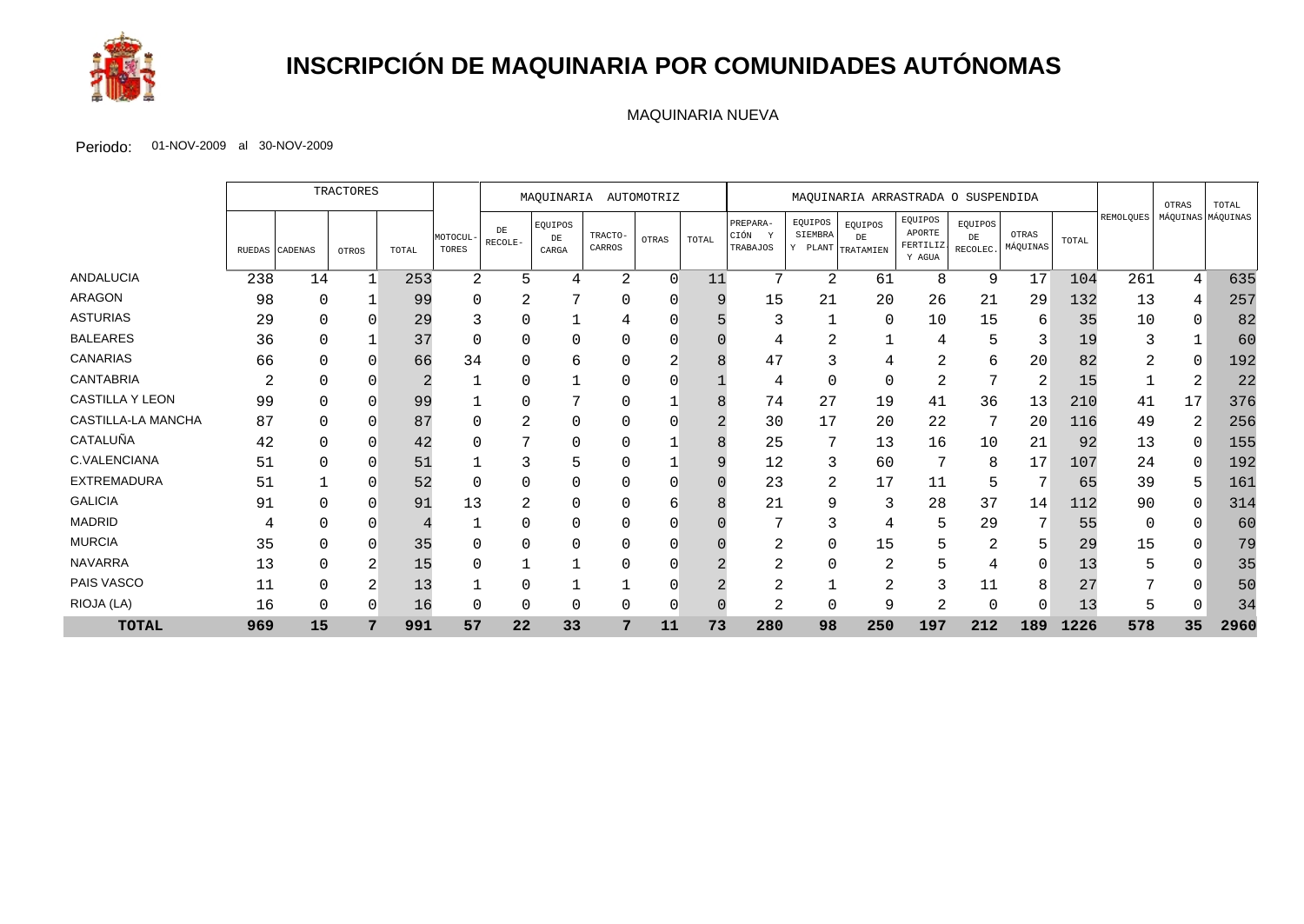

# **INSCRIPCIÓN DE MAQUINARIA POR PROVINCIAS Y COMUNIDADES AUTÓNOMAS**

MAQUINARIA NUEVA

|                       |                | <b>TRACTORES</b> |                |                |                   | MAQUINARIA AUTOMOTRIZ          |                       |                   | MAQUINARIA ARRASTRADA O SUSPENDIDA |       |                                      |                                  |                             |                                       |               |                            |       |               |                   |                   |
|-----------------------|----------------|------------------|----------------|----------------|-------------------|--------------------------------|-----------------------|-------------------|------------------------------------|-------|--------------------------------------|----------------------------------|-----------------------------|---------------------------------------|---------------|----------------------------|-------|---------------|-------------------|-------------------|
|                       | <b>RUEDAS</b>  | CADENAS          | OTROS          | TOTAL          | MOTOCUL-<br>TORES | $\rm{DE}$<br>RECOLECCIÓN CARGA | EQUIPOS<br>${\rm DE}$ | TRACTO-<br>CARROS | OTRAS                              | TOTAL | PREPARA-<br>CIÓN Y<br><b>TRABAJO</b> | EQUIPOS<br>SIEMBRA Y<br>PLANTAC. | EQUIPOS<br>DE<br>TRATAMIEN. | EQUIPOS<br>APORTE<br>FERTILIZ<br>AGUA | EQUIPOS<br>DE | OTRAS<br>RECOLEC. MÁQUINAS | TOTAL | REMOLQUES     | OTRAS<br>MÁQUINAS | TOTAL<br>MÁQUINAS |
| ALMERIA               | 12             | $\Omega$         | $\Omega$       | 12             | $\Omega$          | 0                              | $\Omega$              | 0                 | $\Omega$                           |       | $\Omega$                             | 0                                | $\Omega$                    | $\mathbf 1$                           | $\Omega$      | $\Omega$                   |       | 2             | $\Omega$          | 15                |
| CADIZ                 | 11             |                  | <sup>0</sup>   | 11             |                   | 0                              |                       |                   |                                    |       |                                      |                                  |                             | O                                     |               |                            |       |               |                   | 17                |
| CORDOBA               | 36             |                  | $\Omega$       | 41             |                   |                                |                       | 0                 |                                    |       |                                      | $\Omega$                         | 19                          |                                       |               | 2                          | 24    | 54            | 2                 | 123               |
| GRANADA               | 38             |                  |                | 42             |                   | $\Omega$                       |                       | ∩                 |                                    |       |                                      | $\Omega$                         | 10                          | ∩                                     |               | 2                          | 13    | 24            |                   | 81                |
| <b>HUELVA</b>         | 14             |                  | $\Omega$       | 14             |                   | $\Omega$                       |                       |                   |                                    |       |                                      |                                  | $\Omega$                    | $\Omega$                              |               | $\Omega$                   |       |               | 2                 | 21                |
| JAEN                  | 66             |                  | $\Omega$       | 71             |                   | 2                              |                       |                   |                                    |       | ∠                                    | $\Omega$                         | 17                          | 3                                     |               | 6                          | 29    | 120           | 0                 | 225               |
| MALAGA                | 26             |                  | $\Omega$       | 27             |                   |                                |                       |                   |                                    |       |                                      | $\Omega$                         | 9                           |                                       |               | 7                          | 25    | 22            | $\Omega$          | 77                |
| SEVILLA               | 35             | $\Omega$         | 0              | 35             | $\Omega$          | 0                              | $\Omega$              | 0                 | 0                                  |       | $\Omega$                             | 2                                | 6                           | 2                                     | $\Omega$      | 0                          | 10    | 31            | 0                 | 76                |
| <b>ANDALUCIA</b>      | 238            | 14               | $\mathbf 1$    | 253            | 2                 | 5                              | 4                     | $\overline{2}$    | $\Omega$                           | 11    | 7                                    | 2                                | 61                          | 8                                     | 9             | 17                         | 104   | 261           | $\overline{4}$    | 635               |
| <b>HUESCA</b>         | 24             | $\Omega$         |                | 25             |                   |                                | 5                     | 0                 | 0                                  |       | 6                                    | 8                                | 6                           | 11                                    | 8             | 15                         | 54    | 3             | 0                 | 88                |
| TERUEL                | 20             |                  | $\Omega$       | 20             |                   | 0                              |                       | 0                 |                                    |       |                                      | -2                               |                             | 4                                     |               | 3                          | 18    |               |                   | 41                |
| ZARAGOZA              | 54             | 0                | $\Omega$       | 54             |                   |                                | 2                     | 0                 | 0                                  |       | 5                                    | 11                               | 12                          | 11                                    | 10            | 11                         | 60    |               |                   | 128               |
| <b>ARAGON</b>         | 98             | $\Omega$         | $\overline{1}$ | 99             | $\Omega$          | $\mathbf{2}$                   | 7                     | $\Omega$          | $\Omega$                           | 9     | 15                                   | 21                               | 20                          | 26                                    | 21            | 29                         | 132   | 13            | 4                 | 257               |
| OVIEDO                | 29             | 0                | $\Omega$       | 29             | 3                 | 0                              | -1                    | 4                 | 0                                  |       | 3                                    |                                  | $\mathbf 0$                 | 10                                    | 15            | 6                          | 35    | 10            | $\Omega$          | 82                |
| <b>ASTURIAS</b>       | 29             | $\overline{0}$   | $\Omega$       | 29             | 3                 | $\mathbf 0$                    | $\mathbf{1}$          | 4                 | 0                                  |       | 3                                    |                                  | $\mathbf 0$                 | 10                                    | 15            | 6                          | 35    | 10            | $\overline{0}$    | 82                |
| <b>BALEARES</b>       | 36             | 0                |                | 37             | $\Omega$          | $\mathbf{0}$                   | $\Omega$              | 0                 | 0                                  |       | 4                                    | 2                                | 1                           | 4                                     |               | 3                          | 19    | 3             |                   | 60                |
| <b>BALEARES</b>       | 36             | $\Omega$         | $\mathbf{1}$   | 37             | $\Omega$          | $\mathbf 0$                    | $\Omega$              | $\Omega$          | $\overline{0}$                     | ∩     | $\overline{4}$                       | $\overline{2}$                   | $\mathbf{1}$                | $\overline{4}$                        | 5             | 3                          | 19    | 3             | $\mathbf{1}$      | 60                |
| LAS PALMAS DE GRAN    | 30             | $\Omega$         | $\Omega$       | 30             | 8                 | 0                              | $\overline{2}$        | 0                 | $\overline{2}$                     |       | 1                                    | $\Omega$                         | $\Omega$                    | $\overline{2}$                        |               |                            |       | $\mathcal{D}$ | $\Omega$          | 49                |
| SANTA CRUZ DE<br>TENE | 36             | 0                | 0              | 36             | 26                | 0                              | 4                     | 0                 | 0                                  |       | 46                                   | 3                                | 4                           | $\Omega$                              | 5             | 19                         | 77    |               | 0                 | 143               |
| <b>CANARIAS</b>       | 66             | $\Omega$         | $\Omega$       | 66             | 34                | $\overline{0}$                 | 6                     | $\Omega$          | 2                                  |       | 47                                   | 3                                | 4                           | 2                                     | 6             | 20                         | 82    | 2             | $\overline{0}$    | 192               |
| SANTANDER             | 2              | 0                | $\Omega$       | 2              |                   | 0                              |                       | 0                 | 0                                  |       | 4                                    | $\Omega$                         | $\Omega$                    | $\overline{2}$                        |               | 2                          | 15    |               | 2                 | 22                |
| <b>CANTABRIA</b>      | $\overline{2}$ | $\Omega$         | $\cap$         | $\overline{2}$ |                   | $\Omega$                       | -1                    | $\Omega$          | $\Omega$                           |       | $\overline{4}$                       | $\Omega$                         | $\Omega$                    | $\overline{2}$                        | 7             | 2                          | 15    |               | 2                 | 22                |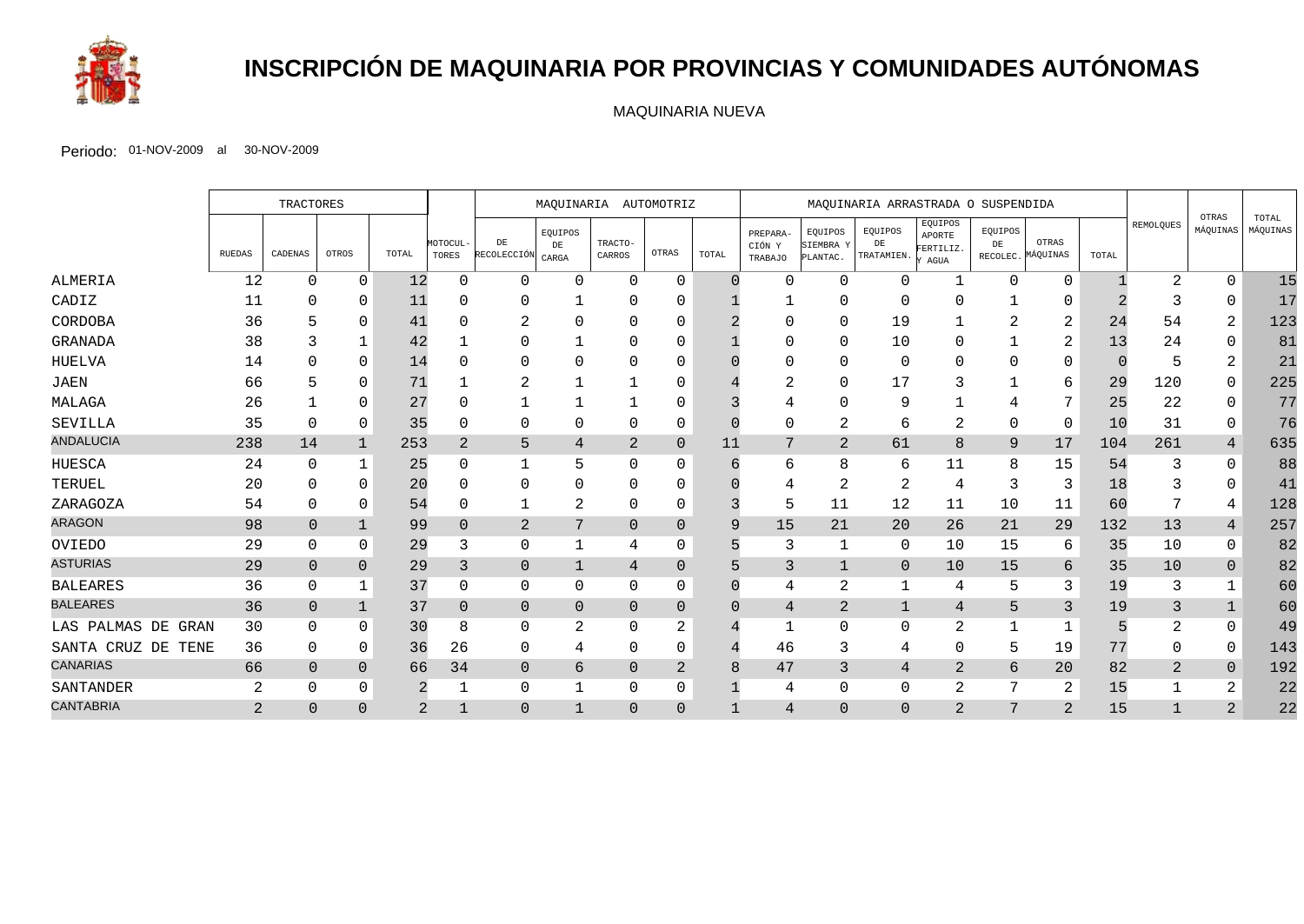

# **INSCRIPCIÓN DE MAQUINARIA POR PROVINCIAS Y COMUNIDADES AUTÓNOMAS**

MAQUINARIA NUEVA

|                        |        | TRACTORES      |                |       |                   | MAQUINARIA AUTOMOTRIZ    |                        | MAQUINARIA ARRASTRADA O SUSPENDIDA |                |                |                               |                                  |                             |                                                         |               |                            |       |                |                   |                   |
|------------------------|--------|----------------|----------------|-------|-------------------|--------------------------|------------------------|------------------------------------|----------------|----------------|-------------------------------|----------------------------------|-----------------------------|---------------------------------------------------------|---------------|----------------------------|-------|----------------|-------------------|-------------------|
|                        | RUEDAS | CADENAS        | OTROS          | TOTAL | MOTOCUL-<br>TORES | $\rm{DE}$<br>RECOLECCIÓN | EQUIPOS<br>DE<br>CARGA | TRACTO-<br>CARROS                  | OTRAS          | TOTAL          | PREPARA-<br>CIÓN Y<br>TRABAJO | EQUIPOS<br>SIEMBRA Y<br>PLANTAC. | EQUIPOS<br>DE<br>TRATAMIEN. | EQUIPOS<br>APORTE<br>FERTILIZ.<br>$\operatorname{AGUA}$ | EQUIPOS<br>DE | OTRAS<br>RECOLEC. MÁQUINAS | TOTAL | REMOLQUES      | OTRAS<br>MÁQUINAS | TOTAL<br>MÁQUINAS |
| AVILA                  | 8      | $\Omega$       | $\Omega$       | 8     | $\Omega$          | 0                        | $\Omega$               | $\mathbf 0$                        | $\mathbf 0$    | $\Omega$       | 3                             | $\overline{2}$                   | $\mathbf 0$                 | 3                                                       | 4             | $\mathbf 0$                | 12    | $\mathbf{1}$   | $\mathbf 1$       | 22                |
| <b>BURGOS</b>          | 12     | $\Omega$       | 0              | 12    | ∩                 | $\Omega$                 | $\Omega$               | $\Omega$                           | $\Omega$       |                | 12                            | 4                                | 2                           | 2                                                       | 4             | 2                          | 26    | 5              | $\Omega$          | 43                |
| LEON                   | 21     | $\Omega$       | $\Omega$       | 21    |                   | 0                        | 1                      | $\Omega$                           | $\mathbf{1}$   | 2              | 10                            | $\overline{2}$                   |                             | 5                                                       | 8             | $\Omega$                   | 30    | Q              | $\overline{2}$    | 64                |
| PALENCIA               |        | ∩              | O              |       |                   | $\Omega$                 | 2                      | $\Omega$                           | $\Omega$       |                | 14                            | 8                                |                             | 7                                                       |               | 3                          | 44    |                | 5                 | 65                |
| SALAMANCA              | 11     | $\Omega$       | $\Omega$       | 11    |                   | $\mathbf 0$              | 1                      | $\Omega$                           | $\Omega$       |                | 5                             | $\mathbf{1}$                     |                             | 6                                                       | 5             | 2                          | 20    |                | 1                 | 35                |
| SEGOVIA                |        | ∩              | $\Omega$       |       |                   | $\Omega$                 | -1                     | $\Omega$                           | $\Omega$       |                | 9                             | $\Omega$                         |                             | 3                                                       | 4             | $\mathbf{1}$               | 18    |                | 0                 | 23                |
| SORIA                  |        | $\Omega$       | O              |       |                   | $\Omega$                 | $\Omega$               | $\Omega$                           | $\Omega$       |                | 2                             | $\Omega$                         |                             |                                                         | $\Omega$      | -1                         | 11    |                | $\Omega$          | 16                |
| VALLADOLID             | 9      | $\Omega$       | O              | 9     |                   | $\Omega$                 |                        | $\Omega$                           | $\Omega$       |                | 3                             | 5                                | 2                           | 5                                                       | 2             | 2                          | 19    |                | 3                 | 37                |
| ZAMORA                 | 22     | $\Omega$       | $\Omega$       | 22    |                   | 0                        | 1                      | $\Omega$                           | 0              |                | 16                            | 5                                | 2                           | 3                                                       | 2             | $\overline{2}$             | 30    | 13             | 5                 | 71                |
| <b>CASTILLA Y LEON</b> | 99     | $\overline{0}$ | $\Omega$       | 99    | $\mathbf{1}$      | $\mathbf 0$              | 7                      | $\overline{0}$                     | $\mathbf{1}$   | 8              | 74                            | 27                               | 19                          | 41                                                      | 36            | 13                         | 210   | 41             | 17                | 376               |
| ALBACETE               | 9      | 0              | $\Omega$       | 9     | $\Omega$          | 1                        | $\Omega$               | 0                                  | 0              |                | 4                             | 3                                | .5                          | -1                                                      |               | 5                          | 19    | -9             | 0                 | 38                |
| CIUDAD REAL            | 33     | $\Omega$       | $\Omega$       | 33    |                   | 1                        | $\Omega$               | $\Omega$                           | $\Omega$       |                | 6                             | $\mathbf 0$                      | 6                           | 8                                                       | 2             | 8                          | 30    | 8              | 0                 | 72                |
| <b>CUENCA</b>          | 14     | $\Omega$       | $\Omega$       | 14    | U                 | $\Omega$                 | $\Omega$               | $\Omega$                           | $\Omega$       |                | 10                            | 7                                | 3                           | 4                                                       | 3             | 1                          | 28    | 10             | 1                 | 53                |
| GUADALAJARA            | 5      | $\Omega$       | $\Omega$       | 5     |                   | 0                        | $\Omega$               | $\Omega$                           | $\Omega$       |                | 9                             | 6                                |                             | 3                                                       | $\Omega$      | 2                          | 23    | 6              | 1                 | 35                |
| TOLEDO                 | 26     | $\Omega$       | 0              | 26    |                   | $\mathbf 0$              | $\Omega$               | $\Omega$                           | $\Omega$       |                | $\mathbf{1}$                  | $\mathbf{1}$                     | 3                           | 6                                                       | $\mathbf{1}$  | 4                          | 16    | 16             | 0                 | 58                |
| CASTILLA-LA MANCHA     | 87     | $\overline{0}$ | $\overline{0}$ | 87    | $\overline{0}$    | $\overline{a}$           | $\mathbf 0$            | $\overline{0}$                     | $\overline{0}$ | $\overline{2}$ | 30                            | 17                               | 20                          | 22                                                      | 7             | 20                         | 116   | 49             | 2                 | 256               |
| <b>BARCELONA</b>       | 11     | $\Omega$       | 0              | 11    | ∩                 | $\mathbf 0$              | $\Omega$               | $\Omega$                           | 0              |                | 2                             | $\mathbf 1$                      | 2                           | 0                                                       | 2             | $\Omega$                   |       | 3              | $\Omega$          | 21                |
| GIRONA                 | 9      | $\Omega$       | $\Omega$       | 9     |                   | 1                        | <sup>0</sup>           | $\Omega$                           | 1              |                | 0                             | $\mathbf 0$                      |                             | 3                                                       |               | 1                          |       |                | $\Omega$          | 17                |
| LLEIDA                 | 10     | $\Omega$       | $\Omega$       | 10    |                   | 6                        | $\Omega$               | $\Omega$                           | $\Omega$       |                | 9                             | 5                                | 5                           | 9                                                       | 4             | 13                         | 45    | 3              | $\Omega$          | 64                |
| TARRAGONA              | 12     | 0              | $\mathbf 0$    | 12    | $\Omega$          | $\mathbf 0$              | $\Omega$               | $\Omega$                           | 0              | $\Omega$       | 14                            | 1                                | 6                           | 4                                                       | 3             | 7                          | 35    | 6              | 0                 | 53                |
| CATALUÑA               | 42     | $\overline{0}$ | $\overline{0}$ | 42    | $\overline{0}$    | 7                        | $\overline{0}$         | $\overline{0}$                     | 1              | 8              | 25                            | 7                                | 13                          | 16                                                      | 10            | 21                         | 92    | 13             | $\overline{0}$    | 155               |
| ALICANTE               | 11     | $\Omega$       | 0              | 11    | $\Omega$          | 2                        | 1                      | $\Omega$                           | 0              |                | 8                             | 3                                | 20                          | 2                                                       | 3             | 3                          | 39    | 4              | 0                 | 57                |
| CASTELLON              | 12     | $\Omega$       | $\Omega$       | 12    |                   | $\mathbf 0$              | $\Omega$               | $\Omega$                           | 0              |                | 1                             | $\Omega$                         | 5                           | 1                                                       | 5             | 5                          | 17    | $\overline{4}$ | $\mathbf 0$       | 34                |
| VALENCIA               | 28     | 0              | $\mathbf 0$    | 28    | 0                 | 1                        | 4                      | $\mathbf{0}$                       | 1              | 6              | 3                             | $\mathbf 0$                      | 35                          | 4                                                       | 0             | 9                          | 51    | 16             | $\mathbf 0$       | 101               |
| <b>C.VALENCIANA</b>    | 51     | $\overline{0}$ | $\overline{0}$ | 51    | 1                 | 3                        | 5                      | $\overline{0}$                     | 1              | 9              | $12$                          | 3                                | 60                          | 7                                                       | 8             | 17                         | 107   | 24             | $\mathbf 0$       | 192               |
| <b>BADAJOZ</b>         | 33     | $\Omega$       | $\Omega$       | 33    | $\Omega$          | $\mathbf 0$              | $\Omega$               | $\Omega$                           | 0              | $\Omega$       | 21                            | $\mathbf 1$                      | 17                          | 6                                                       | 5             | 7                          | 57    | 31             | 5                 | 126               |
| CACERES                | 18     |                | $\Omega$       | 19    | $\Omega$          | 0                        | 0                      | $\Omega$                           | $\mathbf 0$    | $\Omega$       | 2                             | 1                                | $\mathbf 0$                 | 5                                                       | $\mathbf 0$   | 0                          | 8     | 8              | $\Omega$          | 35                |
| <b>EXTREMADURA</b>     | 51     | $\mathbf{1}$   | $\Omega$       | 52    | $\Omega$          | $\overline{0}$           | $\Omega$               | $\Omega$                           | $\Omega$       | $\Omega$       | 23                            | $\overline{2}$                   | 17                          | 11                                                      | 5             | 7                          | 65    | 39             | 5                 | 161               |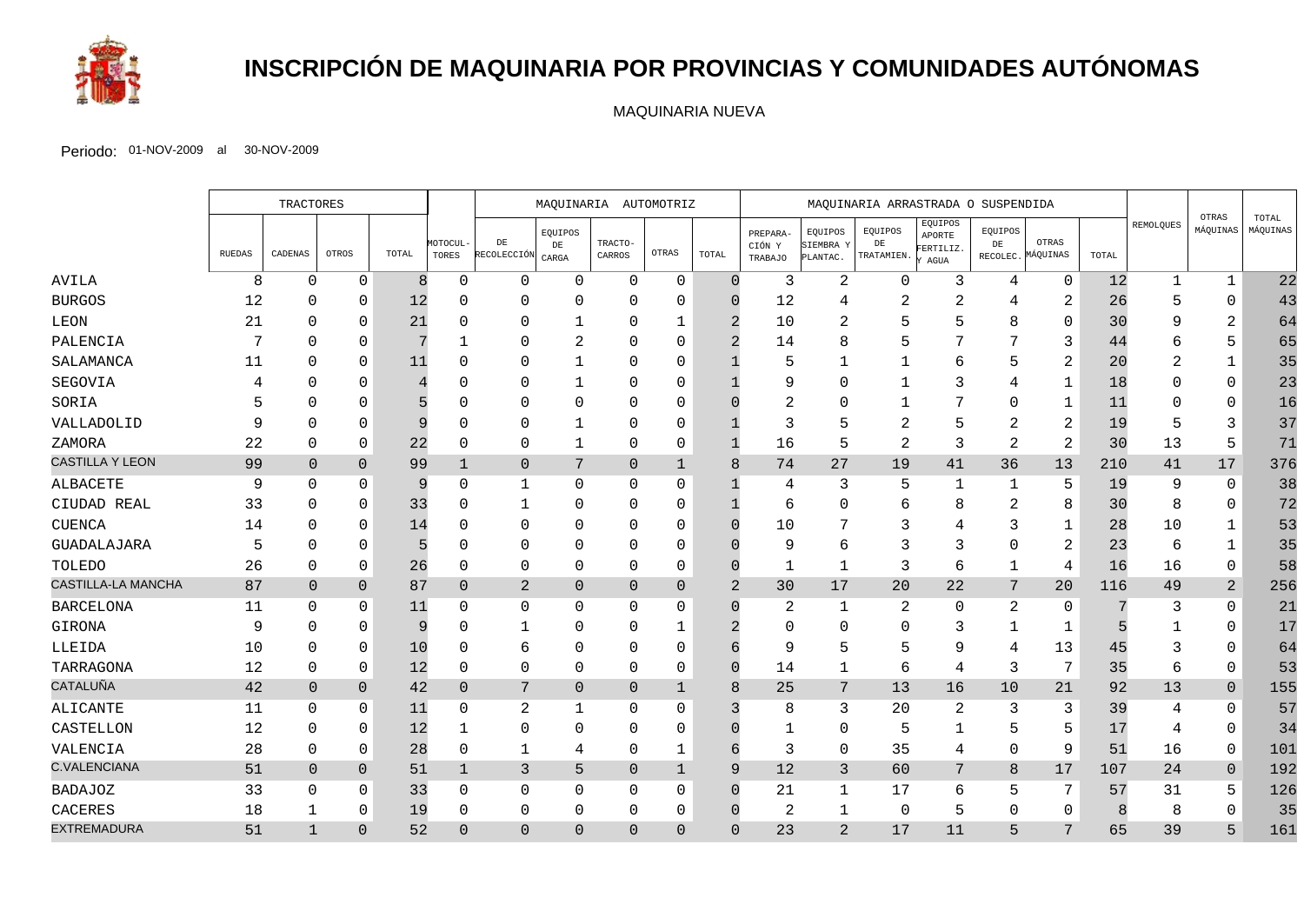

# **INSCRIPCIÓN DE MAQUINARIA POR PROVINCIAS Y COMUNIDADES AUTÓNOMAS**

MAQUINARIA NUEVA

|                |                | TRACTORES      |                |       |                   | MAQUINARIA AUTOMOTRIZ     |                               |                   | MAQUINARIA ARRASTRADA O SUSPENDIDA |          |                                      |                                  |                             |                                        |                           |                   |       |           |                   |                   |
|----------------|----------------|----------------|----------------|-------|-------------------|---------------------------|-------------------------------|-------------------|------------------------------------|----------|--------------------------------------|----------------------------------|-----------------------------|----------------------------------------|---------------------------|-------------------|-------|-----------|-------------------|-------------------|
|                | RUEDAS         | CADENAS        | OTROS          | TOTAL | MOTOCUL-<br>TORES | ${\rm DE}$<br>RECOLECCIÓN | EQUIPOS<br>$\rm{DE}$<br>CARGA | TRACTO-<br>CARROS | OTRAS                              | TOTAL    | PREPARA-<br>CIÓN Y<br><b>TRABAJO</b> | EQUIPOS<br>SIEMBRA Y<br>PLANTAC. | EQUIPOS<br>DE<br>TRATAMIEN. | EQUIPOS<br>APORTE<br>FERTILIZ.<br>AGUA | EQUIPOS<br>DE<br>RECOLEC. | OTRAS<br>MÁQUINAS | TOTAL | REMOLQUES | OTRAS<br>MÁQUINAS | TOTAL<br>MÁQUINAS |
| A CORUÑA       | 33             | $\Omega$       | $\Omega$       | 33    |                   | $\Omega$                  | $\Omega$                      | $\Omega$          | $\overline{2}$                     |          | 13                                   | 6                                | 0                           | 14                                     | 11                        | 7                 | 51    | 30        | $\Omega$          | 119               |
| <b>LUGO</b>    | 17             |                | 0              | 17    |                   |                           |                               |                   | ∠                                  |          |                                      | ◠<br>∠                           |                             | 10                                     | 21                        | 3                 | 41    | 13        |                   | 74                |
| OURENSE        | 12             |                |                | 12    |                   | 0                         | U                             | <sup>0</sup>      |                                    |          | ∠                                    | $\Omega$                         |                             |                                        |                           | 2                 |       | 17        |                   | 38                |
| PONTEVEDRA     | 29             | 0              | $\Omega$       | 29    |                   |                           | O                             | 0                 | 2                                  |          | $\overline{2}$                       |                                  | 2                           | 3                                      | 3                         | 2                 | 13    | 30        | $\Omega$          | 83                |
| <b>GALICIA</b> | 91             | $\overline{0}$ | $\Omega$       | 91    | 13                | $\overline{2}$            | $\Omega$                      | $\Omega$          | 6                                  | 8        | 21                                   | $\mathsf{Q}$                     | 3                           | 28                                     | 37                        | 14                | 112   | 90        | $\overline{0}$    | 314               |
| MADRID         | 4              | $\Omega$       | $\Omega$       | 4     |                   | $\mathbf 0$               | $\Omega$                      | $\Omega$          | 0                                  |          | $\mathbf{r}$                         | 3                                | 4                           | 5                                      | 29                        |                   | 55    | $\Omega$  |                   | 60                |
| <b>MADRID</b>  | $\overline{4}$ | $\Omega$       | $\Omega$       | 4     |                   | $\mathbf{0}$              | $\Omega$                      | $\Omega$          | $\overline{0}$                     |          | 7                                    | 3                                | $\overline{4}$              | 5                                      | 29                        | 7                 | 55    | $\Omega$  | $\overline{0}$    | 60                |
| MURCIA         | 35             | 0              | $\Omega$       | 35    |                   | 0                         | O                             | 0                 | 0                                  |          | 2                                    | $\mathbf 0$                      | 15                          | 5                                      | 2                         | 5                 | 29    | 15        | $\Omega$          | 79                |
| <b>MURCIA</b>  | 35             | $\mathbf{0}$   | $\Omega$       | 35    |                   | $\mathbf{0}$              | $\Omega$                      | $\Omega$          | $\Omega$                           |          | 2                                    | $\overline{0}$                   | 15                          | 5                                      | 2                         | 5                 | 29    | 15        | $\Omega$          | 79                |
| <b>NAVARRA</b> | 13             | 0              | 2              | 15    |                   | $\mathbf{1}$              |                               | 0                 | $\mathbf 0$                        |          | 2                                    | 0                                | $\overline{2}$              | 5                                      | 4                         | $\mathbf 0$       | 13    | 5         | $\Omega$          | 35                |
| <b>NAVARRA</b> | 13             | $\Omega$       | $\overline{2}$ | 15    | $\Omega$          | 1                         |                               | $\Omega$          | $\Omega$                           |          | 2                                    | $\overline{0}$                   | $\overline{2}$              | 5                                      | 4                         | $\Omega$          | 13    | 5         | $\overline{0}$    | 35                |
| ALAVA          | 6              | <sup>0</sup>   |                | 6     |                   | $\Omega$                  | U                             | <sup>0</sup>      |                                    |          |                                      | $\Omega$                         |                             | $\Omega$                               | ∩                         |                   |       |           |                   | 11                |
| GUIPUZCOA      |                | $\Omega$       | $\sim$         |       |                   | 0                         |                               |                   | $\Omega$                           |          |                                      |                                  |                             | $\Omega$                               | 8                         | 8                 | 18    |           |                   | 31                |
| VIZCAYA        |                | 0              | $\Omega$       |       |                   | 0                         | O                             | 0                 |                                    |          | 0                                    | 0                                | $\Omega$                    | 3                                      |                           | $\Omega$          |       |           |                   | 8                 |
| PAIS VASCO     | 11             | $\Omega$       | 2              | 13    |                   | $\mathbf{0}$              |                               |                   |                                    |          | 2                                    |                                  | 2                           | 3                                      | 11                        | 8                 | 27    |           | $\overline{0}$    | 50                |
| LA RIOJA       | 16             | $\Omega$       | $\Omega$       | 16    |                   | $\mathbf 0$               | O                             | $\Omega$          | $\Omega$                           |          | $\overline{a}$                       | $\Omega$                         | 9                           | $\overline{2}$                         |                           | $\Omega$          | 13    |           |                   | 34                |
| RIOJA (LA)     | 16             | $\Omega$       | $\Omega$       | 16    | $\Omega$          | $\mathbf{0}$              | $\Omega$                      | $\Omega$          | $\Omega$                           | $\Omega$ | $\overline{2}$                       | $\Omega$                         | 9                           | $\overline{2}$                         | $\Omega$                  | $\Omega$          | 13    | 5         | $\Omega$          | 34                |
| <b>TOTAL</b>   | 969            | 15             | 7              | 991   | 57                | 22                        | 33                            | 7                 | 11                                 | 73       | 280                                  | 98                               | 250                         | 197                                    | 212                       | 189               | 1226  | 578       | 35                | 2960              |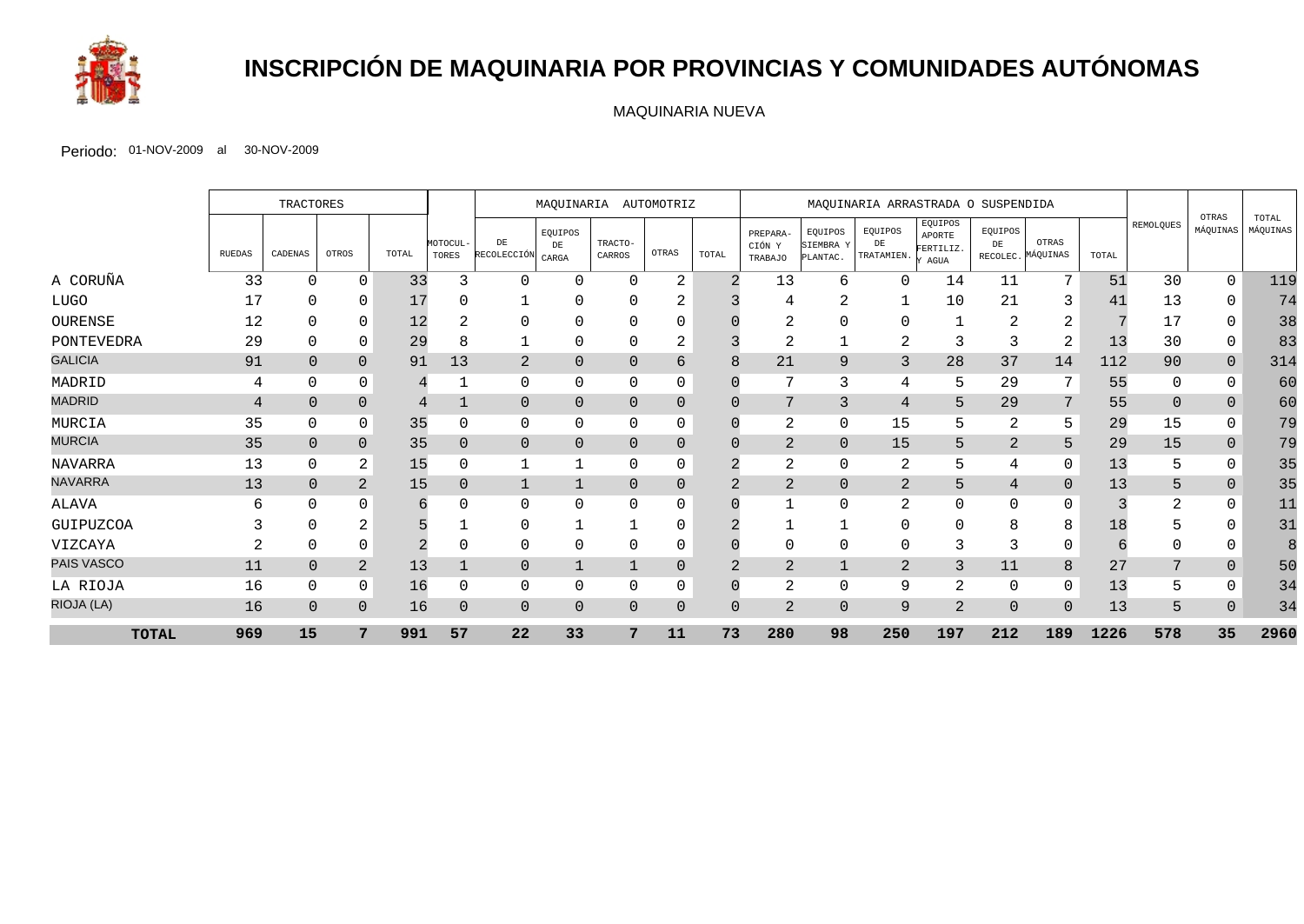

MAQUINARIA NUEVA

#### **ANDALUCIA**

|                                                  | Periodo:                | <b>NOVIEMBRE</b> | Periodo:<br><b>ENERO - NOVIEMBRE</b> |                |      |               |
|--------------------------------------------------|-------------------------|------------------|--------------------------------------|----------------|------|---------------|
| <b>TIPO DE MÁQUINA</b>                           | 2009                    | 2008             | $\frac{9}{6}$                        | 2009           | 2008 | $\frac{9}{6}$ |
| <b>TRACTORES</b>                                 | 253                     | 281              | $-9,96$                              | 2135           | 2747 | $-22, 28$     |
| MOTOCULTO. Y MOTOMAQ.                            | $\overline{a}$          | $\mathbf{1}$     | 100,00                               | 20             | 20   | 0,00          |
| MAQUINARIA AUTOMOTRIZ                            | 11                      | 9 <sup>°</sup>   | 22,22                                | 116            | 117  | $-0,85$       |
| DE RECOLECCION                                   | 5                       | 3                | 66,67                                | 77             | 63   | 22,22         |
| EQUIPOS DE CARGA                                 | $\overline{4}$          | $\overline{4}$   | 0,00                                 | 29             | 40   | $-27,50$      |
| <b>TRACTOCARROS</b>                              | 2                       | $\overline{2}$   | 0,00                                 | 7              | 11   | $-36, 36$     |
| OTRAS                                            |                         |                  |                                      | $\overline{3}$ | 3    | 0,00          |
| MAQUINARIA ARRASTRADA O SUSPENDIDA               | 104                     | 85               | 22,35                                | 1001           | 1515 | $-33,93$      |
| MAQUINARIA DE PREPARACION Y TRABAJO DEL<br>SUELO | 7                       | $\overline{4}$   | 75,00                                | 76             | 95   | $-20,00$      |
| EOUIPOS PARA SIEMBRA Y PLANTACION                | 2                       | 5                | $-60,00$                             | 10             | 28   | $-64, 29$     |
| EQUIPOS DE TRATAMIENTOS                          | 61                      | 61               | 0,00                                 | 612            | 1021 | $-40,06$      |
| EQUIPOS PARA APORTE DE FERTILIZANTES Y AGUA      | 8                       | 7                | 14,29                                | 112            | 138  | $-18,84$      |
| EOUIPOS DE RECOLECCION                           | 9                       | 4                | 125,00                               | 115            | 131  | $-12, 21$     |
| OTRAS MAQUINAS                                   | 17                      | 4                | 325,00                               | 76             | 102  | $-25, 49$     |
| <b>REMOLQUES</b>                                 | 261                     | 218              | 19,72                                | 1167           | 1421 | $-17,87$      |
| OTRAS MAQUINAS                                   | $\overline{\mathbf{4}}$ | $\mathbf{3}$     | 33, 33                               | 17             | 53   | $-67,92$      |
| TOTAL AUTONOMÍA                                  | 635                     | 597              | 6, 37                                | 4456           | 5873 | $-24,13$      |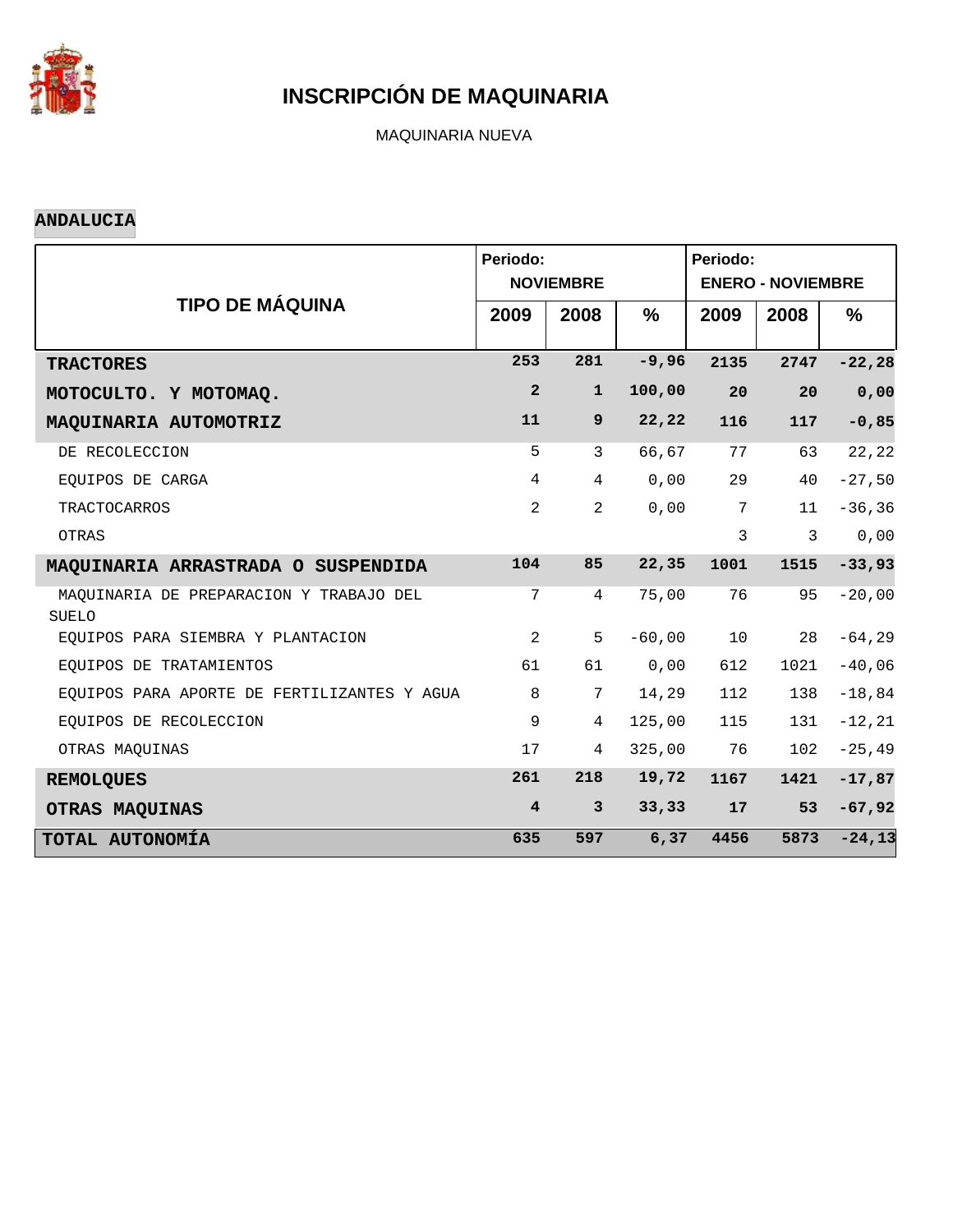

MAQUINARIA NUEVA

#### **ARAGON**

|                                                         | Periodo:                | <b>NOVIEMBRE</b> |           | Periodo:<br><b>ENERO - NOVIEMBRE</b> |                |              |  |
|---------------------------------------------------------|-------------------------|------------------|-----------|--------------------------------------|----------------|--------------|--|
| <b>TIPO DE MÁQUINA</b>                                  | 2009                    | 2008             | $\%$      | 2009                                 | 2008           | $\%$         |  |
| <b>TRACTORES</b>                                        | 99                      | 94               | 5,32      | 714                                  | 1027           | $-30,48$     |  |
| MOTOCULTO. Y MOTOMAQ.                                   | $\mathbf 0$             | $\mathbf{1}$     | $-100,00$ | $\mathbf{3}$                         | $7\phantom{.}$ | $-57,14$     |  |
| MAQUINARIA AUTOMOTRIZ                                   | 9                       | $7\phantom{.}$   | 28,57     | 114                                  | 121            | $-5,79$      |  |
| DE RECOLECCION                                          | 2                       | $\mathbf{1}$     | 100,00    | 77                                   | 86             | $-10,47$     |  |
| EOUIPOS DE CARGA                                        | 7                       | 6                | 16,67     | 37                                   | 32             | 15,63        |  |
| OTRAS                                                   |                         |                  |           | $\mathbf 0$                          |                | $3 - 100,00$ |  |
| MAQUINARIA ARRASTRADA O SUSPENDIDA                      | 132                     | 74               | 78,38     | 725                                  | 808            | $-10, 27$    |  |
| MAOUINARIA DE PREPARACION Y TRABAJO DEL<br><b>SUELO</b> | 15                      | 15               | 0,00      | 105                                  | 144            | $-27,08$     |  |
| EQUIPOS PARA SIEMBRA Y PLANTACION                       | 21                      | 18               | 16,67     | 72                                   | 90             | $-20,00$     |  |
| EQUIPOS DE TRATAMIENTOS                                 | 20                      | 9                | 122,22    | 110                                  | 125            | $-12,00$     |  |
| EQUIPOS PARA APORTE DE FERTILIZANTES Y AGUA             | 26                      | 17               | 52,94     | 193                                  | 252            | $-23, 41$    |  |
| EOUIPOS DE RECOLECCION                                  | 21                      | 8                | 162,50    | 149                                  | 150            | $-0,67$      |  |
| OTRAS MAQUINAS                                          | 29                      | $7\phantom{.0}$  | 314,29    | 96                                   | 47             | 104,26       |  |
| <b>REMOLQUES</b>                                        | 13                      | 23               | $-43, 48$ | 331                                  | 403            | $-17,87$     |  |
| <b>OTRAS MAQUINAS</b>                                   | $\overline{\mathbf{4}}$ | $\mathbf{3}$     | 33, 33    | 5                                    | 5              | 0,00         |  |
| TOTAL AUTONOMÍA                                         | 257                     | 202              | 27,23     | 1892                                 | 2371           | $-20, 20$    |  |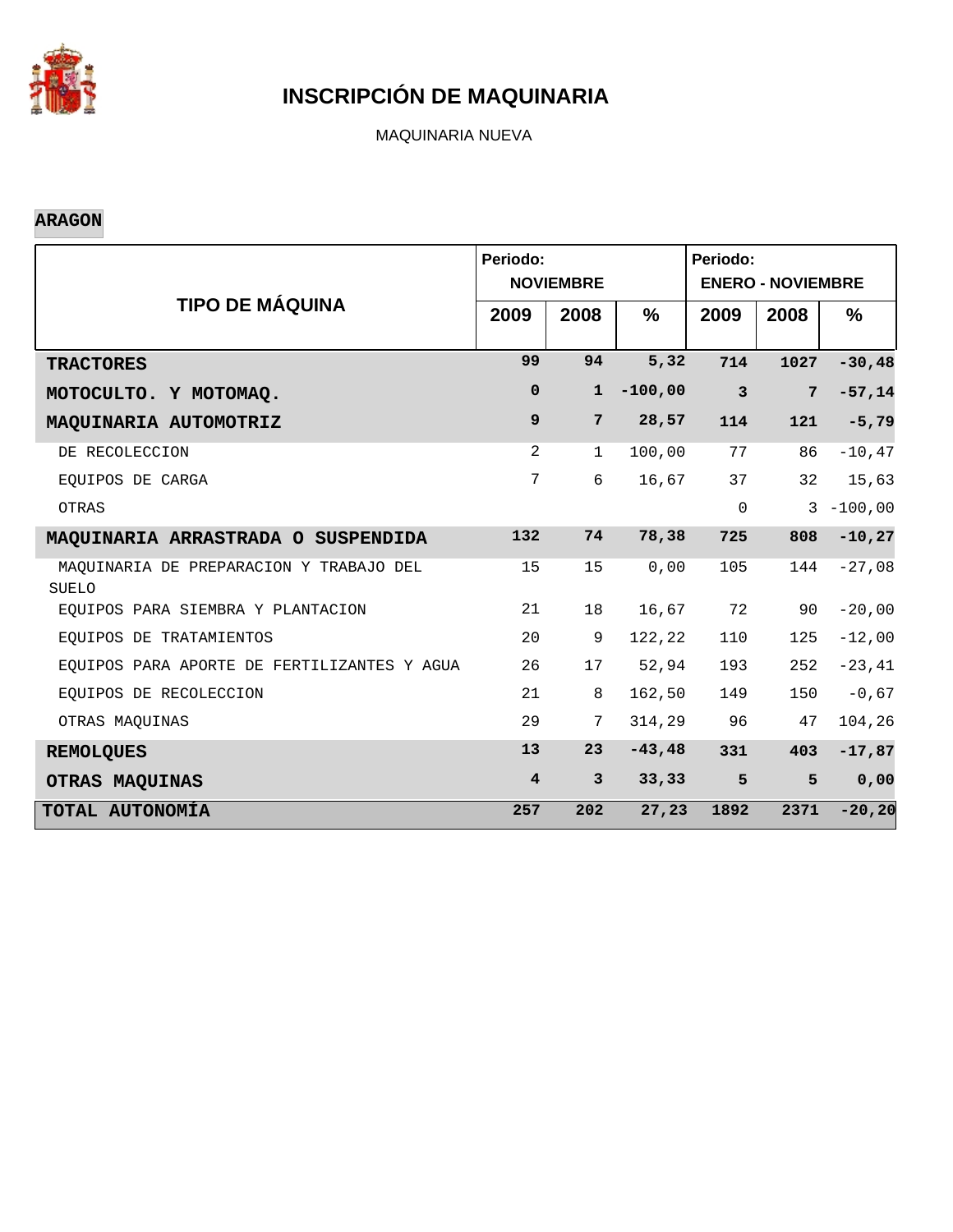

MAQUINARIA NUEVA

#### **ASTURIAS**

|                                                  | Periodo:            | <b>NOVIEMBRE</b> | Periodo:<br><b>ENERO - NOVIEMBRE</b> |                         |                |               |
|--------------------------------------------------|---------------------|------------------|--------------------------------------|-------------------------|----------------|---------------|
| <b>TIPO DE MÁQUINA</b>                           | 2009                | 2008             | $\frac{0}{0}$                        | 2009                    | 2008           | $\frac{9}{6}$ |
| <b>TRACTORES</b>                                 | 29                  | 55               | $-47,27$                             | 180                     | 378            | $-52,38$      |
| MOTOCULTO. Y MOTOMAQ.                            | $\mathbf{3}$        | 5                | $-40,00$                             | $\overline{\mathbf{3}}$ | 23             | $-86,96$      |
| MAQUINARIA AUTOMOTRIZ                            | 5                   | $\overline{2}$   | 150,00                               | 16                      | 18             | $-11, 11$     |
| DE RECOLECCION                                   |                     |                  |                                      | 3                       | 2              | 50,00         |
| EQUIPOS DE CARGA                                 | $\mathbf{1}$        | $\mathbf{1}$     | 0,00                                 | $\mathbf{3}$            | $\overline{4}$ | $-25,00$      |
| <b>TRACTOCARROS</b>                              | $\overline{4}$      | $\mathbf{1}$     | 300,00                               | 9                       | 9              | 0,00          |
| OTRAS                                            |                     |                  |                                      | $\mathbf{1}$            | 3              | $-66, 67$     |
| MAQUINARIA ARRASTRADA O SUSPENDIDA               | 35                  | 180              | $-80,56$                             | 140                     | 676            | $-79,29$      |
| MAQUINARIA DE PREPARACION Y TRABAJO DEL<br>SUELO | 3                   | 24               | $-87,50$                             | 8                       | 68             | $-88, 24$     |
| EOUIPOS PARA SIEMBRA Y PLANTACION                | $\mathbf{1}$        | $\mathbf{3}$     | $-66, 67$                            | $\mathbf{1}$            | 4              | $-75,00$      |
| EQUIPOS DE TRATAMIENTOS                          | $\mathsf{O}\xspace$ | 9                | $-100,00$                            | 2                       | 20             | $-90,00$      |
| EOUIPOS PARA APORTE DE FERTILIZANTES Y AGUA      | 10                  | 35               | $-71, 43$                            | 51                      | 124            | $-58,87$      |
| EQUIPOS DE RECOLECCION                           | 15                  | 76               | $-80, 26$                            | 64                      | 352            | $-81,82$      |
| OTRAS MAQUINAS                                   | 6                   | 33               | $-81,82$                             | 14                      | 108            | $-87,04$      |
| <b>REMOLQUES</b>                                 | 10                  | 11               | $-9,09$                              | 98                      | 140            | $-30,00$      |
| OTRAS MAQUINAS                                   | $\mathbf 0$         | $\mathbf{1}$     | $-100,00$                            | ${\bf 1}$               | $\mathbf{3}$   | $-66, 67$     |
| TOTAL AUTONOMÍA                                  | 82                  | 254              | $-67,72$                             | 438                     | 1238           | $-64,62$      |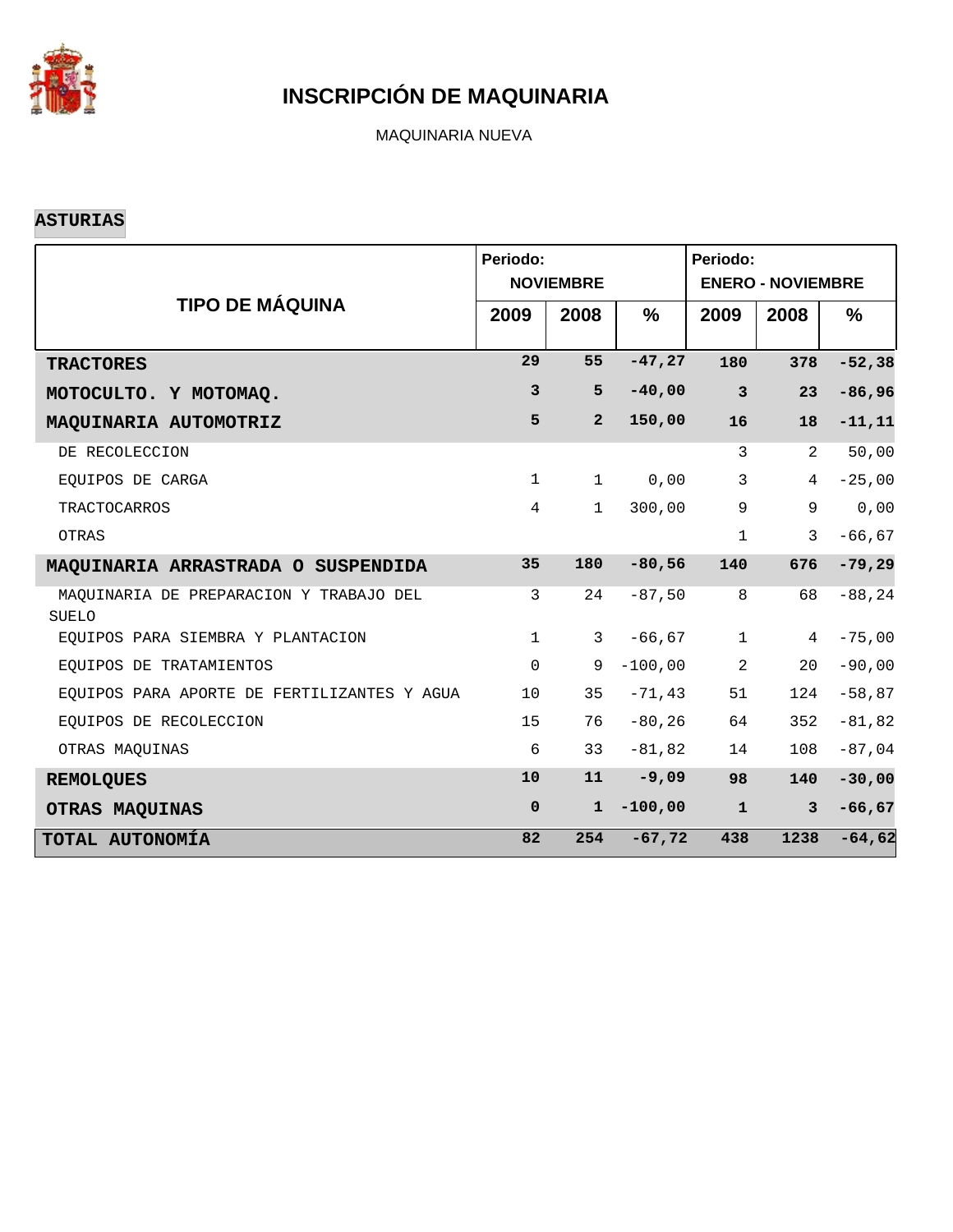

MAQUINARIA NUEVA

#### **BALEARES**

|                                                         | Periodo:       | <b>NOVIEMBRE</b> |          | Periodo:<br><b>ENERO - NOVIEMBRE</b> |              |          |  |
|---------------------------------------------------------|----------------|------------------|----------|--------------------------------------|--------------|----------|--|
| <b>TIPO DE MÁQUINA</b>                                  | 2009           | 2008             | %        | 2009                                 | 2008         | $\%$     |  |
| <b>TRACTORES</b>                                        | 37             | 34               | 8,82     | 349                                  | 457          | $-23,63$ |  |
| MOTOCULTO. Y MOTOMAQ.                                   |                |                  |          | $\mathbf{3}$                         | $\mathbf{1}$ | 200,00   |  |
| MAQUINARIA AUTOMOTRIZ                                   |                |                  |          | $\overline{\mathbf{4}}$              | 8            | $-50,00$ |  |
| DE RECOLECCION                                          |                |                  |          | 3                                    | 7            | $-57,14$ |  |
| EQUIPOS DE CARGA                                        |                |                  |          | $\mathbf{1}$                         | $\mathbf 1$  | 0,00     |  |
| MAQUINARIA ARRASTRADA O SUSPENDIDA                      | 19             | $7\phantom{.}$   | 171,43   | 104                                  | 150          | $-30,67$ |  |
| MAQUINARIA DE PREPARACION Y TRABAJO DEL<br><b>SUELO</b> | $\overline{4}$ | 2                | 100,00   | 24                                   | 37           | $-35,14$ |  |
| EQUIPOS PARA SIEMBRA Y PLANTACION                       | $\overline{2}$ | $\mathbf 0$      |          | $\overline{4}$                       | 5            | $-20,00$ |  |
| EOUIPOS DE TRATAMIENTOS                                 | $\mathbf{1}$   | 0                |          | 7                                    | 8            | $-12,50$ |  |
| EQUIPOS PARA APORTE DE FERTILIZANTES Y AGUA             | 4              | $\mathbf{1}$     | 300,00   | 30                                   | 42           | $-28,57$ |  |
| EQUIPOS DE RECOLECCION                                  | 5              | $\overline{2}$   | 150,00   | 29                                   | 36           | $-19,44$ |  |
| OTRAS MAQUINAS                                          | 3              | $\overline{2}$   | 50,00    | 10                                   | 22           | $-54,55$ |  |
| <b>REMOLQUES</b>                                        | 3              | 5                | $-40,00$ | 55                                   | 84           | $-34,52$ |  |
| OTRAS MAQUINAS                                          | $\mathbf{1}$   | $\mathbf 0$      |          | 21                                   | 61           | $-65,57$ |  |
| TOTAL AUTONOMÍA                                         | 60             | 46               | 30, 43   | 536                                  | 761          | $-29,57$ |  |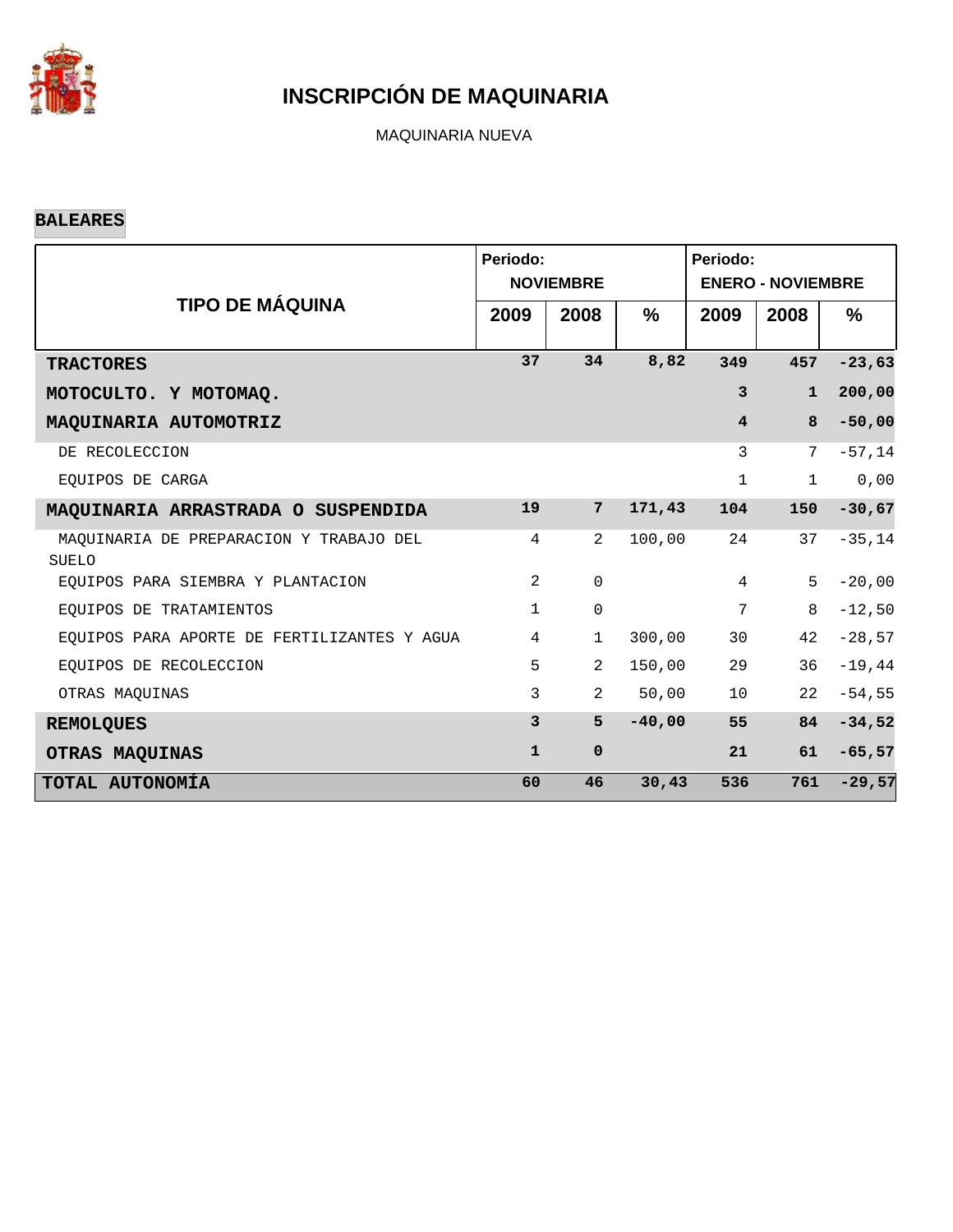

MAQUINARIA NUEVA

#### **CANARIAS**

|                                                         | Periodo:       | <b>NOVIEMBRE</b> |               | Periodo:<br><b>ENERO - NOVIEMBRE</b> |                         |               |  |
|---------------------------------------------------------|----------------|------------------|---------------|--------------------------------------|-------------------------|---------------|--|
| <b>TIPO DE MÁQUINA</b>                                  | 2009           | 2008             | $\frac{9}{6}$ | 2009                                 | 2008                    | $\frac{9}{6}$ |  |
| <b>TRACTORES</b>                                        | 66             | $\overline{4}$   | 1550,00       | 242                                  | 149                     | 62,42         |  |
| MOTOCULTO. Y MOTOMAQ.                                   | 34             | $\mathbf 0$      |               | 175                                  | 72                      | 143,06        |  |
| MAQUINARIA AUTOMOTRIZ                                   | 8              | $\mathbf 0$      |               | 66                                   | 22                      | 200,00        |  |
| DE RECOLECCION                                          |                |                  |               | $\mathbf{1}$                         | $\Omega$                |               |  |
| EQUIPOS DE CARGA                                        | 6              | $\Omega$         |               | 56                                   | 11                      | 409,09        |  |
| <b>TRACTOCARROS</b>                                     |                |                  |               | 5                                    | 10                      | $-50,00$      |  |
| OTRAS                                                   | 2              | $\Omega$         |               | $\overline{4}$                       | $\mathbf{1}$            | 300,00        |  |
| MAQUINARIA ARRASTRADA O SUSPENDIDA                      | 82             | $\mathbf 0$      |               | 446                                  |                         | $4*********$  |  |
| MAQUINARIA DE PREPARACION Y TRABAJO DEL<br><b>SUELO</b> | 47             | $\mathbf 0$      |               | 185                                  |                         | $7********$   |  |
| EQUIPOS PARA SIEMBRA Y PLANTACION                       | $\mathbf{3}$   | $\mathbf 0$      |               | 29                                   | $\mathbf 0$             |               |  |
| EQUIPOS DE TRATAMIENTOS                                 | $\overline{4}$ | $\Omega$         |               | 87                                   |                         | 2 4250,00     |  |
| EQUIPOS PARA APORTE DE FERTILIZANTES Y AGUA             | 2              | $\mathbf 0$      |               | 17                                   |                         | 1 1600,00     |  |
| EOUIPOS DE RECOLECCION                                  | 6              | $\Omega$         |               | 41                                   | $\mathbf 0$             |               |  |
| OTRAS MAQUINAS                                          | 20             | $\mathsf{O}$     |               | 87                                   | $\mathbf 0$             |               |  |
| <b>REMOLQUES</b>                                        | $\overline{2}$ | $\mathbf 0$      |               | 11                                   | $\overline{\mathbf{4}}$ | 175,00        |  |
| OTRAS MAQUINAS                                          |                |                  |               | 12                                   |                         | 1 1100,00     |  |
| TOTAL AUTONOMÍA                                         | 192            | 4                | 4700,00       | 952                                  | 252                     | 277,78        |  |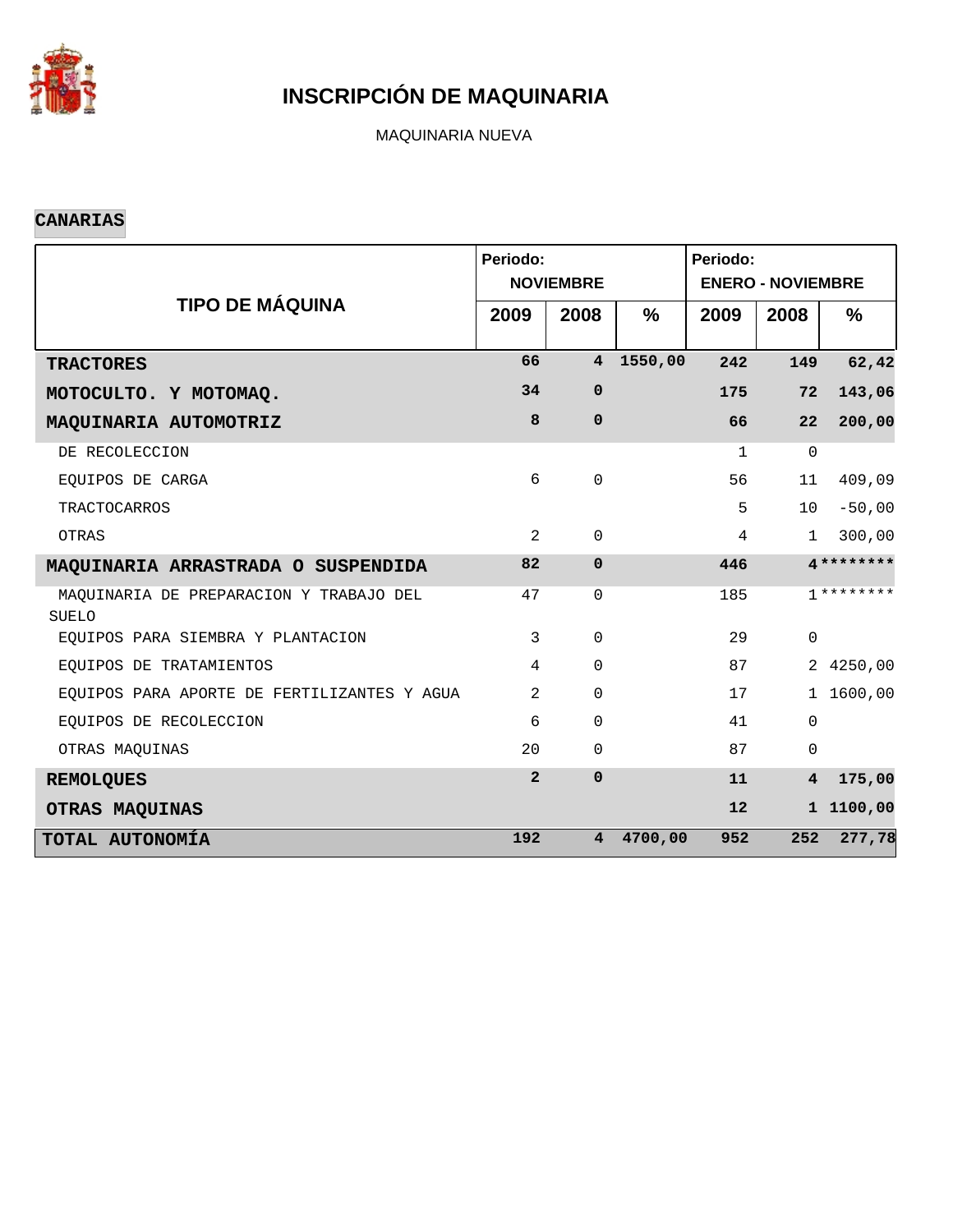

MAQUINARIA NUEVA

#### **CANTABRIA**

|                                                  | Periodo:       | <b>NOVIEMBRE</b> | Periodo:<br><b>ENERO - NOVIEMBRE</b> |                 |              |               |
|--------------------------------------------------|----------------|------------------|--------------------------------------|-----------------|--------------|---------------|
| <b>TIPO DE MÁQUINA</b>                           | 2009           | 2008             | $\frac{0}{0}$                        | 2009            | 2008         | $\frac{9}{6}$ |
| <b>TRACTORES</b>                                 | $\overline{2}$ | $7\overline{ }$  | $-71,43$                             | 82              | 105          | $-21,90$      |
| MOTOCULTO. Y MOTOMAQ.                            | $\mathbf{1}$   | $\mathbf 0$      |                                      | 10              | 8            | 25,00         |
| MAQUINARIA AUTOMOTRIZ                            | $\mathbf{1}$   | $\mathbf{3}$     | $-66, 67$                            | 5               | 12           | $-58,33$      |
| DE RECOLECCION                                   | $\mathbf 0$    | $\mathbf{1}$     | $-100,00$                            | $\overline{4}$  | $\mathbf{3}$ | 33,33         |
| EQUIPOS DE CARGA                                 | $\mathbf{1}$   | $\overline{a}$   | $-50,00$                             | $\mathbf{1}$    | 6            | $-83, 33$     |
| <b>TRACTOCARROS</b>                              |                |                  |                                      | $\Omega$        |              | $1 - 100,00$  |
| OTRAS                                            |                |                  |                                      | $\Omega$        |              | $2 - 100,00$  |
| MAQUINARIA ARRASTRADA O SUSPENDIDA               | 15             | 28               | $-46, 43$                            | 262             | 213          | 23,00         |
| MAQUINARIA DE PREPARACION Y TRABAJO DEL<br>SUELO | 4              | $\mathbf{1}$     | 300,00                               | 24              | 17           | 41,18         |
| EOUIPOS PARA SIEMBRA Y PLANTACION                | $\Omega$       | $\mathbf{1}$     | $-100,00$                            | $4\overline{ }$ | 2            | 100,00        |
| EQUIPOS DE TRATAMIENTOS                          | $\Omega$       | 2                | $-100,00$                            | $\mathbf{3}$    | 4            | $-25,00$      |
| EQUIPOS PARA APORTE DE FERTILIZANTES Y AGUA      | 2              | 7                | $-71,43$                             | 42              | 56           | $-25,00$      |
| EQUIPOS DE RECOLECCION                           | 7              | 13               | $-46, 15$                            | 137             | 107          | 28,04         |
| OTRAS MAQUINAS                                   | 2              | $\overline{4}$   | $-50,00$                             | 52              | 27           | 92,59         |
| <b>REMOLQUES</b>                                 | $\mathbf{1}$   | 2 <sup>1</sup>   | $-50,00$                             | 24              | 34           | $-29,41$      |
| OTRAS MAQUINAS                                   | $\overline{2}$ | $\mathbf{1}$     | 100,00                               | 61              | 36           | 69,44         |
| TOTAL AUTONOMÍA                                  | 22             | 41               | $-46, 34$                            | 444             | 408          | 8,82          |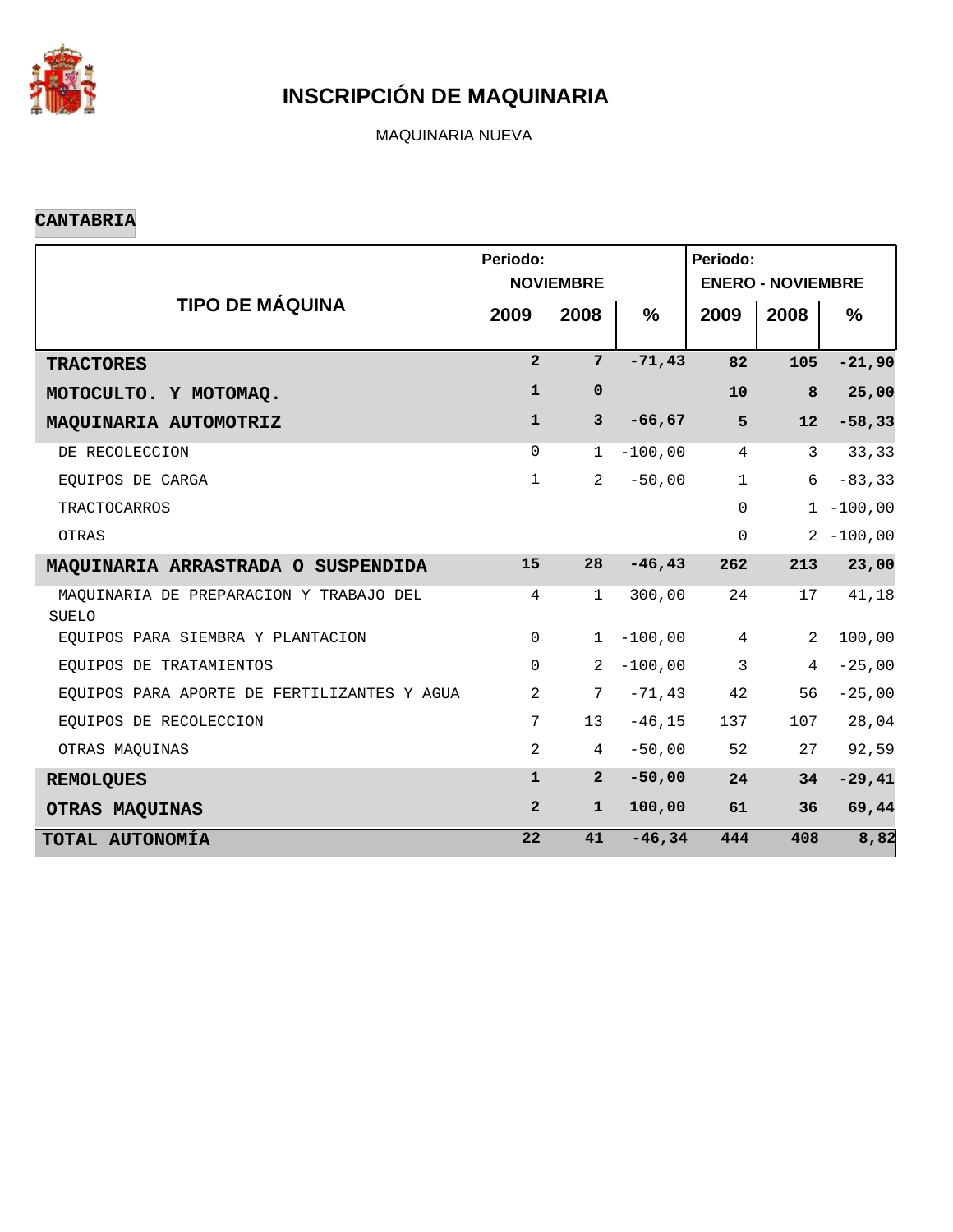

MAQUINARIA NUEVA

**CASTILLA Y LEON**

|                                                         | Periodo:     |                  |               | Periodo:     |                          |               |
|---------------------------------------------------------|--------------|------------------|---------------|--------------|--------------------------|---------------|
|                                                         |              | <b>NOVIEMBRE</b> |               |              | <b>ENERO - NOVIEMBRE</b> |               |
| <b>TIPO DE MÁQUINA</b>                                  | 2009         | 2008             | $\frac{9}{6}$ | 2009         | 2008                     | $\frac{9}{6}$ |
| <b>TRACTORES</b>                                        | 99           | 204              | $-51,47$      | 1243         | 2014                     | $-38,28$      |
| MOTOCULTO. Y MOTOMAQ.                                   | $\mathbf{1}$ | $\mathbf{1}$     | 0,00          | 21           | 23                       | $-8,70$       |
| MAQUINARIA AUTOMOTRIZ                                   | 8            | 16               | $-50,00$      | 196          | 260                      | $-24,62$      |
| DE RECOLECCION                                          | $\Omega$     | 2                | $-100,00$     | 120          | 167                      | $-28,14$      |
| EQUIPOS DE CARGA                                        | 7            | 13               | $-46, 15$     | 75           | 87                       | $-13,79$      |
| <b>TRACTOCARROS</b>                                     |              |                  |               | $\Omega$     | 5                        | $-100,00$     |
| OTRAS                                                   | $\mathbf 1$  | $\mathbf{1}$     | 0,00          | $\mathbf{1}$ | $\mathbf{1}$             | 0,00          |
| MAQUINARIA ARRASTRADA O SUSPENDIDA                      | 210          | 237              | $-11,39$      | 2443         | 2427                     | 0,66          |
| MAQUINARIA DE PREPARACION Y TRABAJO DEL<br><b>SUELO</b> | 74           | 54               | 37,04         | 698          | 572                      | 22,03         |
| EOUIPOS PARA SIEMBRA Y PLANTACION                       | 27           | 49               | $-44,90$      | 337          | 313                      | 7,67          |
| EQUIPOS DE TRATAMIENTOS                                 | 19           | 15               | 26,67         | 266          | 214                      | 24,30         |
| EQUIPOS PARA APORTE DE FERTILIZANTES Y AGUA             | 41           | 48               | $-14,58$      | 489          | 576                      | $-15, 10$     |
| EQUIPOS DE RECOLECCION                                  | 36           | 37               | $-2,70$       | 439          | 544                      | $-19,30$      |
| OTRAS MAQUINAS                                          | 13           | 34               | $-61,76$      | 214          | 208                      | 2,88          |
| <b>REMOLQUES</b>                                        | 41           | 49               | $-16, 33$     | 898          | 1333                     | $-32,63$      |
| OTRAS MAQUINAS                                          | 17           | 46               | $-63,04$      | 406          | 268                      | 51,49         |
| TOTAL AUTONOMÍA                                         | 376          | 553              | $-32,01$      | 5207         | 6325                     | $-17,68$      |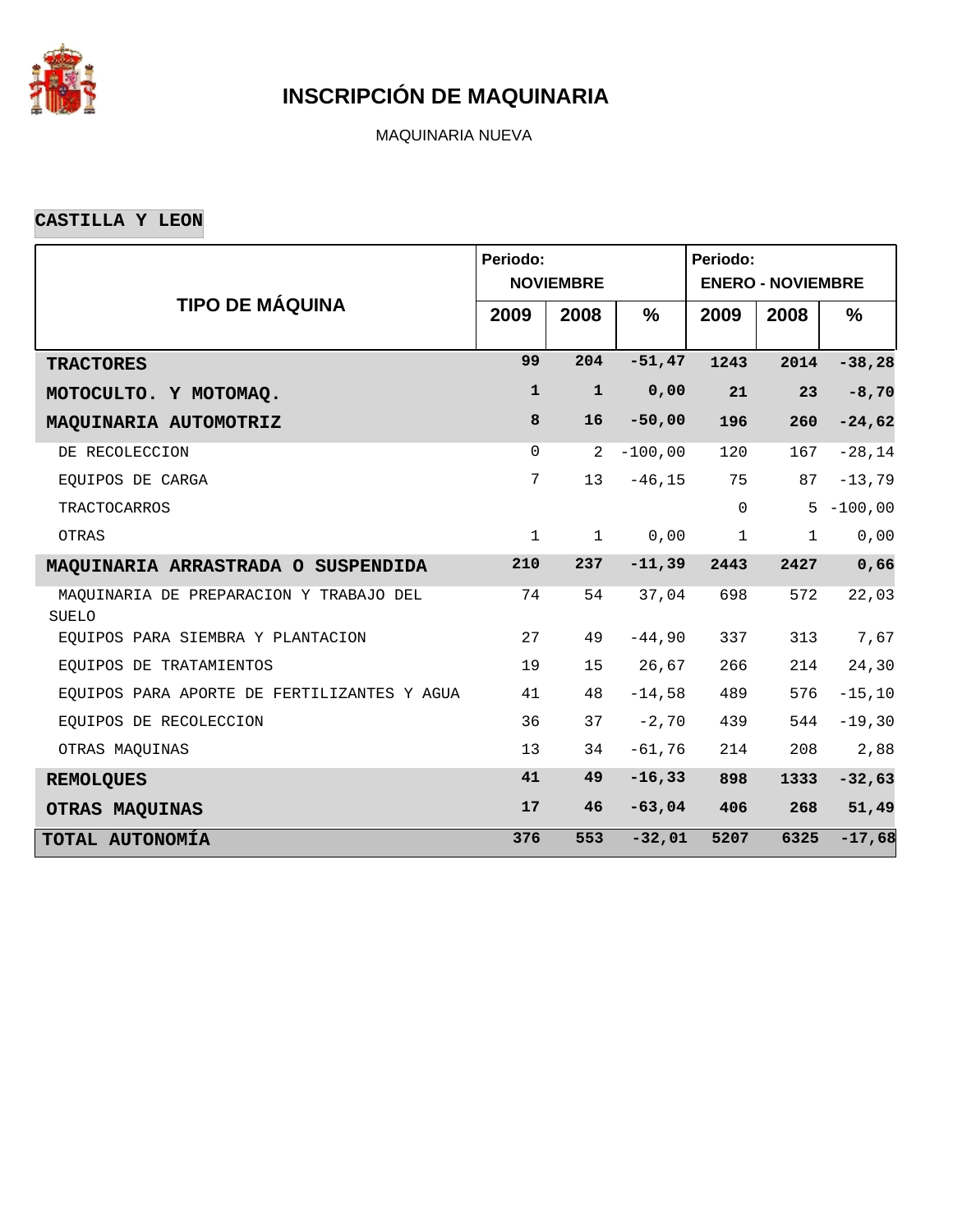

MAQUINARIA NUEVA

#### **CASTILLA-LA MANCHA**

|                                                         | Periodo:       |                  |               | Periodo:                 |              |               |  |  |  |  |
|---------------------------------------------------------|----------------|------------------|---------------|--------------------------|--------------|---------------|--|--|--|--|
|                                                         |                | <b>NOVIEMBRE</b> |               | <b>ENERO - NOVIEMBRE</b> |              |               |  |  |  |  |
| <b>TIPO DE MÁQUINA</b>                                  | 2009           | 2008             | $\frac{9}{6}$ | 2009                     | 2008         | $\frac{9}{6}$ |  |  |  |  |
| <b>TRACTORES</b>                                        | 87             | 99               | $-12, 12$     | 1117                     | 1606         | $-30, 45$     |  |  |  |  |
| MOTOCULTO. Y MOTOMAQ.                                   |                |                  |               | $\mathbf{3}$             | $\mathbf{1}$ | 200,00        |  |  |  |  |
| MAQUINARIA AUTOMOTRIZ                                   | $\overline{a}$ | 5                | $-60,00$      | 127                      | 142          | $-10,56$      |  |  |  |  |
| DE RECOLECCION                                          | 2              | $\mathbf{3}$     | $-33, 33$     | 97                       | 110          | $-11,82$      |  |  |  |  |
| EQUIPOS DE CARGA                                        | $\mathbf 0$    | 2                | $-100,00$     | 25                       | 28           | $-10, 71$     |  |  |  |  |
| <b>TRACTOCARROS</b>                                     |                |                  |               | $\mathbf{1}$             | $\mathbf 1$  | 0,00          |  |  |  |  |
| OTRAS                                                   |                |                  |               | $\overline{4}$           | 3            | 33,33         |  |  |  |  |
| MAQUINARIA ARRASTRADA O SUSPENDIDA                      | 116            | 81               | 43,21         | 1505                     | 787          | 91, 23        |  |  |  |  |
| MAQUINARIA DE PREPARACION Y TRABAJO DEL<br><b>SUELO</b> | 30             | 11               | 172,73        | 385                      | 121          | 218,18        |  |  |  |  |
| EQUIPOS PARA SIEMBRA Y PLANTACION                       | 17             | 5                | 240,00        | 170                      | 29           | 486,21        |  |  |  |  |
| EQUIPOS DE TRATAMIENTOS                                 | 20             | 18               | 11, 11        | 272                      | 131          | 107,63        |  |  |  |  |
| EQUIPOS PARA APORTE DE FERTILIZANTES Y AGUA             | 22             | 26               | $-15, 38$     | 240                      | 209          | 14,83         |  |  |  |  |
| EQUIPOS DE RECOLECCION                                  | 7              | 4                | 75,00         | 171                      | 146          | 17,12         |  |  |  |  |
| OTRAS MAQUINAS                                          | 20             | 17               | 17,65         | 267                      | 151          | 76,82         |  |  |  |  |
| <b>REMOLQUES</b>                                        | 49             | 45               | 8,89          | 722                      | 1038         | $-30,44$      |  |  |  |  |
| OTRAS MAQUINAS                                          | $\overline{a}$ | $\mathbf{1}$     | 100,00        | 32                       | 142          | $-77,46$      |  |  |  |  |
| TOTAL AUTONOMÍA                                         | 256            | 231              | 10,82         | 3506                     | 3716         | $-5,65$       |  |  |  |  |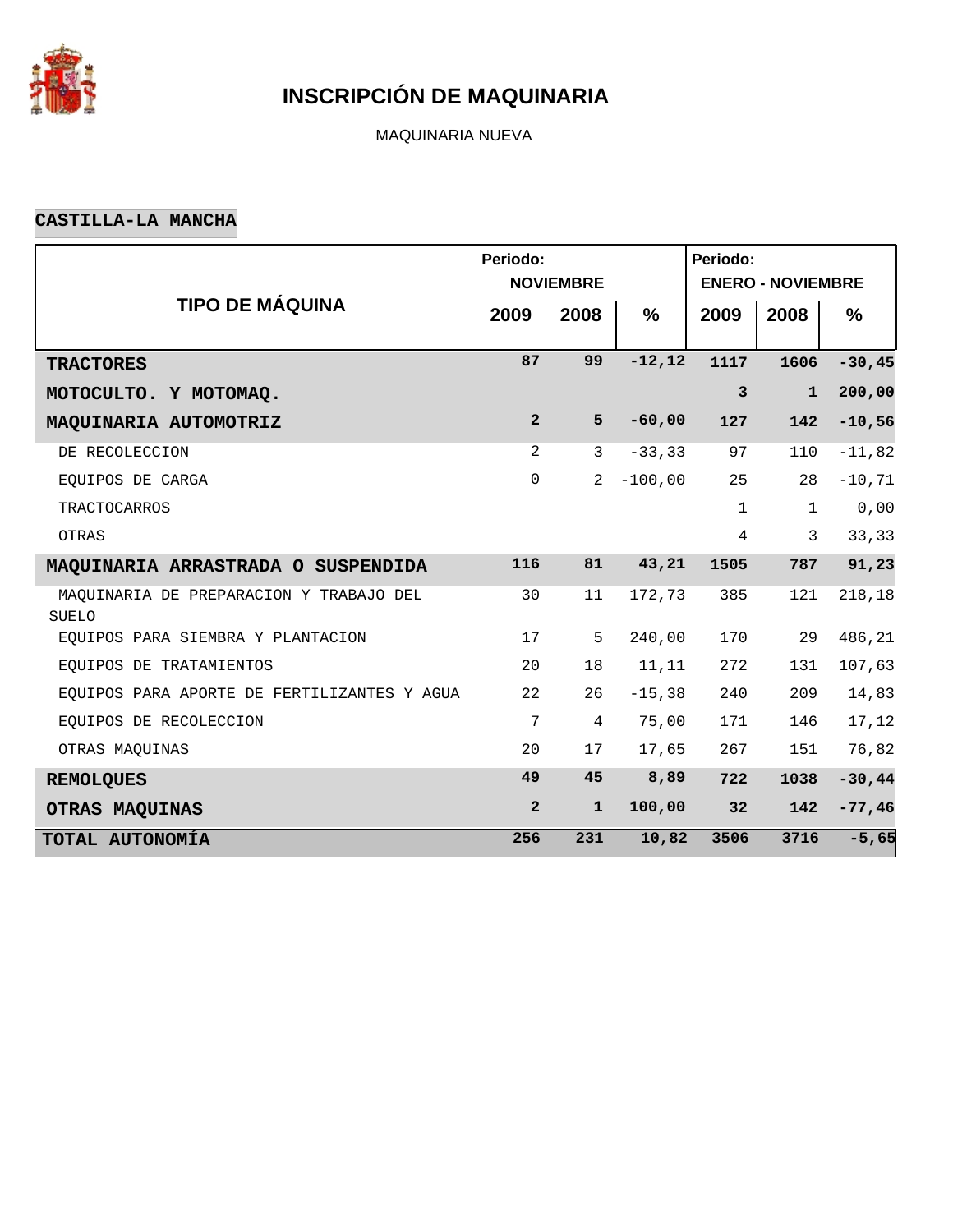

MAQUINARIA NUEVA

#### **CATALUÑA**

|                                                         | Periodo:     | <b>NOVIEMBRE</b> |               | Periodo:<br><b>ENERO - NOVIEMBRE</b> |              |              |  |  |  |
|---------------------------------------------------------|--------------|------------------|---------------|--------------------------------------|--------------|--------------|--|--|--|
| <b>TIPO DE MÁQUINA</b>                                  | 2009         | 2008             | $\frac{9}{6}$ | 2009                                 | 2008         | $\%$         |  |  |  |
| <b>TRACTORES</b>                                        | 42           | 101              | $-58,42$      | 907                                  | 1225         | $-25,96$     |  |  |  |
| MOTOCULTO. Y MOTOMAQ.                                   |              |                  |               | ${\bf 1}$                            | $\mathbf{1}$ | 0,00         |  |  |  |
| MAQUINARIA AUTOMOTRIZ                                   | 8            | 8                | 0,00          | 122                                  | 150          | $-18,67$     |  |  |  |
| DE RECOLECCION                                          | 7            | $\overline{4}$   | 75,00         | 78                                   | 92           | $-15, 22$    |  |  |  |
| EQUIPOS DE CARGA                                        | $\mathbf 0$  | $\mathbf{3}$     | $-100,00$     | 41                                   | 54           | $-24,07$     |  |  |  |
| <b>TRACTOCARROS</b>                                     |              |                  |               | $\mathbf 0$                          |              | $3 - 100,00$ |  |  |  |
| OTRAS                                                   | $\mathbf{1}$ | $\mathbf 1$      | 0,00          | 3                                    | $\mathbf{1}$ | 200,00       |  |  |  |
| MAQUINARIA ARRASTRADA O SUSPENDIDA                      | 92           | 67               | 37,31         | 867                                  | 769          | 12,74        |  |  |  |
| MAQUINARIA DE PREPARACION Y TRABAJO DEL<br><b>SUELO</b> | 25           | 8                | 212,50        | 113                                  | 87           | 29,89        |  |  |  |
| EOUIPOS PARA SIEMBRA Y PLANTACION                       | 7            | 7                | 0,00          | 63                                   | 61           | 3,28         |  |  |  |
| EQUIPOS DE TRATAMIENTOS                                 | 13           | 18               | $-27,78$      | 202                                  | 181          | 11,60        |  |  |  |
| EQUIPOS PARA APORTE DE FERTILIZANTES Y AGUA             | 16           | 21               | $-23,81$      | 214                                  | 246          | $-13,01$     |  |  |  |
| EQUIPOS DE RECOLECCION                                  | 10           | 10               | 0,00          | 172                                  | 146          | 17,81        |  |  |  |
| OTRAS MAQUINAS                                          | 21           | 3                | 600,00        | 103                                  | 48           | 114,58       |  |  |  |
| <b>REMOLQUES</b>                                        | 13           | 23               | $-43, 48$     | 308                                  | 395          | $-22,03$     |  |  |  |
| OTRAS MAQUINAS                                          |              |                  |               | $\overline{2}$                       | 10           | $-80,00$     |  |  |  |
| TOTAL AUTONOMÍA                                         | 155          | 199              | $-22,11$      | 2207                                 | 2550         | $-13, 45$    |  |  |  |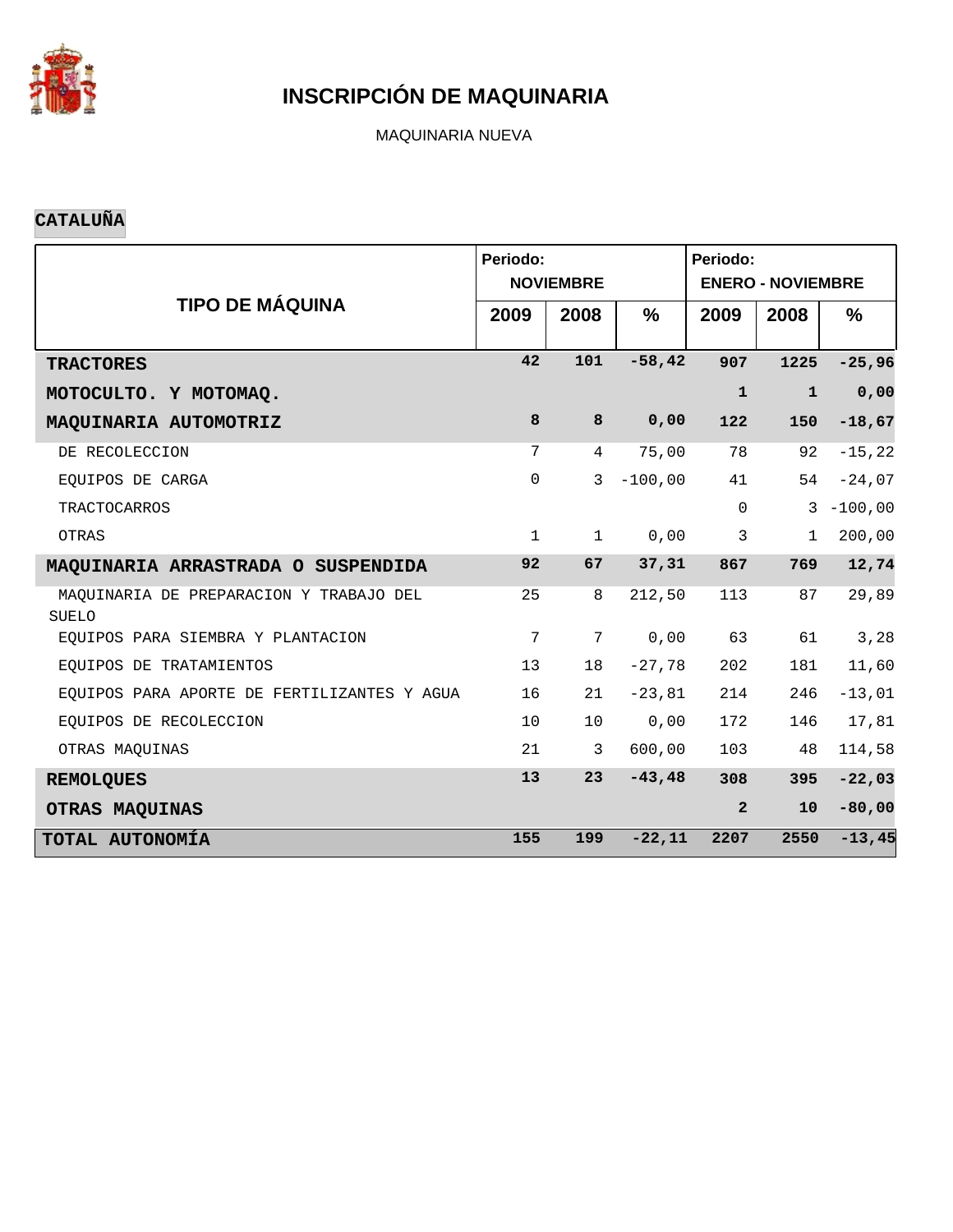

MAQUINARIA NUEVA

#### **C.VALENCIANA**

|                                                  | Periodo:         | <b>NOVIEMBRE</b> |               | Periodo:<br><b>ENERO - NOVIEMBRE</b> |                |               |  |  |  |
|--------------------------------------------------|------------------|------------------|---------------|--------------------------------------|----------------|---------------|--|--|--|
| <b>TIPO DE MÁQUINA</b>                           | 2009             | 2008             | $\frac{9}{6}$ | 2009                                 | 2008           | $\frac{9}{6}$ |  |  |  |
| <b>TRACTORES</b>                                 | 51               | 40               | 27,50         | 554                                  | 562            | $-1, 42$      |  |  |  |
| MOTOCULTO. Y MOTOMAQ.                            | $\mathbf{1}$     | $\mathbf 0$      |               | 13                                   | $7\phantom{.}$ | 85,71         |  |  |  |
| MAQUINARIA AUTOMOTRIZ                            | $\boldsymbol{9}$ | 9                | 0,00          | 28                                   | 35             | $-20,00$      |  |  |  |
| DE RECOLECCION                                   | 3                | 6                | $-50,00$      | 18                                   | 26             | $-30,77$      |  |  |  |
| EQUIPOS DE CARGA                                 | 5                | $\overline{2}$   | 150,00        | 7                                    | 3              | 133,33        |  |  |  |
| <b>TRACTOCARROS</b>                              | $\mathbf 0$      | $\mathbf{1}$     | $-100,00$     | 2                                    | 6              | $-66, 67$     |  |  |  |
| OTRAS                                            | $\mathbf{1}$     | $\mathbf 0$      |               | $\mathbf{1}$                         | $\mathbf 0$    |               |  |  |  |
| MAQUINARIA ARRASTRADA O SUSPENDIDA               | 107              | 80               | 33,75         | 436                                  | 345            | 26,38         |  |  |  |
| MAQUINARIA DE PREPARACION Y TRABAJO DEL<br>SUELO | 12               | 8                | 50,00         | 34                                   | 20             | 70,00         |  |  |  |
| EOUIPOS PARA SIEMBRA Y PLANTACION                | 3                | $\mathbf{1}$     | 200,00        | 5                                    | 2              | 150,00        |  |  |  |
| EQUIPOS DE TRATAMIENTOS                          | 60               | 39               | 53,85         | 269                                  | 232            | 15,95         |  |  |  |
| EQUIPOS PARA APORTE DE FERTILIZANTES Y AGUA      | 7                | 5                | 40,00         | 51                                   | 52             | $-1,92$       |  |  |  |
| EOUIPOS DE RECOLECCION                           | 8                | 5                | 60,00         | 31                                   | 14             | 121,43        |  |  |  |
| OTRAS MAQUINAS                                   | 17               | 22               | $-22,73$      | 46                                   | 25             | 84,00         |  |  |  |
| <b>REMOLQUES</b>                                 | 24               | 26               | $-7,69$       | 212                                  | 223            | $-4,93$       |  |  |  |
| OTRAS MAQUINAS                                   | $\mathbf 0$      | 5                | $-100,00$     | $\mathbf{1}$                         | 6              | $-83, 33$     |  |  |  |
| TOTAL AUTONOMÍA                                  | 192              | 160              | 20,00         | 1244                                 | 1178           | 5,60          |  |  |  |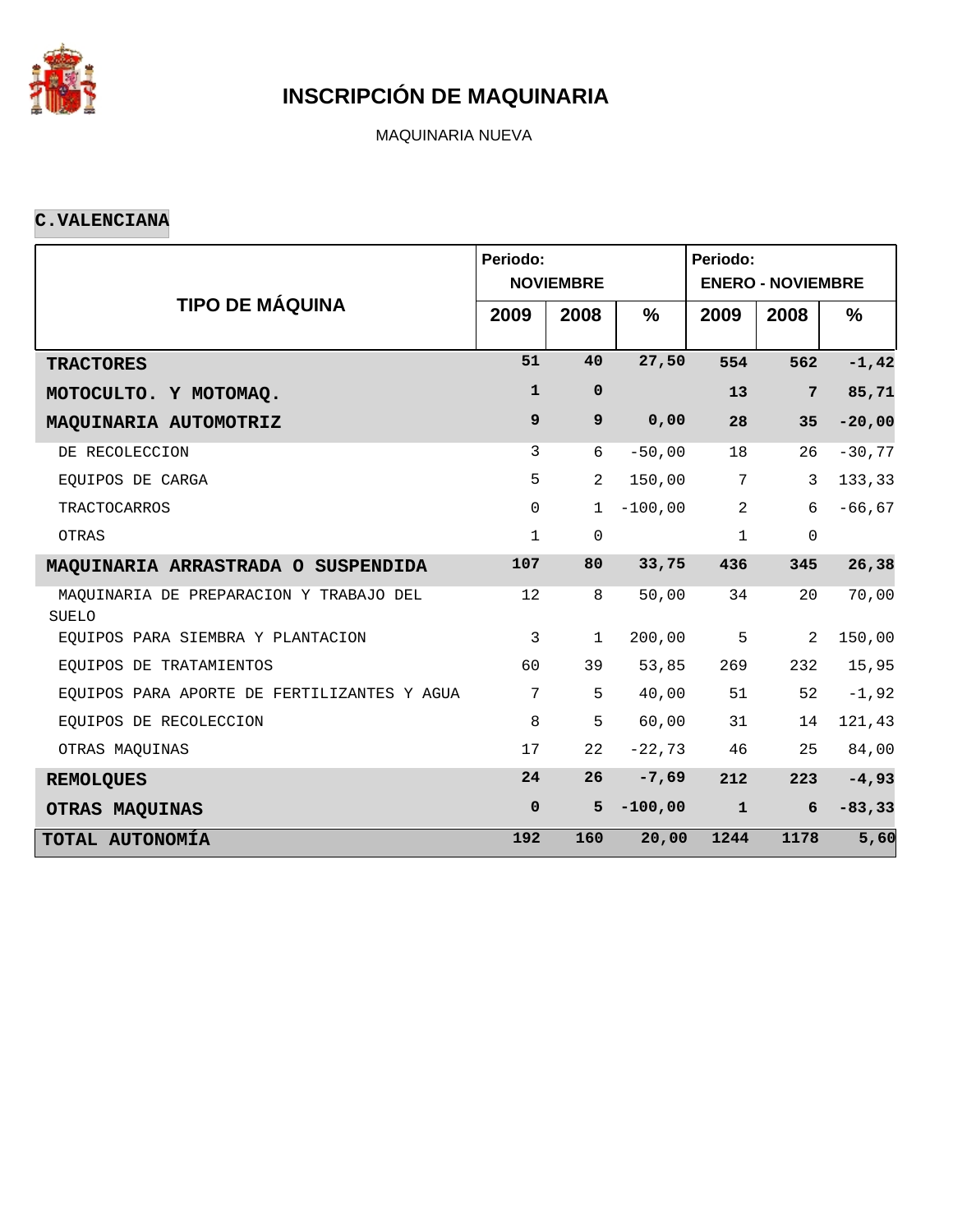

MAQUINARIA NUEVA

**EXTREMADURA**

|                                                  | Periodo:     | <b>NOVIEMBRE</b> |           | Periodo:<br><b>ENERO - NOVIEMBRE</b> |             |           |  |  |
|--------------------------------------------------|--------------|------------------|-----------|--------------------------------------|-------------|-----------|--|--|
| <b>TIPO DE MÁQUINA</b>                           | 2009         | 2008             | $\%$      | 2009                                 | 2008        | %         |  |  |
| <b>TRACTORES</b>                                 | 52           | 56               | $-7, 14$  | 728                                  | 1076        | $-32, 34$ |  |  |
| MOTOCULTO. Y MOTOMAQ.                            |              |                  |           | $\mathbf{1}$                         | 9           | $-88, 89$ |  |  |
| MAQUINARIA AUTOMOTRIZ                            | $\mathbf 0$  | 8                | $-100,00$ | 44                                   | 68          | $-35,29$  |  |  |
| DE RECOLECCION                                   | $\Omega$     | 3                | $-100,00$ | 36                                   | 50          | $-28,00$  |  |  |
| EQUIPOS DE CARGA                                 | $\mathsf{O}$ | 3                | $-100,00$ | $\mathbf{3}$                         | 14          | $-78,57$  |  |  |
| <b>TRACTOCARROS</b>                              |              |                  |           | $\mathbf{1}$                         | $\mathbf 0$ |           |  |  |
| OTRAS                                            | $\mathbf 0$  | 2                | $-100,00$ | $\overline{4}$                       | 4           | 0,00      |  |  |
| MAQUINARIA ARRASTRADA O SUSPENDIDA               | 65           | 55               | 18,18     | 601                                  | 444         | 35,36     |  |  |
| MAQUINARIA DE PREPARACION Y TRABAJO DEL<br>SUELO | 23           | 14               | 64,29     | 133                                  | 79          | 68,35     |  |  |
| EOUIPOS PARA SIEMBRA Y PLANTACION                | 2            | 6                | $-66, 67$ | 15                                   | 14          | 7,14      |  |  |
| EQUIPOS DE TRATAMIENTOS                          | 17           | 9                | 88,89     | 245                                  | 154         | 59,09     |  |  |
| EQUIPOS PARA APORTE DE FERTILIZANTES Y AGUA      | 11           | 6                | 83,33     | 54                                   | 90          | $-40,00$  |  |  |
| EOUIPOS DE RECOLECCION                           | 5            | 9                | $-44, 44$ | 79                                   | 71          | 11,27     |  |  |
| OTRAS MAQUINAS                                   | 7            | 11               | $-36, 36$ | 75                                   | 36          | 108,33    |  |  |
| <b>REMOLQUES</b>                                 | 39           | 39               | 0,00      | 402                                  | 448         | $-10, 27$ |  |  |
| OTRAS MAQUINAS                                   | 5            | $7\phantom{.}$   | $-28,57$  | 12                                   | 14          | $-14,29$  |  |  |
| TOTAL AUTONOMÍA                                  | 161          | 165              | $-2, 42$  | 1788                                 | 2059        | $-13,16$  |  |  |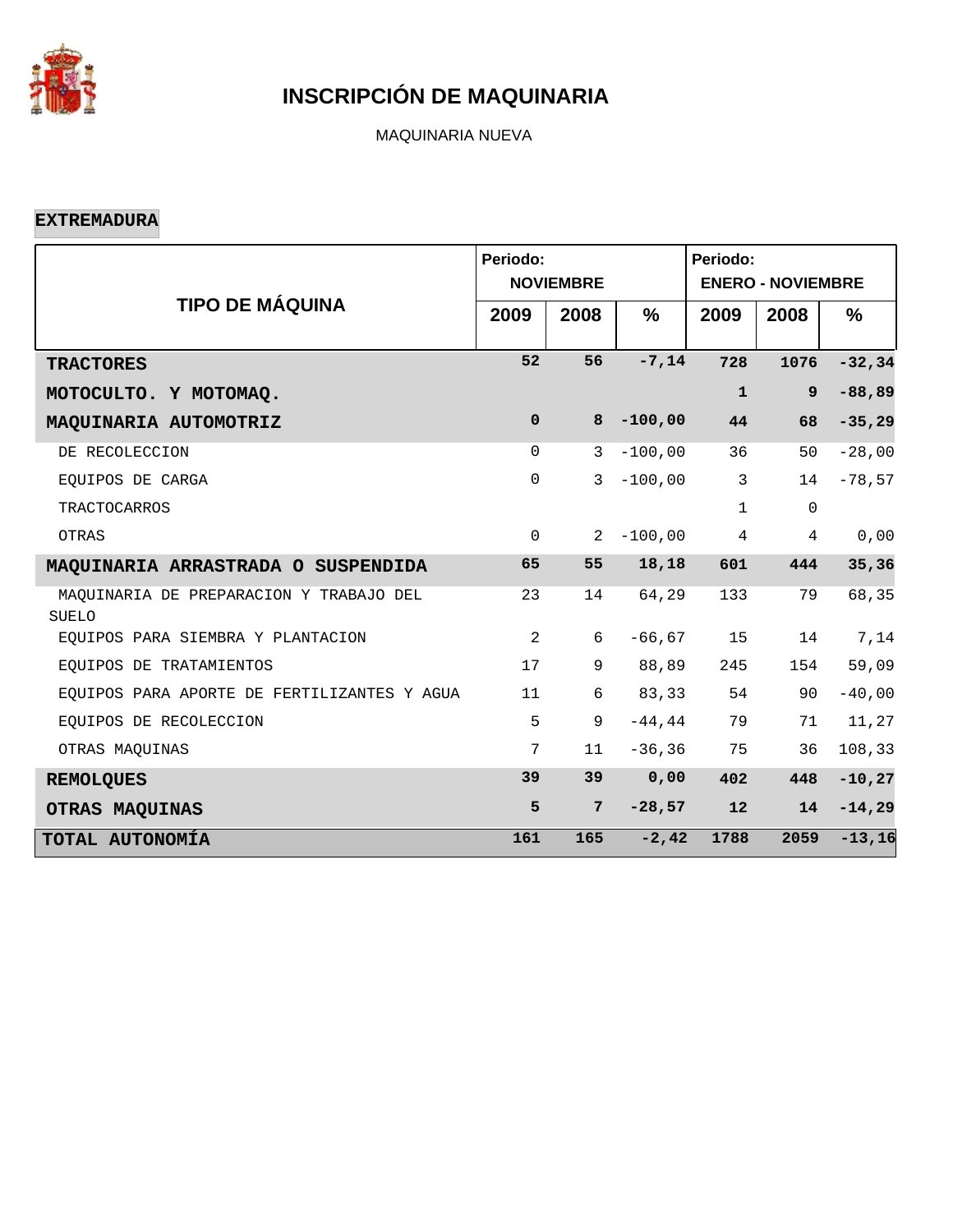

MAQUINARIA NUEVA

#### **GALICIA**

|                                                         | Periodo:     | <b>NOVIEMBRE</b> |           | Periodo:<br><b>ENERO - NOVIEMBRE</b> |      |               |  |  |  |
|---------------------------------------------------------|--------------|------------------|-----------|--------------------------------------|------|---------------|--|--|--|
| <b>TIPO DE MÁQUINA</b>                                  | 2009         | 2008             | $\%$      | 2009                                 | 2008 | $\frac{9}{6}$ |  |  |  |
| <b>TRACTORES</b>                                        | 91           | 92               | $-1,09$   | 1443                                 | 1724 | $-16, 30$     |  |  |  |
| MOTOCULTO. Y MOTOMAQ.                                   | 13           | 18               | $-27,78$  | 297                                  | 297  | 0,00          |  |  |  |
| MAQUINARIA AUTOMOTRIZ                                   | 8            | 8                | 0,00      | 47                                   | 72   | $-34,72$      |  |  |  |
| DE RECOLECCION                                          | 2            | $\overline{2}$   | 0,00      | 19                                   | 34   | $-44, 12$     |  |  |  |
| EOUIPOS DE CARGA                                        | $\mathsf{O}$ | $\overline{2}$   | $-100,00$ | 5                                    | 16   | $-68,75$      |  |  |  |
| <b>TRACTOCARROS</b>                                     | $\mathsf{O}$ | 2                | $-100,00$ | 5                                    | 6    | $-16,67$      |  |  |  |
| OTRAS                                                   | 6            | $\overline{2}$   | 200,00    | 18                                   | 16   | 12,50         |  |  |  |
| MAQUINARIA ARRASTRADA O SUSPENDIDA                      | 112          | 175              | $-36,00$  | 1459                                 | 1909 | $-23,57$      |  |  |  |
| MAQUINARIA DE PREPARACION Y TRABAJO DEL<br><b>SUELO</b> | 21           | 27               | $-22, 22$ | 229                                  | 308  | $-25,65$      |  |  |  |
| EQUIPOS PARA SIEMBRA Y PLANTACION                       | 9            | 3                | 200,00    | 33                                   | 43   | $-23, 26$     |  |  |  |
| EQUIPOS DE TRATAMIENTOS                                 | 3            | 12               | $-75,00$  | 65                                   | 116  | $-43,97$      |  |  |  |
| EQUIPOS PARA APORTE DE FERTILIZANTES Y AGUA             | 28           | 57               | $-50,88$  | 417                                  | 590  | $-29, 32$     |  |  |  |
| EOUIPOS DE RECOLECCION                                  | 37           | 62               | $-40, 32$ | 533                                  | 681  | $-21,73$      |  |  |  |
| OTRAS MAOUINAS                                          | 14           | 14               | 0,00      | 182                                  | 171  | 6,43          |  |  |  |
| <b>REMOLQUES</b>                                        | 90           | 98               | $-8,16$   | 1094                                 | 1199 | $-8,76$       |  |  |  |
| OTRAS MAQUINAS                                          |              |                  |           | 5                                    | 18   | $-72, 22$     |  |  |  |
| TOTAL AUTONOMÍA                                         | 314          | 391              | $-19,69$  | 4345                                 | 5219 | $-16,75$      |  |  |  |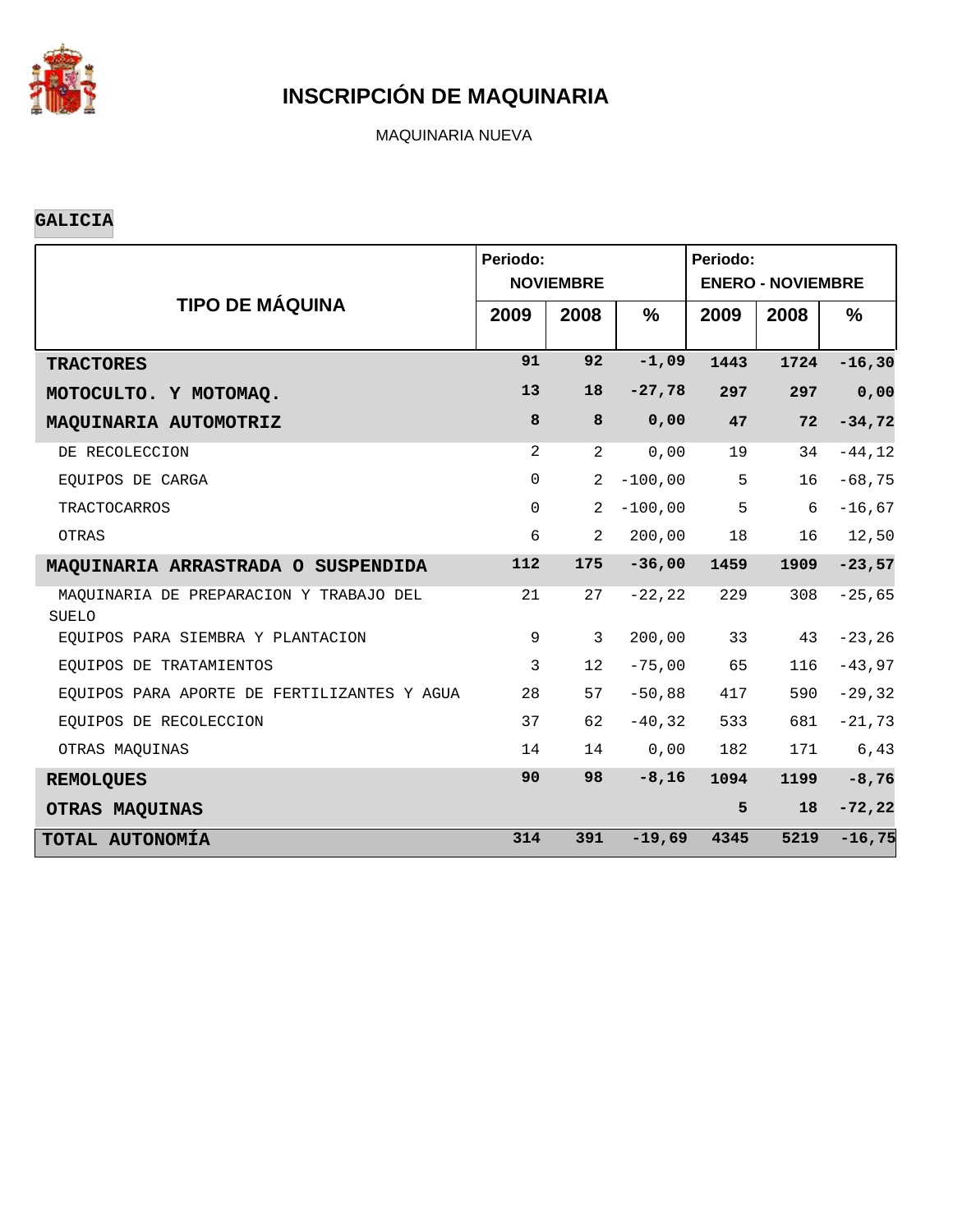

MAQUINARIA NUEVA

#### **MADRID**

|                                                         | Periodo:                | <b>NOVIEMBRE</b> |           | Periodo:<br><b>ENERO - NOVIEMBRE</b> |                 |               |  |  |
|---------------------------------------------------------|-------------------------|------------------|-----------|--------------------------------------|-----------------|---------------|--|--|
| <b>TIPO DE MÁQUINA</b>                                  | 2009                    | 2008             | %         | 2009                                 | 2008            | $\frac{0}{0}$ |  |  |
| <b>TRACTORES</b>                                        | $\overline{\mathbf{4}}$ | 6                | $-33, 33$ | 81                                   | 85              | $-4, 71$      |  |  |
| MOTOCULTO. Y MOTOMAQ.                                   | $\mathbf{1}$            | $\mathbf 0$      |           | $\mathbf{1}$                         | $\overline{2}$  | $-50,00$      |  |  |
| MAQUINARIA AUTOMOTRIZ                                   | $\Omega$                | $\mathbf{1}$     | $-100,00$ | 5                                    | 6               | $-16,67$      |  |  |
| DE RECOLECCION                                          |                         |                  |           | 4                                    | 4               | 0,00          |  |  |
| EOUIPOS DE CARGA                                        | $\mathbf 0$             | $\mathbf{1}$     | $-100,00$ | $\mathbf 1$                          | 2               | $-50,00$      |  |  |
| MAQUINARIA ARRASTRADA O SUSPENDIDA                      | 55                      | $\overline{2}$   | 2650,00   | 126                                  | 178             | $-29, 21$     |  |  |
| MAQUINARIA DE PREPARACION Y TRABAJO DEL<br><b>SUELO</b> | 7                       | $\Omega$         |           | 22                                   | 5               | 340,00        |  |  |
| EOUIPOS PARA SIEMBRA Y PLANTACION                       | 3                       | $\Omega$         |           | 6                                    | 5               | 20,00         |  |  |
| EOUIPOS DE TRATAMIENTOS                                 | $\overline{4}$          | $\mathbf 0$      |           | 15                                   | 12 <sup>°</sup> | 25,00         |  |  |
| EOUIPOS PARA APORTE DE FERTILIZANTES Y AGUA             | 5                       | $\overline{a}$   | 150,00    | 24                                   | 23              | 4,35          |  |  |
| EOUIPOS DE RECOLECCION                                  | 29                      | $\Omega$         |           | 46                                   | 120             | $-61,67$      |  |  |
| OTRAS MAQUINAS                                          | 7                       | $\Omega$         |           | 13                                   | 13              | 0,00          |  |  |
| <b>REMOLQUES</b>                                        | $\Omega$                | $\overline{a}$   | $-100,00$ | 25                                   | 61              | $-59,02$      |  |  |
| TOTAL AUTONOMÍA                                         | 60                      | 11               | 445,45    | 238                                  | 332             | $-28, 31$     |  |  |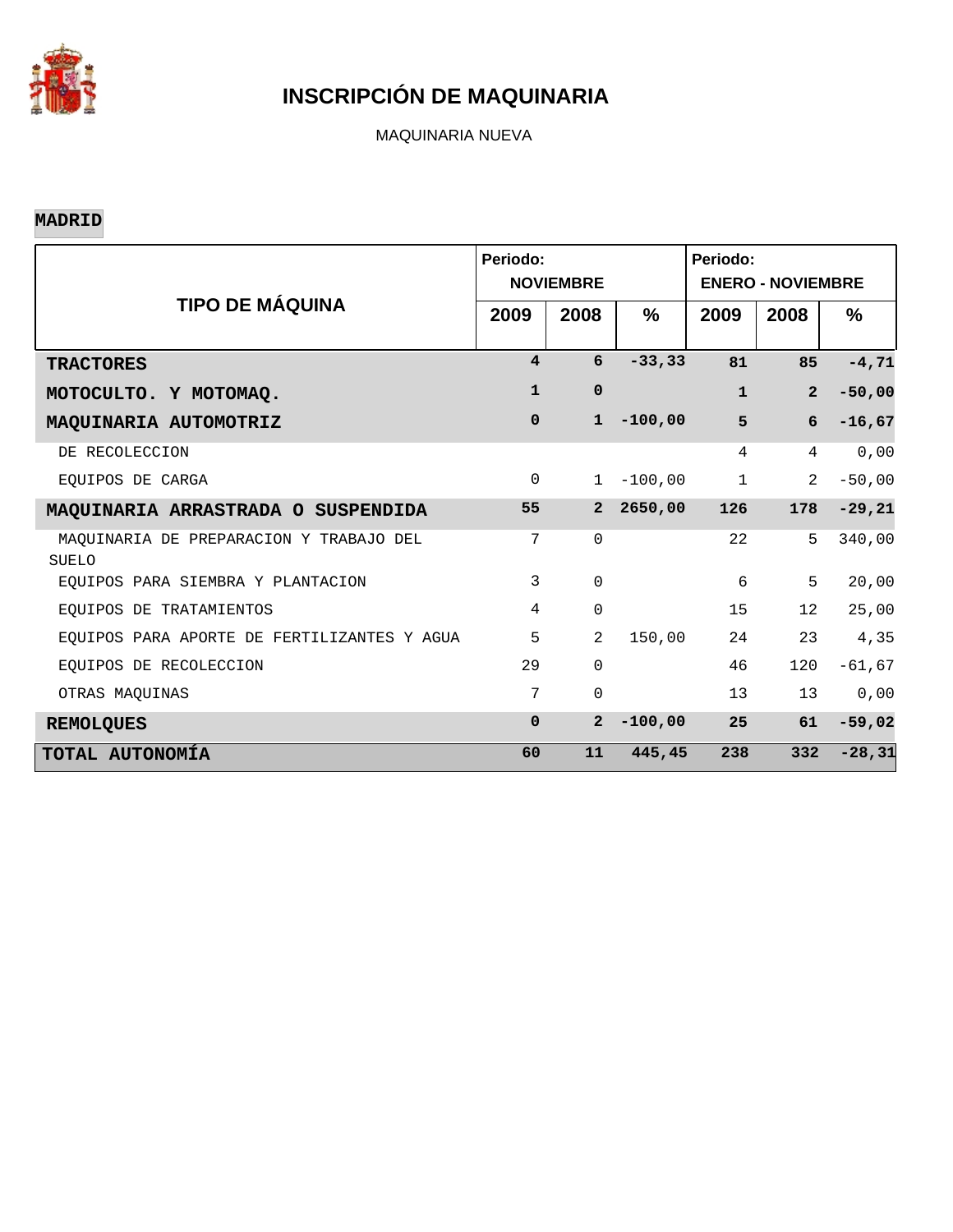

MAQUINARIA NUEVA

#### **MURCIA**

|                                                  | Periodo:    | <b>NOVIEMBRE</b> |               | Periodo:<br><b>ENERO - NOVIEMBRE</b> |             |              |  |  |  |
|--------------------------------------------------|-------------|------------------|---------------|--------------------------------------|-------------|--------------|--|--|--|
| <b>TIPO DE MÁQUINA</b>                           | 2009        | 2008             | $\frac{0}{0}$ | 2009                                 | 2008        | %            |  |  |  |
| <b>TRACTORES</b>                                 | 35          | 113              | $-69,03$      | 387                                  | 548         | $-29,38$     |  |  |  |
| MOTOCULTO. Y MOTOMAQ.                            |             |                  |               | $\overline{4}$                       | $\mathbf 0$ |              |  |  |  |
| MAQUINARIA AUTOMOTRIZ                            | $\mathbf 0$ | $2^{\circ}$      | $-100,00$     | 8                                    | 11          | $-27, 27$    |  |  |  |
| DE RECOLECCION                                   | $\Omega$    | $2^{1}$          | $-100,00$     | $\Omega$                             |             | $7 - 100,00$ |  |  |  |
| EQUIPOS DE CARGA                                 |             |                  |               | 6                                    | 3           | 100,00       |  |  |  |
| <b>TRACTOCARROS</b>                              |             |                  |               | $\Omega$                             |             | $1 - 100,00$ |  |  |  |
| OTRAS                                            |             |                  |               | 2                                    | $\mathsf 0$ |              |  |  |  |
| MAQUINARIA ARRASTRADA O SUSPENDIDA               | 29          | 33 <sup>2</sup>  | $-12, 12$     | 146                                  | 152         | $-3,95$      |  |  |  |
| MAQUINARIA DE PREPARACION Y TRABAJO DEL<br>SUELO | 2           | 3                | $-33, 33$     | 33                                   | 16          | 106,25       |  |  |  |
| EOUIPOS PARA SIEMBRA Y PLANTACION                |             |                  |               | $\mathbf{1}$                         | $\mathbf 0$ |              |  |  |  |
| EQUIPOS DE TRATAMIENTOS                          | 15          | 20               | $-25,00$      | 53                                   | 67          | $-20,90$     |  |  |  |
| EQUIPOS PARA APORTE DE FERTILIZANTES Y AGUA      | 5           | $\mathbf{3}$     | 66,67         | 32                                   | 51          | $-37,25$     |  |  |  |
| EQUIPOS DE RECOLECCION                           | 2           | $\mathbf 1$      | 100,00        | 15                                   | 12          | 25,00        |  |  |  |
| OTRAS MAQUINAS                                   | 5           | 6                | $-16,67$      | 12                                   | 6           | 100,00       |  |  |  |
| <b>REMOLQUES</b>                                 | 15          | $7\phantom{.}$   | 114,29        | 87                                   | 108         | $-19,44$     |  |  |  |
| OTRAS MAQUINAS                                   | $\mathbf 0$ | 5                | $-100,00$     | $\overline{a}$                       | 6           | $-66, 67$    |  |  |  |
| TOTAL AUTONOMÍA                                  | 79          | 160              | $-50,63$      | 634                                  | 825         | $-23,15$     |  |  |  |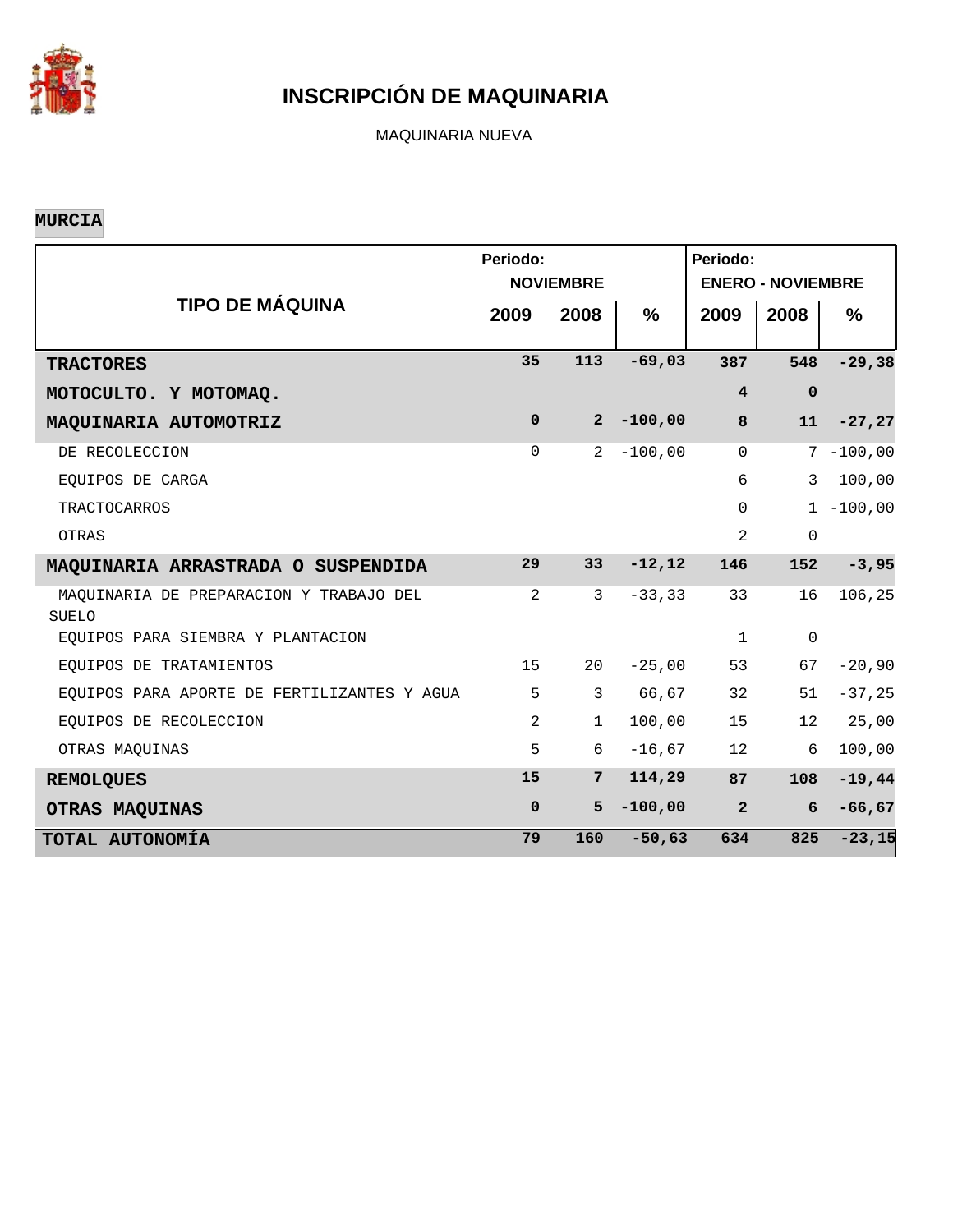

MAQUINARIA NUEVA

#### **NAVARRA**

|                                                         | Periodo:       | <b>NOVIEMBRE</b> |           | Periodo:<br><b>ENERO - NOVIEMBRE</b> |              |           |  |  |
|---------------------------------------------------------|----------------|------------------|-----------|--------------------------------------|--------------|-----------|--|--|
| <b>TIPO DE MÁQUINA</b>                                  | 2009           | 2008             | $\%$      | 2009                                 | 2008         | $\%$      |  |  |
| <b>TRACTORES</b>                                        | 15             | 31               | $-51,61$  | 242                                  | 341          | $-29,03$  |  |  |
| MOTOCULTO. Y MOTOMAQ.                                   | 0              | $\mathbf{1}$     | $-100,00$ | $\overline{2}$                       | 6            | $-66, 67$ |  |  |
| MAQUINARIA AUTOMOTRIZ                                   | $\overline{a}$ | $\overline{2}$   | 0,00      | 55                                   | 47           | 17,02     |  |  |
| DE RECOLECCION                                          | 1              | $\mathbf{1}$     | 0,00      | 43                                   | 29           | 48,28     |  |  |
| EOUIPOS DE CARGA                                        | $\mathbf 1$    | $\mathbf{1}$     | 0,00      | 11                                   | 17           | $-35, 29$ |  |  |
| <b>TRACTOCARROS</b>                                     |                |                  |           | $\mathbf{1}$                         | $\mathbf{1}$ | 0,00      |  |  |
| MAQUINARIA ARRASTRADA O SUSPENDIDA                      | 13             | 13               | 0,00      | 165                                  | 203          | $-18,72$  |  |  |
| MAQUINARIA DE PREPARACION Y TRABAJO DEL<br><b>SUELO</b> | 2              | $\mathbf 0$      |           | 13                                   | 5            | 160,00    |  |  |
| EQUIPOS PARA SIEMBRA Y PLANTACION                       | $\mathsf{O}$   | $\mathbf{1}$     | $-100,00$ | $\mathbf{3}$                         | 7            | $-57,14$  |  |  |
| EQUIPOS DE TRATAMIENTOS                                 | $\overline{2}$ | 3                | $-33, 33$ | 34                                   | 46           | $-26,09$  |  |  |
| EQUIPOS PARA APORTE DE FERTILIZANTES Y AGUA             | 5              | $\overline{4}$   | 25,00     | 59                                   | 66           | $-10,61$  |  |  |
| EQUIPOS DE RECOLECCION                                  | $\overline{4}$ | $\overline{4}$   | 0,00      | 47                                   | 71           | $-33,80$  |  |  |
| OTRAS MAQUINAS                                          | $\Omega$       | 1                | $-100,00$ | 9                                    | 8            | 12,50     |  |  |
| <b>REMOLQUES</b>                                        | 5              | 8                | $-37,50$  | 115                                  | 123          | $-6,50$   |  |  |
| TOTAL AUTONOMÍA                                         | 35             | 55               | $-36, 36$ | 579                                  | 720          | $-19,58$  |  |  |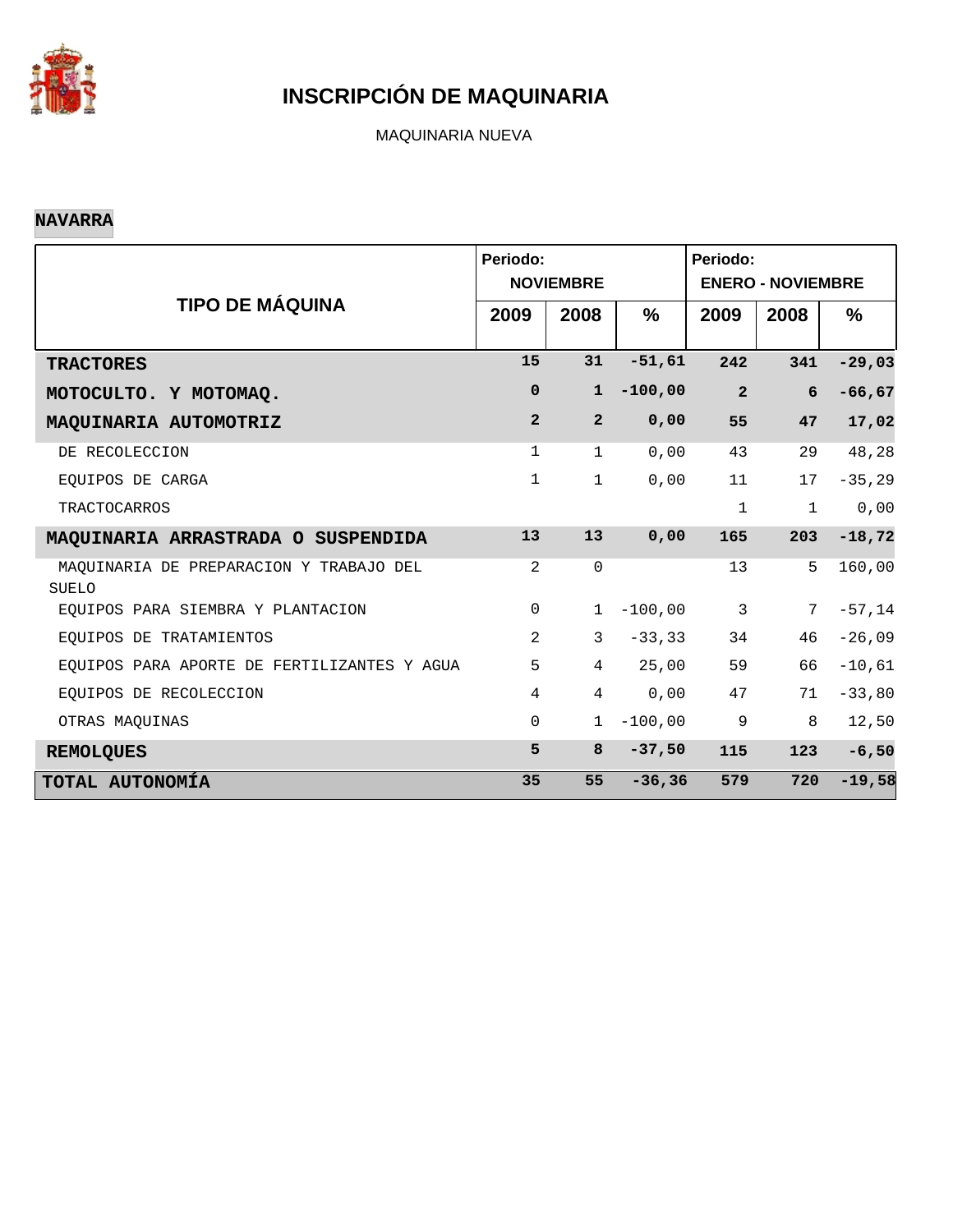

MAQUINARIA NUEVA

**PAIS VASCO**

|                                                         | Periodo:       | <b>NOVIEMBRE</b> |               | Periodo:<br><b>ENERO - NOVIEMBRE</b> |                 |           |  |  |  |
|---------------------------------------------------------|----------------|------------------|---------------|--------------------------------------|-----------------|-----------|--|--|--|
| <b>TIPO DE MÁQUINA</b>                                  | 2009           | 2008             | $\frac{9}{6}$ | 2009                                 | 2008            | $\%$      |  |  |  |
| <b>TRACTORES</b>                                        | 13             | 18               | $-27,78$      | 189                                  | 243             | $-22, 22$ |  |  |  |
| MOTOCULTO. Y MOTOMAQ.                                   | $\mathbf{1}$   | $\mathbf{1}$     | 0,00          | $\mathbf{3}$                         | 8               | $-62,50$  |  |  |  |
| MAQUINARIA AUTOMOTRIZ                                   | $\overline{2}$ | $\mathbf{1}$     | 100,00        | 28                                   | 32              | $-12,50$  |  |  |  |
| DE RECOLECCION                                          |                |                  |               | 11                                   | 9               | 22,22     |  |  |  |
| EOUIPOS DE CARGA                                        | $\mathbf{1}$   | $\mathbf 1$      | 0,00          | 7                                    | $7\phantom{.0}$ | 0,00      |  |  |  |
| <b>TRACTOCARROS</b>                                     | $\mathbf{1}$   | $\Omega$         |               | 7                                    | 14              | $-50,00$  |  |  |  |
| OTRAS                                                   |                |                  |               | 3                                    | $\overline{2}$  | 50,00     |  |  |  |
| MAQUINARIA ARRASTRADA O SUSPENDIDA                      | 27             | 10               | 170,00        | 159                                  | 180             | $-11,67$  |  |  |  |
| MAQUINARIA DE PREPARACION Y TRABAJO DEL<br><b>SUELO</b> | 2              | $\mathbf 0$      |               | 3                                    | 2               | 50,00     |  |  |  |
| EQUIPOS PARA SIEMBRA Y PLANTACION                       | $\mathbf{1}$   | $\mathbf 0$      |               | 2                                    | $\mathsf 0$     |           |  |  |  |
| EOUIPOS DE TRATAMIENTOS                                 | 2              | $\overline{2}$   | 0,00          | 26                                   | 53              | $-50,94$  |  |  |  |
| EQUIPOS PARA APORTE DE FERTILIZANTES Y AGUA             | 3              | $\overline{2}$   | 50,00         | 36                                   | 50              | $-28,00$  |  |  |  |
| EQUIPOS DE RECOLECCION                                  | 11             | 5                | 120,00        | 65                                   | 68              | $-4, 41$  |  |  |  |
| OTRAS MAQUINAS                                          | 8              | $\mathbf{1}$     | 700,00        | 27                                   | 7               | 285,71    |  |  |  |
| <b>REMOLQUES</b>                                        | 7              | $\mathbf{3}$     | 133, 33       | 68                                   | 88              | $-22,73$  |  |  |  |
| TOTAL AUTONOMÍA                                         | 50             | 33               | 51,52         | 447                                  | 551             | $-18,87$  |  |  |  |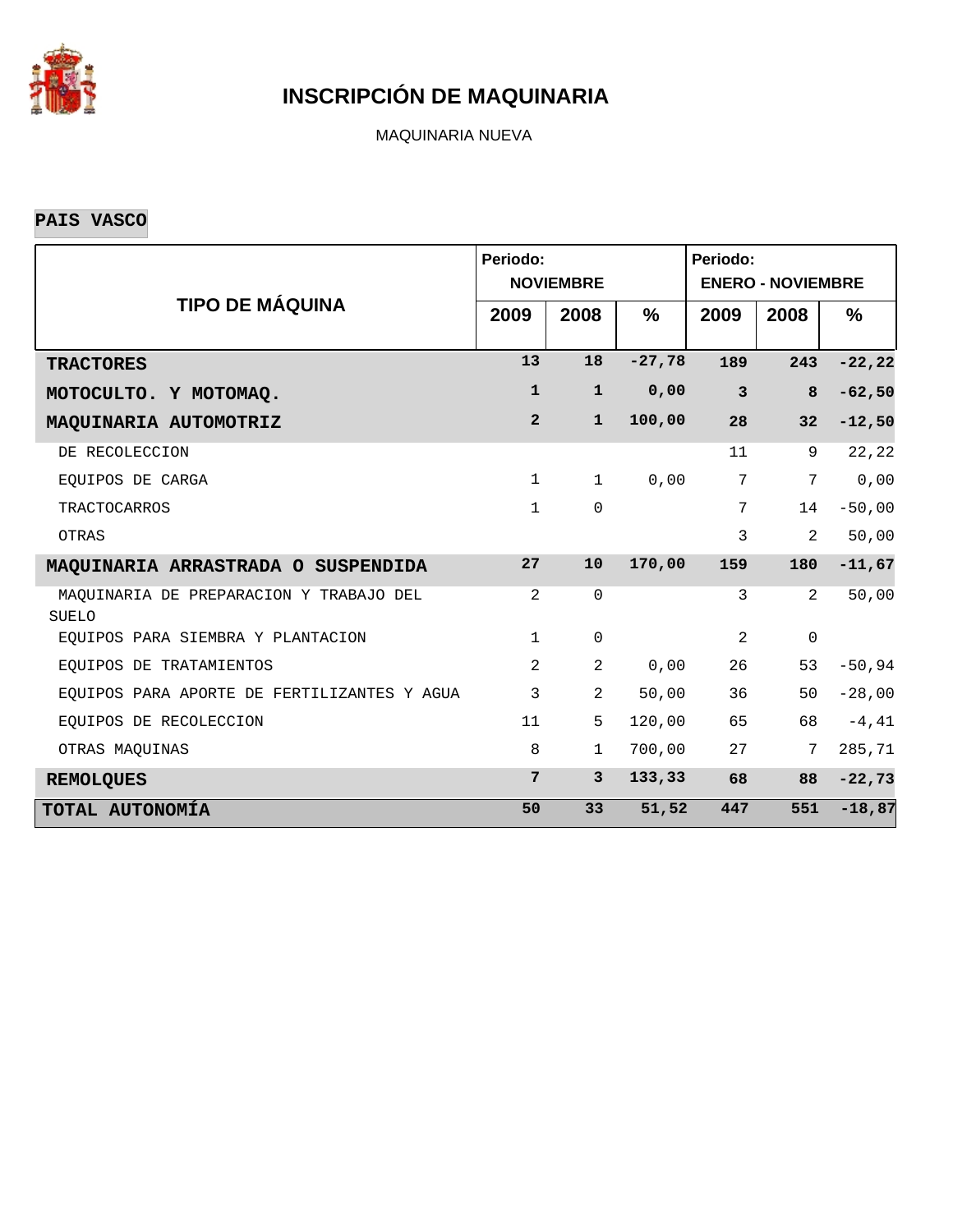

MAQUINARIA NUEVA

**RIOJA (LA)**

|                                                  | Periodo:       | <b>NOVIEMBRE</b> |           | Periodo:<br><b>ENERO - NOVIEMBRE</b> |                |              |  |  |
|--------------------------------------------------|----------------|------------------|-----------|--------------------------------------|----------------|--------------|--|--|
| <b>TIPO DE MÁQUINA</b>                           | 2009           | 2008             | %         | 2009                                 | 2008           | $\%$         |  |  |
| <b>TRACTORES</b>                                 | 16             | 10               | 60,00     | 158                                  | 254            | $-37,80$     |  |  |
| MOTOCULTO. Y MOTOMAQ.                            | $\mathbf 0$    | $\mathbf{1}$     | $-100,00$ | $\overline{a}$                       | $\overline{4}$ | $-50,00$     |  |  |
| MAQUINARIA AUTOMOTRIZ                            | $\mathbf 0$    | $\mathbf{1}$     | $-100,00$ | 11                                   | 22             | $-50,00$     |  |  |
| DE RECOLECCION                                   | $\mathbf 0$    | $\mathbf 1$      | $-100,00$ | 10                                   | 19             | $-47, 37$    |  |  |
| EOUIPOS DE CARGA                                 |                |                  |           | $\mathbf{1}$                         | 2              | $-50,00$     |  |  |
| OTRAS                                            |                |                  |           | $\Omega$                             |                | $1 - 100,00$ |  |  |
| MAQUINARIA ARRASTRADA O SUSPENDIDA               | 13             | 24               | $-45,83$  | 155                                  | 239            | $-35,15$     |  |  |
| MAQUINARIA DE PREPARACION Y TRABAJO DEL<br>SUELO | 2              | $\overline{2}$   | 0,00      | 6                                    | 14             | $-57,14$     |  |  |
| EOUIPOS PARA SIEMBRA Y PLANTACION                | $\mathbf 0$    | 3                | $-100,00$ | 2                                    | 9              | $-77,78$     |  |  |
| EOUIPOS DE TRATAMIENTOS                          | 9              | 14               | $-35,71$  | 130                                  | 172            | $-24, 42$    |  |  |
| EQUIPOS PARA APORTE DE FERTILIZANTES Y AGUA      | $\overline{2}$ | $\mathbf{3}$     | $-33, 33$ | 10 <sup>°</sup>                      | 22             | $-54,55$     |  |  |
| EOUIPOS DE RECOLECCION                           | $\Omega$       | 2                | $-100,00$ | $\overline{7}$                       | 20             | $-65,00$     |  |  |
| OTRAS MAQUINAS                                   |                |                  |           | $\mathbf 0$                          | $\overline{a}$ | $-100,00$    |  |  |
| <b>REMOLQUES</b>                                 | 5              | 3                | 66,67     | 89                                   | 114            | $-21,93$     |  |  |
| TOTAL AUTONOMÍA                                  | 34             | 39               | $-12,82$  | 415                                  | 633            | $-34,44$     |  |  |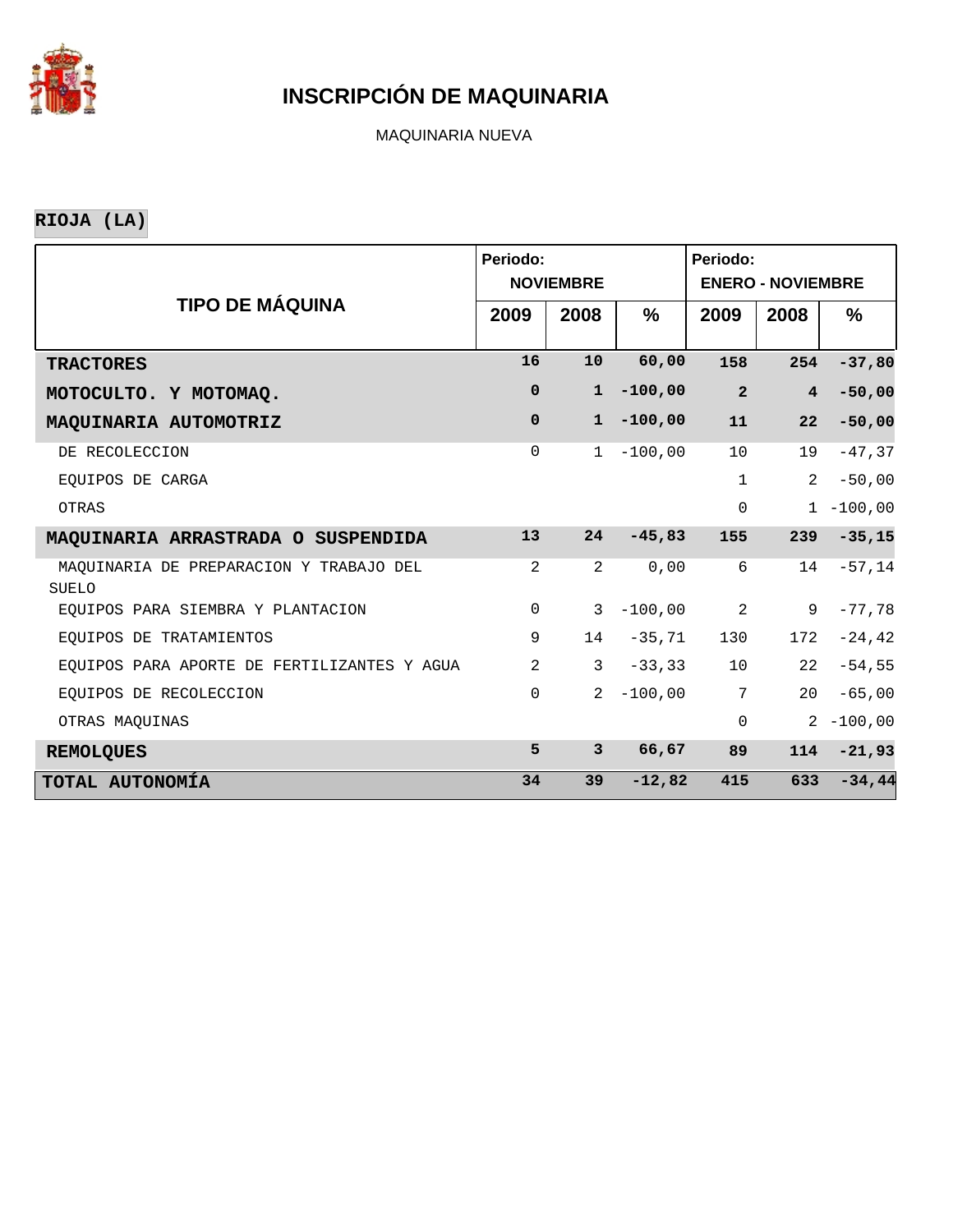

## **TRACTORES INSCRITOS POR COMUNIDADES AUTÓNOMAS**

MAQUINARIA NUEVA

|                   |          |        | SIMPLE TRACCIÓN       |           |       |        | DOBLE TRACCIÓN        |         |                 |       |               |  |                    |       |            |        |          |        |                       |                |         |
|-------------------|----------|--------|-----------------------|-----------|-------|--------|-----------------------|---------|-----------------|-------|---------------|--|--------------------|-------|------------|--------|----------|--------|-----------------------|----------------|---------|
|                   |          |        |                       |           |       |        |                       | RÍGIDOS |                 |       |               |  | <b>ARTICULADOS</b> |       |            |        | CADENAS  |        | OTROS                 | TOTAL          |         |
|                   |          | NORMAL | <b>ESTRECHO</b>       |           | TOTAL |        | <b>NORMAL</b>         |         | <b>ESTRECHO</b> |       | <b>NORMAL</b> |  | <b>ESTRECHO</b>    |       | TOTAL      |        |          |        |                       |                |         |
|                   |          |        | Unids.CV/U Unids.CV/U |           |       |        | Unids.CV/U Unids.CV/U |         | Unids.CV/U      |       | Unids.CV/U    |  | Unids.CV/U         |       | Unids.CV/U |        |          |        | Unids.CV/U Unids.CV/U | Unids.         | CV/U    |
| ANDALUCIA         |          | 83,00  | $\mathbf{0}$          |           |       | 83,00  | 198                   | 106,15  | 28              | 72,39 | $\mathbf{0}$  |  | 11                 | 56,36 | 237        | 99.85  | 14       | 89.21  | 1, 21, 00             | 253            | 98,89   |
| ARAGON            |          |        |                       |           |       |        | 61                    | 126,61  | 36              | 75,06 | $\Omega$      |  |                    | 26,00 | 98         | 106.64 | - 0      |        | 1 110,00              | 99             | 106,68  |
| ASTURIAS          |          |        |                       |           |       |        | 21                    | 88,05   |                 | 76,29 | $\mathbf{0}$  |  |                    | 33,00 | 29         | 83.31  | $\Omega$ |        | $\Omega$              | 29             | 83,31   |
| BALEARES          |          | 96,00  |                       | 62,00     | 2     | 79,00  | 17                    | 84,18   | 17              | 41,35 | $\Omega$      |  | $\Omega$           |       | 34         | 62.76  | $\Omega$ |        | 119,00                | 37             | 62,46   |
| CANARIAS          |          |        |                       |           |       |        | 10                    | 63,40   | 51              | 46,14 | $\mathbf{0}$  |  |                    | 45,20 | 66         | 48.68  |          |        |                       | 66             | 48,68   |
| CANTABRIA         |          |        |                       |           |       |        |                       | 104,00  | $\mathbf 0$     |       | $\mathbf{0}$  |  |                    |       | 2          | 104    | $\Omega$ |        |                       | $\overline{2}$ | 104,00  |
| CASTILLA Y LEON   |          | 137,00 | $\Omega$              |           |       | 137,00 | 82                    | 135,60  | 15              | 42,20 | $\Omega$      |  |                    | 33,00 | 98         | 120.26 |          |        |                       | 99             | 120,42  |
| CASTILLA-LA MANCH | 20       | 92,80  | $\Omega$              |           | 20    | 92,80  | 57                    | 120,44  | 10              | 64,90 | $\mathbf 0$   |  |                    |       | 67         | 112.15 | $\Omega$ |        |                       | 87             | 107,70  |
| CATALUÑA          | $\Omega$ |        | $\Omega$              |           |       |        | 18                    | 109,94  | 21              | 60,62 | $\Omega$      |  |                    | 26,00 | 42         | 79.29  |          |        |                       | 42             | 79,29   |
| C.VALENCIANA      |          |        |                       |           |       |        | 12                    | 85,00   | 37              | 75,30 | $\mathbf{0}$  |  |                    | 56,50 | 51         | 76.84  | $\Omega$ |        |                       | 51             | 76,84   |
| EXTREMADURA       |          |        |                       |           |       |        | 39                    | 97,54   | 10              | 65,90 | 0             |  |                    | 55,50 | 51         | 89.69  |          | 101.00 |                       | 52             | 89,90   |
| GALICIA           |          |        |                       |           |       |        | 35                    | 97,31   | 50              | 46,42 | $\Omega$      |  | 6                  | 46,67 | 91         | 66.01  | $\Omega$ |        |                       | 91             | 66,01   |
| MADRID            |          |        |                       |           |       |        |                       | 149,00  | -2              | 53,50 | $\mathbf{0}$  |  |                    |       | 4          | 101.25 | $\Omega$ |        |                       | 4              | 101,25  |
| MURCIA            |          |        |                       |           |       |        | 21                    | 110,57  | 14              | 76,29 | $\mathbf{0}$  |  |                    |       | 35         | 96.86  | $\Omega$ |        |                       | 35             | 96,86   |
| NAVARRA           |          |        |                       |           |       |        |                       | 138,75  | .5              | 80,20 | $\mathbf{0}$  |  |                    |       | 13         | 116.23 |          |        | 2 57,50               | 15             | 108, 40 |
| PAIS VASCO        |          |        |                       |           |       |        |                       | 125,43  | 4               | 72,00 | $\mathbf{0}$  |  |                    |       | 11         | 106    | $\Omega$ |        | 2 33,50               | 13             | 94,85   |
| RIOJA<br>(LA)     |          |        |                       |           |       |        | 11                    | 141,82  |                 | 91,20 | $\mathbf{0}$  |  |                    |       | 16         | 126    |          |        | $\Omega$              | 16             | 126,00  |
| <b>TOTAL</b>      | 23       | 94,43  |                       | 1, 62, 00 | 24    | 93,08  | 601                   | 111,85  | 312             | 60,77 |               |  | 32                 | 47,50 | 945        | 92,81  | 15       | 90,00  | 747,43                | 991            | 92,45   |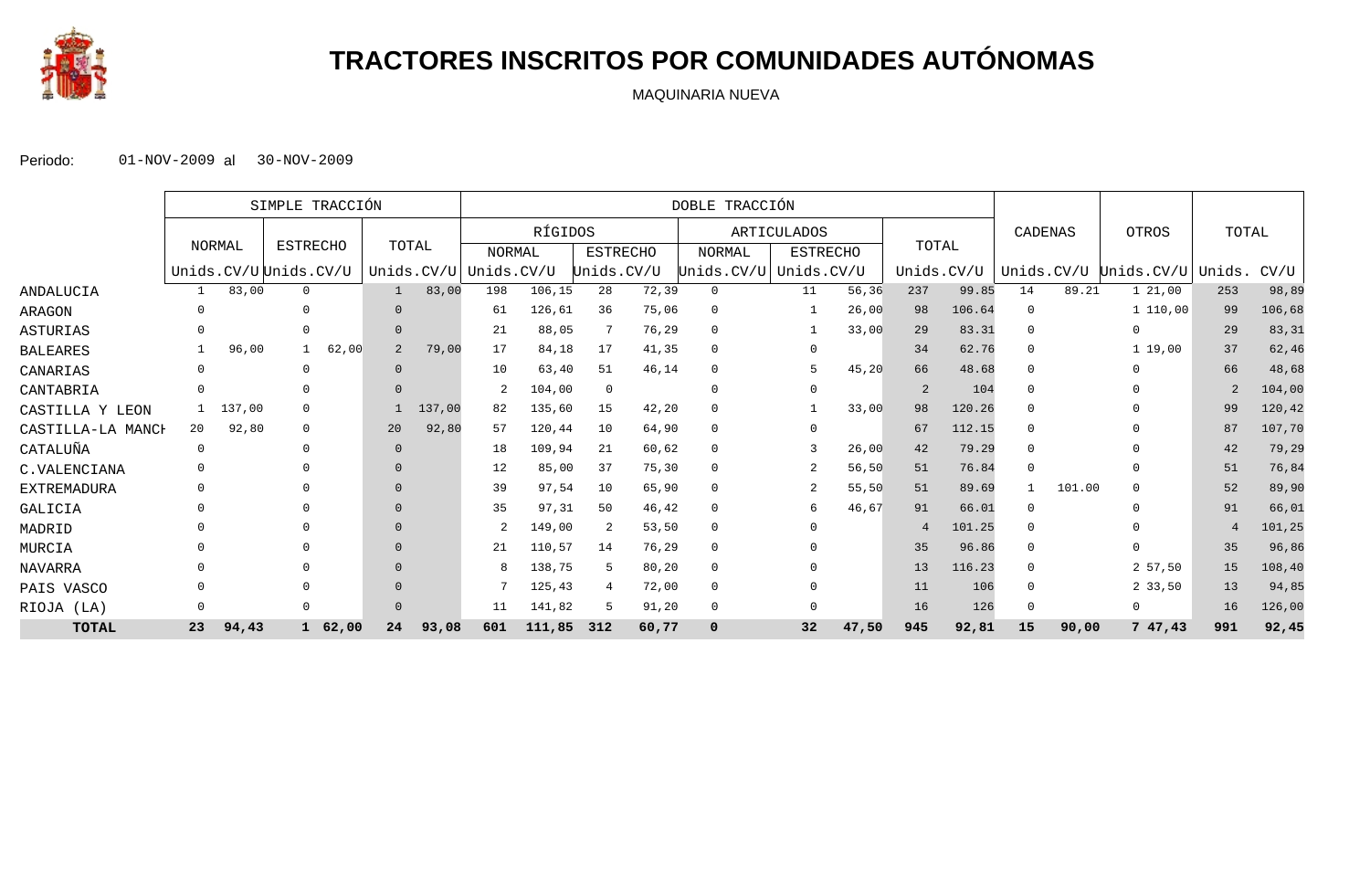

# **TRACTORES INSCRITOS POR PROVINCIAS Y COMUNIDADES AUTÓNOMAS**

MAQUINARIA NUEVA

|                 |                |        |                 | SIMPLE TRACCIÓN |                |       | DOBLE TRACCIÓN                           |         |                 |          |                             |                 |       |                 |            |                |       |                        |        |                |          |
|-----------------|----------------|--------|-----------------|-----------------|----------------|-------|------------------------------------------|---------|-----------------|----------|-----------------------------|-----------------|-------|-----------------|------------|----------------|-------|------------------------|--------|----------------|----------|
|                 |                |        |                 |                 |                |       |                                          | RÍGIDOS |                 |          |                             | ARTICULADOS     |       |                 |            | CADENAS        |       | OTROS                  |        | TOTAL          |          |
|                 |                | NORMAL | <b>ESTRECHO</b> |                 | TOTAL          |       | <b>NORMAL</b>                            |         | <b>ESTRECHO</b> |          | <b>NORMAL</b>               | <b>ESTRECHO</b> |       | TOTAL           |            |                |       |                        |        |                |          |
|                 |                |        |                 |                 |                |       | Unids.CV/U Unids. CV/U Unids.CV/U Unids. |         |                 |          | CV/U Unids. CV/U Unids.CV/U | Unids.          | CV/U  |                 | Unids.CV/U |                |       | Unids.CV/U Unids.CV/U  | Unids. |                | CV/U     |
| <b>ALMERIA</b>  | $\Omega$       |        | $\Omega$        |                 | $\Omega$       |       | 3                                        | 94,00   |                 | 19,00    | $\mathbf 0$                 | 8               | 55,50 | 12              | 62,08      | 0              |       | 0                      |        | 12             | 62,08    |
| CADIZ           |                |        |                 |                 | $\Omega$       |       | 8                                        | 113,00  |                 | 3 106,33 | $\Omega$                    | 0               |       | 11              | 111,18     | 0              |       |                        |        | 11             | 111,18   |
| CORDOBA         |                |        |                 |                 | $\Omega$       |       | 34                                       | 104,18  |                 | 51,00    | $\Omega$                    | 0               |       | 36              | 101,22     | 5              | 89,40 | $\Omega$               |        | 41             | 99,78    |
| GRANADA         |                |        |                 |                 | $\cap$         |       | 34                                       | 105,35  | 3               | 76,33    | $\mathbf 0$                 |                 | 48,00 | 38              | 101,55     | 3              | 90,67 | $\mathbf{1}$           | 21,00  | 42             | 98,86    |
| HUELVA          |                |        |                 |                 | $\cap$         |       | 9                                        | 84,67   |                 | 79,60    | $\Omega$                    | U               |       | 14              | 82,86      | 0              |       | $\Omega$               |        | 14             | 82,86    |
| JAEN            |                |        |                 |                 | $\Omega$       |       | 65                                       | 101,31  |                 | 13,00    | $\mathbf 0$                 | 0               |       | 66              | 99,97      | 5              | 89,20 | O                      |        | 71             | 99,21    |
| MALAGA          |                | 83,00  | $\Omega$        |                 |                | 83,00 | 19                                       | 104,37  | 4               | 89,75    | $\Omega$                    | $\overline{2}$  | 64,00 | 25              | 98,80      | 1              | 84,00 | $\Omega$               |        | 27             | 97,67    |
| SEVILLA         | 0              |        | $\Omega$        |                 | $\Omega$       |       | 26                                       | 129,92  | 9               | 65,33    | $\Omega$                    | $\Omega$        |       | 35              | 113,31     | $\mathbf 0$    |       | $\mathbf 0$            |        | 35             | 113,31   |
| ANDALUCIA       | $\mathbf{1}$   | 83,00  | $\overline{0}$  |                 |                | 83,00 | 198                                      | 106,15  | 28              | 72,39    | $\overline{0}$              | 11              | 56,36 | 237             | 99,85      | 14             | 89,21 | 21,00<br>$\mathbf{1}$  |        | 253            | 98,89    |
| HUESCA          | $\mathbf 0$    |        | $\Omega$        |                 | $\Omega$       |       | 21                                       | 137,76  | 3               | 81,67    | $\mathbf 0$                 | $\Omega$        |       | 24              | 130,75     | $\mathbf 0$    |       | ******<br>$\mathbf{1}$ |        | 25             | 129,92   |
| TERUEL          | $\Omega$       |        |                 |                 | $\Omega$       |       |                                          | 111,12  |                 | 57,00    | $\mathbf 0$                 | $\Omega$        |       | 20 <sup>°</sup> | 103,00     | $\Omega$       |       |                        |        | 20             | 103,00   |
| ZARAGOZA        | 0              |        | O               |                 | $\Omega$       |       | 23                                       | 127,87  | 30              | 76,20    | 0                           |                 | 26,00 | 54              | 97,28      | 0              |       | <sup>0</sup>           |        | 54             | 97,28    |
| <b>ARAGON</b>   | $\mathbf 0$    |        | $\mathbf 0$     |                 | $\Omega$       |       | 61                                       | 126,61  | 36              | 75,06    | $\overline{0}$              | $\mathbf{1}$    | 26,00 | 98              | 106,64     | $\overline{0}$ |       | ******<br>$\mathbf{1}$ |        | 99             | 106,68   |
| OVIEDO          | $\mathbf 0$    |        | $\mathbf{0}$    |                 | $\Omega$       |       | 21                                       | 88,05   |                 | 76,29    | $\mathbf{0}$                | -1              | 33,00 | 29              | 83,31      | 0              |       | $\mathbf{0}$           |        | 29             | 83,31    |
| <b>ASTURIAS</b> | $\overline{0}$ |        | $\overline{0}$  |                 | $\Omega$       |       | 21                                       | 88,05   |                 | 76,29    | $\overline{0}$              | $\mathbf{1}$    | 33,00 | 29              | 83,31      | $\overline{0}$ |       | $\overline{0}$         |        | 29             | 83,31    |
| <b>BALEARES</b> |                | 96,00  |                 | 62,00           | $\overline{2}$ | 79,00 | 17                                       | 84,18   | 17              | 41,35    | $\mathbf{0}$                | 0               |       | 34              | 62,76      | 0              |       | 19,00<br>$\mathbf{1}$  |        | 37             | 62,46    |
| <b>BALEARES</b> | $\mathbf{1}$   | 96,00  | $\mathbf{1}$    | 62,00           | 2              | 79,00 | 17                                       | 84,18   | 17              | 41,35    | $\overline{0}$              | $\mathbf{0}$    |       | 34              | 62,76      | $\mathbf 0$    |       | 1, 19, 00              |        | 37             | 62,46    |
| LAS PALMAS DE   | $\mathbf 0$    |        | $\Omega$        |                 | $\Omega$       |       | 8                                        | 58,88   | 19              | 44,89    | $\Omega$                    | 3               | 48,67 | 30              | 49,00      | 0              |       | $\Omega$               |        | 30             | 49,00    |
| SANTA CRUZ DE   | 0              |        | $\Omega$        |                 | $\Omega$       |       | 2                                        | 81,50   | 32              | 46,88    | $\Omega$                    | 2               | 40,00 | 36              | 48,42      | 0              |       | $\Omega$               |        | 36             | 48,42    |
| CANARIAS        | $\overline{0}$ |        | $\overline{0}$  |                 | $\Omega$       |       | 10                                       | 63,40   | 51              | 46,14    | $\overline{0}$              | 5               | 45,20 | 66              | 48,68      | $\overline{0}$ |       | $\overline{0}$         |        | 66             | 48,68    |
| SANTANDER       | $\mathbf 0$    |        | $\mathbf{0}$    |                 | $\Omega$       |       | 2                                        | 104,00  | $\Omega$        |          | $\mathbf{0}$                | 0               |       |                 | 2 104,00   | 0              |       | $\mathbf{0}$           |        | $\overline{2}$ | 104,00   |
| CANTABRIA       | $\overline{0}$ |        | $\overline{0}$  |                 | $\Omega$       |       | 2                                        | 104,00  | $\Omega$        |          | $\overline{0}$              | $\overline{0}$  |       |                 | 2 104,00   | $\Omega$       |       | $\overline{0}$         |        |                | 2 104,00 |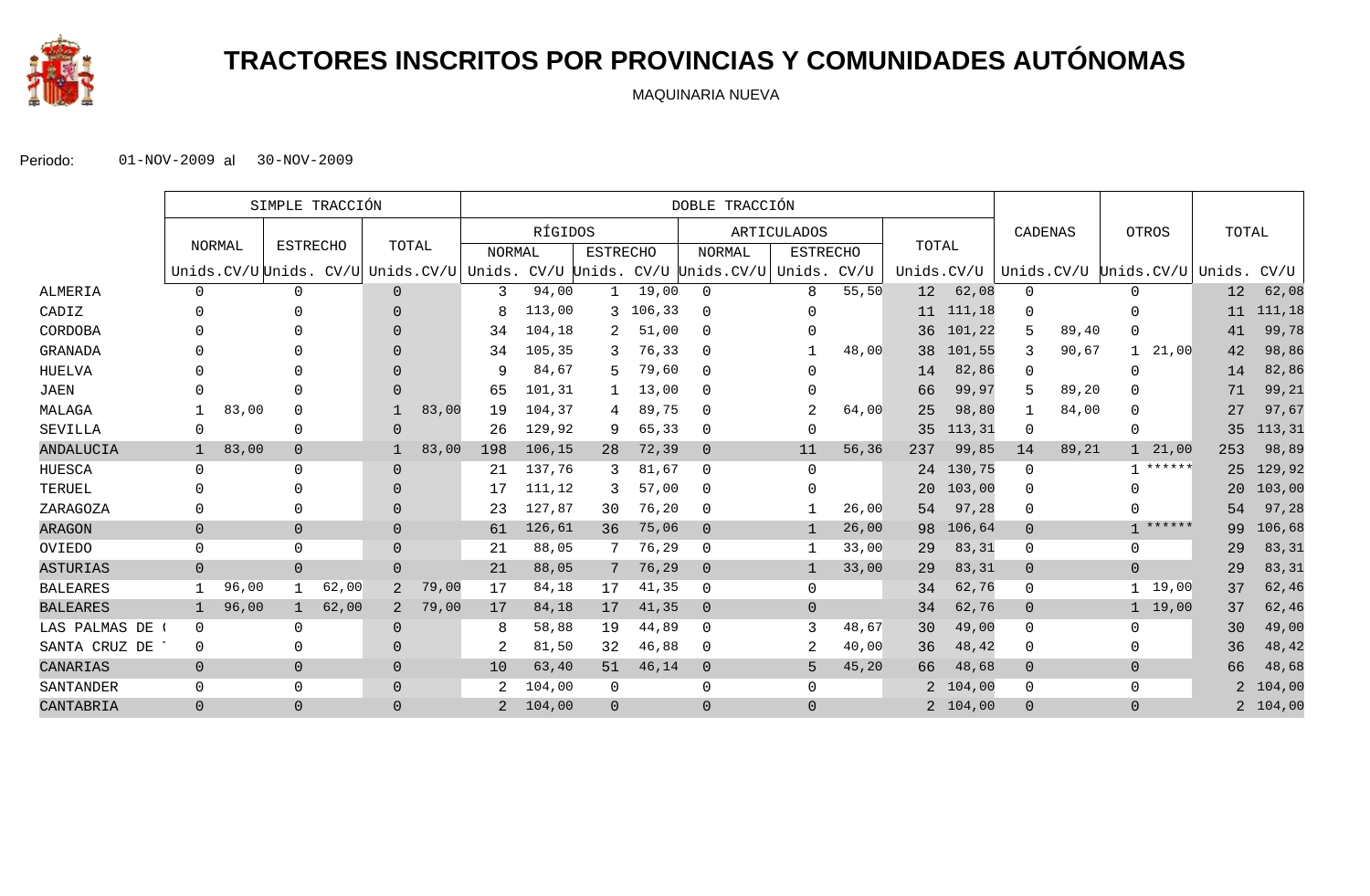

# **TRACTORES INSCRITOS POR PROVINCIAS Y COMUNIDADES AUTÓNOMAS**

MAQUINARIA NUEVA

|                  |                | SIMPLE TRACCIÓN |                                                                                  |              |          | DOBLE TRACCIÓN |         |                 |       |                |                    |       |            |           |                                   |                |             |           |
|------------------|----------------|-----------------|----------------------------------------------------------------------------------|--------------|----------|----------------|---------|-----------------|-------|----------------|--------------------|-------|------------|-----------|-----------------------------------|----------------|-------------|-----------|
|                  |                |                 |                                                                                  |              |          |                | RÍGIDOS |                 |       |                | <b>ARTICULADOS</b> |       |            |           | CADENAS                           | <b>OTROS</b>   | TOTAL       |           |
|                  |                | <b>NORMAL</b>   | <b>ESTRECHO</b>                                                                  |              | TOTAL    | NORMAL         |         | <b>ESTRECHO</b> |       | <b>NORMAL</b>  | <b>ESTRECHO</b>    |       | TOTAL      |           |                                   |                |             |           |
|                  |                |                 | Unids.CV/U Unids. CV/U Unids.CV/U Unids. CV/U Unids. CV/U Unids.CV/U Unids. CV/U |              |          |                |         |                 |       |                |                    |       | Unids.CV/U |           | Unids.CV/U Unids.CV/U Unids. CV/U |                |             |           |
| AVILA            | $\mathbf 0$    |                 | $\mathbf 0$                                                                      | $\Omega$     |          | 8              | 137,63  | $\Omega$        |       | $\Omega$       | 0                  |       |            | 8 137,63  | $\mathbf 0$                       | $\Omega$       |             | 8 137,63  |
| <b>BURGOS</b>    |                |                 | 0                                                                                | $\Omega$     |          | 10             | 137,40  |                 | 62,00 | $\mathbf 0$    | 0                  |       |            | 12 124,83 | $\Omega$                          | 0              |             | 12 124,83 |
| LEON             |                |                 |                                                                                  | $\Omega$     |          | 13             | 121,85  |                 | 42,63 | $\Omega$       |                    |       | 21         | 91,67     | $\Omega$                          |                | 21          | 91,67     |
| PALENCIA         |                |                 | U                                                                                | $\Omega$     |          | 6              | 156,17  | $\Omega$        |       | $\Omega$       |                    | 33,00 |            | 7 138,57  | $\Omega$                          |                |             | 7 138,57  |
| SALAMANCA        |                |                 |                                                                                  | $\Omega$     |          | 10             | 119,00  |                 | 31,00 | $\Omega$       |                    |       |            | 11 111,00 | 0                                 |                |             | 11 111,00 |
| SEGOVIA          |                |                 |                                                                                  | $\Omega$     |          |                | 143,50  | $\Omega$        |       | $\Omega$       |                    |       |            | 4 143,50  | $\Omega$                          |                |             | 4 143,50  |
| SORIA            |                |                 |                                                                                  | $\Omega$     |          | 5.             | 194,60  | $\Omega$        |       | $\Omega$       |                    |       |            | 5 194,60  | $\Omega$                          |                |             | 5 194,60  |
| VALLADOLID       |                |                 | $\Omega$                                                                         | $\Omega$     |          | 8              | 133,25  |                 | 31,00 | $\Omega$       |                    |       |            | 9 121,89  | $\Omega$                          |                |             | 9 121,89  |
| ZAMORA           |                | 1 137,00        | $\mathbf 0$                                                                      |              | 1 137,00 | 18             | 128,89  | 3               | 35,33 | $\mathbf 0$    | 0                  |       |            | 21 115,52 | 0                                 | O              |             | 22 116,50 |
| CASTILLA Y LEO   |                | 1 137,00        | $\overline{0}$                                                                   |              | 1 137,00 | 82             | 135,60  | 15              | 42,20 | $\overline{0}$ | 1                  | 33,00 |            | 98 120,26 | $\overline{0}$                    | $\overline{0}$ | 99          | 120,42    |
| <b>ALBACETE</b>  |                | 88,00           | $\mathbf 0$                                                                      | -1           | 88,00    | 6              | 118,00  |                 | 58,50 | $\mathbf 0$    | 0                  |       |            | 8 103,13  | 0                                 | $\mathbf 0$    |             | 9 101,44  |
| CIUDAD REAL      | 13             | 91,92           | $\mathbf 0$                                                                      | 13           | 91,92    | 17             | 112,18  | 3               | 81,67 | $\Omega$       |                    |       |            | 20 107,60 | 0                                 |                | 33          | 101,42    |
| <b>CUENCA</b>    |                | 115,00          | 0                                                                                | $\mathbf{1}$ | 115,00   | 12             | 109,67  |                 | 80,00 | 0              |                    |       |            | 13 107,38 | 0                                 |                |             | 14 107,93 |
| GUADALAJARA      | 0              |                 | $\mathbf 0$                                                                      | $\Omega$     |          | 5              | 129,00  | $\Omega$        |       | $\Omega$       |                    |       | 5          | 129,00    | 0                                 |                | $5^{\circ}$ | 129,00    |
| TOLEDO           | 5              | 91,60           | $\mathbf 0$                                                                      | 5            | 91,60    | 17             | 134,65  | 4               | 51,75 | $\mathbf 0$    | 0                  |       |            | 21 118,86 | 0                                 | 0              | 26          | 113,62    |
| CASTILLA-LA MAI  | 20             | 92,80           | $\mathbf 0$                                                                      | 20           | 92,80    | 57             | 120,44  | 10              | 64,90 | $\Omega$       | $\Omega$           |       |            | 67 112,15 | $\overline{0}$                    | $\Omega$       | 87          | 107,70    |
| <b>BARCELONA</b> | $\Omega$       |                 | $\Omega$                                                                         | $\Omega$     |          | 3              | 72,33   | 6               | 57,67 | $\Omega$       | $\overline{2}$     | 26,00 | 11         | 55,91     | 0                                 | $\Omega$       | 11          | 55,91     |
| GIRONA           | <sup>0</sup>   |                 | $\Omega$                                                                         | $\Omega$     |          |                | 110,71  |                 | 52,00 | $\mathbf 0$    | -1                 | 26,00 | 9          | 94,78     | 0                                 | <sup>0</sup>   | 9           | 94,78     |
| LLEIDA           |                |                 | 0                                                                                | $\Omega$     |          | 5              | 133,60  |                 | 52,60 | $\Omega$       | 0                  |       | 10         | 93,10     | $\Omega$                          |                | 10          | 93,10     |
| TARRAGONA        | $\Omega$       |                 | 0                                                                                | $\Omega$     |          | 3              | 106,33  | 9               | 68,00 | $\mathbf 0$    | 0                  |       | 12         | 77,58     | 0                                 | O              | 12          | 77,58     |
| CATALUÑA         | $\overline{0}$ |                 | $\overline{0}$                                                                   | $\Omega$     |          | 18             | 109,94  | 21              | 60,62 | $\overline{0}$ | 3                  | 26,00 | 42         | 79,29     | $\overline{0}$                    | $\overline{0}$ | 42          | 79,29     |
| ALICANTE         | $\mathbf 0$    |                 | $\Omega$                                                                         | $\Omega$     |          | 2              | 87,00   | 9               | 68,67 | $\mathbf{0}$   | $\Omega$           |       | 11         | 72,00     | 0                                 | $\Omega$       | 11          | 72,00     |
| CASTELLON        | $\Omega$       |                 | $\Omega$                                                                         | $\Omega$     |          |                | 80,43   | 4               | 74,50 | $\Omega$       |                    | 26,00 | 12         | 73,92     | 0                                 | 0              | 12          | 73,92     |
| VALENCIA         | $\Omega$       |                 | $\Omega$                                                                         | $\Omega$     |          | 3              | 94,33   | 24              | 77,92 | $\Omega$       |                    | 87,00 | 28         | 80,00     | 0                                 | 0              | 28          | 80,00     |
| C. VALENCIANA    | $\Omega$       |                 | $\Omega$                                                                         | $\Omega$     |          | 12             | 85,00   | 37              | 75,30 | $\Omega$       | 2                  | 56,50 | 51         | 76,84     | $\Omega$                          | $\Omega$       | 51          | 76,84     |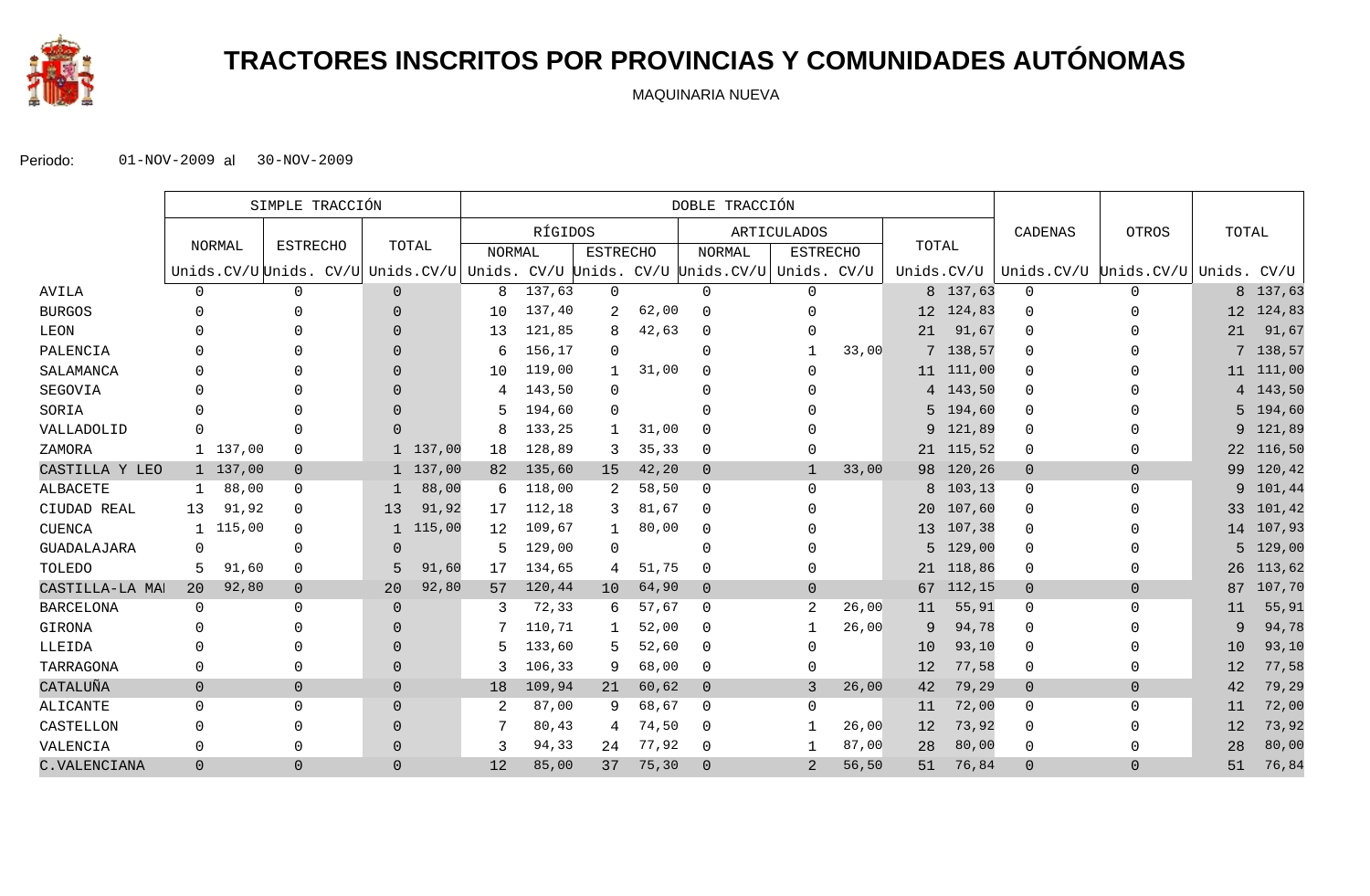

# **TRACTORES INSCRITOS POR PROVINCIAS Y COMUNIDADES AUTÓNOMAS**

MAQUINARIA NUEVA

|                    |                | SIMPLE TRACCIÓN                          |                |               | DOBLE TRACCIÓN |                 |       |                             |                    |       |                 |            |                |        |                         |        |          |
|--------------------|----------------|------------------------------------------|----------------|---------------|----------------|-----------------|-------|-----------------------------|--------------------|-------|-----------------|------------|----------------|--------|-------------------------|--------|----------|
|                    |                |                                          |                |               | RÍGIDOS        |                 |       |                             | <b>ARTICULADOS</b> |       |                 |            | CADENAS        |        | OTROS                   | TOTAL  |          |
|                    | NORMAL         | <b>ESTRECHO</b>                          | TOTAL          | <b>NORMAL</b> |                | <b>ESTRECHO</b> |       | <b>NORMAL</b>               | <b>ESTRECHO</b>    |       | TOTAL           |            |                |        |                         |        |          |
|                    |                | Unids.CV/U Unids. CV/U Unids.CV/U Unids. |                |               |                |                 |       | CV/U Unids. CV/U Unids.CV/U | Unids. CV/U        |       | Unids.CV/U      |            |                |        | Unids.CV/U Unids.CV/U   | Unids. | CV/U     |
| <b>BADAJOZ</b>     | $\Omega$       | 0                                        | $\overline{0}$ | 26            | 98,58          | 7               | 74,43 | $\Omega$                    | $\mathbf 0$        |       | 33              | 93,45      | $\mathbf 0$    |        | $\mathbf{0}$            | 33     | 93,45    |
| <b>CACERES</b>     | 0              | $\Omega$                                 | $\Omega$       | 13            | 95,46          | 3               | 46,00 | $\Omega$                    | 2                  | 55,50 | 18              | 82,78      |                | 101,00 | $\Omega$                | 19     | 83,74    |
| <b>EXTREMADURA</b> | $\overline{0}$ | $\overline{0}$                           | $\Omega$       | 39            | 97,54          | 10 <sup>°</sup> | 65,90 | $\Omega$                    | 2                  | 55,50 | 51              | 89,69      |                | 101,00 | $\overline{0}$          | 52     | 89,90    |
| A CORUÑA           | $\Omega$       | $\Omega$                                 | $\Omega$       | 16            | 82,63          | 14              | 47,07 | $\Omega$                    | 3                  | 58,33 | 33              | 65,33      | $\Omega$       |        | $\Omega$                | 33     | 65,33    |
| <b>LUGO</b>        | 0              | $\Omega$                                 | $\Omega$       | 11            | 105,09         | 5.              | 48,20 | $\Omega$                    |                    | 38,00 | 17              | 84,41      | $\mathbf 0$    |        | <sup>n</sup>            | 17     | 84,41    |
| OURENSE            | 0              | $\Omega$                                 | $\Omega$       |               | 135,00         | 10              | 36,70 | $\Omega$                    | $\Omega$           |       | 12              | 53,08      | $\Omega$       |        | <sup>0</sup>            | 12     | 53,08    |
| PONTEVEDRA         | 0              | $\Omega$                                 | $\Omega$       | 6             | 109,67         | 21              | 50,19 | $\Omega$                    |                    | 33,50 | 29              | 61,34      | 0              |        | $\Omega$                | 29     | 61,34    |
| GALICIA            | $\overline{0}$ | $\overline{0}$                           | $\overline{0}$ | 35            | 97,31          | 50              | 46,42 | $\overline{0}$              | 6                  | 46,67 | 91              | 66,01      | $\overline{0}$ |        | $\overline{0}$          | 91     | 66,01    |
| MADRID             | $\mathbf 0$    | $\mathbf 0$                              | $\overline{0}$ |               | 149,00         |                 | 53,50 | $\Omega$                    | $\mathbf 0$        |       | 4               | 101,25     | $\mathbf 0$    |        | $\mathbf 0$             | 4      | 101,25   |
| MADRID             | $\overline{0}$ | $\overline{0}$                           | $\mathbf 0$    | 2             | 149,00         | 2               | 53,50 | $\Omega$                    | $\Omega$           |       |                 | 4 101,25   | $\mathbf 0$    |        | $\overline{0}$          |        | 4 101,25 |
| MURCIA             | 0              | $\mathbf 0$                              | $\Omega$       | 21            | 110,57         | 14              | 76,29 | $\Omega$                    | $\Omega$           |       | 35              | 96,86      | $\mathbf 0$    |        | $\mathbf 0$             | 35     | 96,86    |
| MURCIA             | $\overline{0}$ | $\overline{0}$                           | $\Omega$       | 21            | 110,57         | 14              | 76,29 | $\overline{0}$              | $\overline{0}$     |       | 35              | 96,86      | $\overline{0}$ |        | $\overline{0}$          | 35     | 96,86    |
| <b>NAVARRA</b>     | 0              | $\mathbf 0$                              | $\Omega$       | 8             | 138,75         |                 | 80,20 | $\Omega$                    | $\mathbf 0$        |       | 13 <sup>7</sup> | 116,23     | $\mathbf 0$    |        | 57,50<br>$\overline{2}$ | 15     | 108,40   |
| NAVARRA            | $\overline{0}$ | $\overline{0}$                           | $\overline{0}$ | 8             | 138,75         | 5.              | 80,20 | $\Omega$                    | $\Omega$           |       |                 | 13 116,23  | $\overline{0}$ |        | 2 57,50                 | 15     | 108, 40  |
| ALAVA              | $\Omega$       | $\Omega$                                 | $\Omega$       | 6             | 118,50         | $\Omega$        |       | $\Omega$                    | $\Omega$           |       |                 | $6$ 118,50 | $\Omega$       |        | $\Omega$                | 6      | 118,50   |
| GUIPUZCOA          | 0              | $\Omega$                                 | $\Omega$       |               | 167,00         | $\overline{2}$  | 75,50 | $\Omega$                    | $\Omega$           |       | 3               | 106,00     | $\mathbf{0}$   |        | 33,50<br>2              | 5      | 77,00    |
| VIZCAYA            | 0              | $\Omega$                                 | $\Omega$       | $\Omega$      |                | 2.              | 68,50 | $\Omega$                    | $\Omega$           |       | 2               | 68,50      | $\mathbf{0}$   |        | $\Omega$                | 2      | 68,50    |
| PAIS VASCO         | $\mathbf{0}$   | $\mathsf{O}\xspace$                      | $\mathbf 0$    | 7             | 125,43         | 4               | 72,00 | $\Omega$                    | $\overline{0}$     |       | 11              | 106,00     | $\mathbf 0$    |        | 2, 33, 50               | 13     | 94,85    |
| LA RIOJA           | 0              | 0                                        | $\overline{0}$ | 11            | 141,82         | 5.              | 91,20 | $\Omega$                    | $\mathbf 0$        |       | 16              | 126,00     | 0              |        | $\mathbf 0$             | 16     | 126,00   |
| RIOJA (LA)         | $\overline{0}$ | $\overline{0}$                           | $\overline{0}$ | 11            | 141,82         | 5.              | 91,20 | $\overline{0}$              | $\overline{0}$     |       | 16              | 126,00     | $\mathbf 0$    |        | $\overline{0}$          | 16     | 126,00   |
| <b>TOTAL</b>       | 23<br>94,43    | 62,00<br>$\mathbf{1}$                    | 93,08<br>24    | 601           | 111,85         | 312             | 60,77 | $\mathbf 0$                 | 32                 | 47,50 | 945             | 92,81      | 15             | 90,00  | 747,43                  | 991    | 92,45    |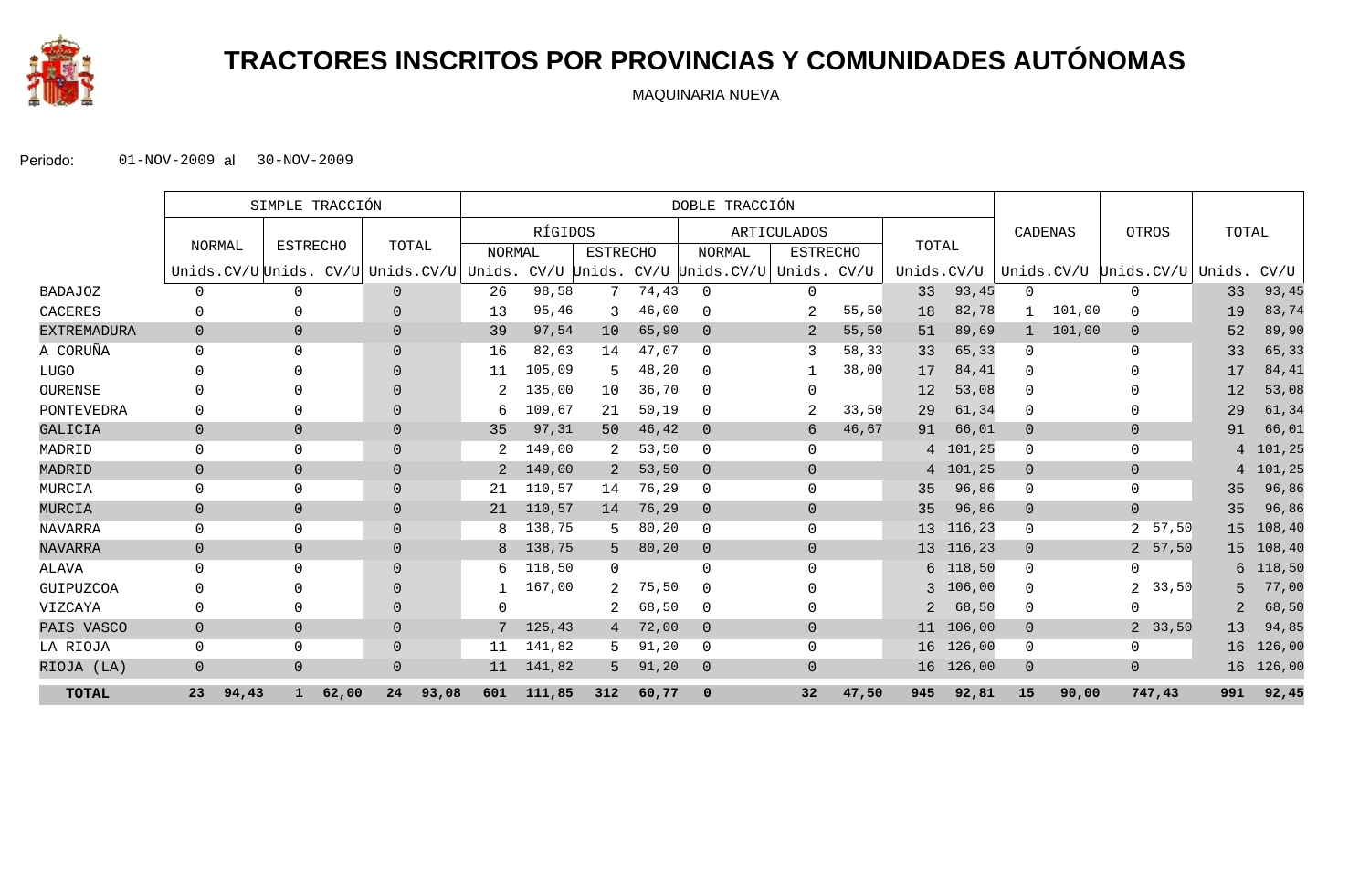

## **TRACTORES INSCRITOS POR MARCAS**

MAQUINARIA NUEVA

|                 | SIMPLE TRACCIÓN |               |                                                                                  |                | DOBLE TRACCIÓN |               |         |                 |         |                |                 |       |                |        |                                   |      |                |      |                |        |
|-----------------|-----------------|---------------|----------------------------------------------------------------------------------|----------------|----------------|---------------|---------|-----------------|---------|----------------|-----------------|-------|----------------|--------|-----------------------------------|------|----------------|------|----------------|--------|
|                 |                 |               |                                                                                  |                |                |               | RÍGIDOS |                 |         |                | ARTICULADOS     |       |                |        | CADENAS                           |      | <b>OTROS</b>   |      |                | TOTAL  |
|                 |                 | <b>NORMAL</b> | <b>ESTRECHO</b>                                                                  |                | TOTAL          | <b>NORMAL</b> |         | <b>ESTRECHO</b> |         | <b>NORMAL</b>  | <b>ESTRECHO</b> |       | TOTAL          |        |                                   |      |                |      |                |        |
|                 |                 |               | Unids.CV/U Unids. CV/U Unids.CV/U Unids. CV/U Unids. CV/U Unids.CV/U Unids. CV/U |                |                |               |         |                 |         |                |                 |       | Unids.CV/U     |        | Unids.CV/U Unids.CV/U Unids. CV/U |      |                |      |                |        |
| AGRIA           | 0               |               | $\mathbf 0$                                                                      | $\overline{0}$ |                | 0             |         | 3               | 61,0    | $\overline{0}$ |                 | 50, 3 | 10             | 53, 5  | 0                                 |      | 0              |      | 10             | 53, 5  |
| ANTONIO CARRAR  | 0               |               |                                                                                  | $\Omega$       |                | 0             |         | 20              | 60, 3   | $\mathbf 0$    | 5               | 67,6  | 25             | 61, 8  | 0                                 |      |                | 46,0 | 26             | 61, 2  |
| B.C.S.          | $\Omega$        |               |                                                                                  | $\Omega$       |                | 0             |         | 2               | 39,0    | $\overline{0}$ | 4               | 32,0  | 6              | 34,3   | $\Omega$                          |      |                |      | 6              | 34,3   |
| <b>BELARUS</b>  |                 |               |                                                                                  | $\Omega$       |                | 1             | 96,0    | $\Omega$        |         | $\Omega$       |                 |       | -1             | 96,0   | $\Omega$                          |      |                |      | -1             | 96,0   |
| <b>BENASSI</b>  |                 |               |                                                                                  | $\Omega$       |                | 0             |         | 4               | 19,0    | $\mathbf 0$    |                 |       |                | 19,0   |                                   |      |                |      | $\overline{4}$ | 19,0   |
| CARON           |                 |               |                                                                                  | $\Omega$       |                | 0             |         | $\Omega$        |         | $\Omega$       |                 |       | $\Omega$       |        |                                   |      |                | 96,0 | 1              | 96,0   |
| CASE IH         | 3               | 93,0          | $\Omega$                                                                         | 3              | 93,0           | 44            | 125, 5  | 4               | 88,8    | $\Omega$       |                 |       | 48             | 122, 4 | U                                 |      |                |      | 51             | 120,7  |
| <b>CLAAS</b>    | $\Omega$        |               | $\Omega$                                                                         | $\Omega$       |                | 14            | 129, 2  | 4               | 89,5    | $\overline{0}$ |                 |       | 18             | 120, 4 | $\Omega$                          |      |                |      | 18             | 120,4  |
| DEUTZ-FAHR      |                 |               |                                                                                  | $\Omega$       |                | 28            | 127,4   | 12              | 56, 3   | $\overline{0}$ |                 |       | 40             | 106,1  | $\Omega$                          |      |                |      | 40             | 106,1  |
| <b>DONGFENG</b> |                 |               |                                                                                  | $\Omega$       |                | -1            | 30,0    | 0               |         | $\Omega$       |                 |       | $\overline{1}$ | 30,0   | $\Omega$                          |      |                |      | 1              | 30,0   |
| FENDT           |                 |               |                                                                                  | $\Omega$       |                | 31            | 158,9   | 2               | 91,0    | $\overline{0}$ |                 |       | 33             | 154,8  | 0                                 |      |                |      | 33             | 154,8  |
| FENG SHOU       |                 |               |                                                                                  | $\Omega$       |                | $\Omega$      |         | 2               | 26,0    | 0              |                 |       | $\overline{2}$ | 26,0   | $\Omega$                          |      |                |      | $\overline{2}$ | 26,0   |
| FERRARI         |                 |               |                                                                                  | $\Omega$       |                | 0             |         |                 | 33,0    | $\mathbf 0$    |                 | 49,0  | 11             | 37,4   | $\Omega$                          |      |                |      | 11             | 37,4   |
| FOTON           | $\Omega$        |               |                                                                                  | $\Omega$       |                | 1             | 38,0    | $\Omega$        |         | $\Omega$       |                 |       | 1              | 38,0   | $\Omega$                          |      |                |      | $\mathbf{1}$   | 38,0   |
| ISEKI           | $\Omega$        |               | 0                                                                                | $\Omega$       |                | 0             |         | 2               | 25,0    | $\overline{0}$ |                 |       | $\overline{2}$ | 25,0   | $\Omega$                          |      |                |      | $\overline{2}$ | 25,0   |
| JOHN DEERE      | 4               | 103, 3        | $\Omega$                                                                         | 4              | 103, 3         | 152           | 111,5   | 31              | 58,7    | $\overline{0}$ |                 | 59,5  | 187            | 101,7  |                                   |      |                | 19,0 | 193            | 100, 8 |
| KIOTI           | $\Omega$        |               | $\Omega$                                                                         | $\overline{0}$ |                | 11            | 52,0    | 4               | 24,3    | $\overline{0}$ |                 |       | 15             | 44,6   |                                   |      | U              |      | 15             | 44,6   |
| <b>KUBOTA</b>   |                 |               |                                                                                  | $\Omega$       |                | 51            | 88,4    | 38              | 51, 2   | $\overline{0}$ |                 |       | 89             | 72, 5  | $\Omega$                          |      | $\mathfrak{D}$ | 21,0 | 91             | 71,4   |
| KUKJE           |                 |               |                                                                                  | $\Omega$       |                | $\mathbf 0$   |         | -1              | 27,0    | $\overline{0}$ |                 |       | -1             | 27,0   | $\Omega$                          |      |                |      | 1              | 27,0   |
| LAMBORGHINI     |                 |               |                                                                                  | $\Omega$       |                | 13            | 101, 2  | 17              | 65,6    | $\overline{0}$ |                 |       | 30             | 81,0   |                                   |      |                |      | 30             | 81,0   |
| LANDER          | $\Omega$        |               |                                                                                  | $\Omega$       |                | 0             |         | -1              | 24,0    | $\overline{0}$ |                 |       | -1             | 24,0   | $\Omega$                          |      |                |      | 1              | 24,0   |
| LANDINI         | 7               | 86,7          | $\Omega$                                                                         | 7              | 86,7           | 22            | 100, 2  | 29              | 71, 2 0 |                |                 |       | 51             | 83,7   | 5                                 | 84,2 | 0              |      | 63             | 84,1   |
| LS              | $\Omega$        |               |                                                                                  | $\Omega$       |                | 1             | 57,0    | 2               | 47,0    | $\overline{0}$ |                 |       |                | 50, 3  | $\Omega$                          |      |                |      | 3              | 50, 3  |
| LS CABLE LTD    |                 |               |                                                                                  | $\Omega$       |                | $\Omega$      |         | -1              | 37,0    | 0              |                 |       |                | 37,0   |                                   |      |                |      | 1              | 37,0   |
| LS MTRON LTD    | $\mathbf 0$     |               | $\Omega$                                                                         | $\Omega$       |                | 1             | 55,0    | -1              | 39,0    | $\overline{0}$ |                 |       | 2              | 47,0   | $\Omega$                          |      |                |      | $\overline{c}$ | 47,0   |
| MASSEY FERGUSO  | 2               | 116,5         | $\Omega$                                                                         | 2              | 116, 5         | 37            | 126, 5  | 16              | 67,9    | - 0            |                 |       | 53             | 108, 8 | 0                                 |      |                |      | 55             | 109,1  |
| MC.CORMICK      | $\mathbf 0$     |               | $\Omega$                                                                         | $\Omega$       |                | 10            | 91,7    | 5               | 84, 2   | $\overline{0}$ |                 |       | 15             | 89, 2  |                                   | 95,0 | 0              |      | 16             | 89,6   |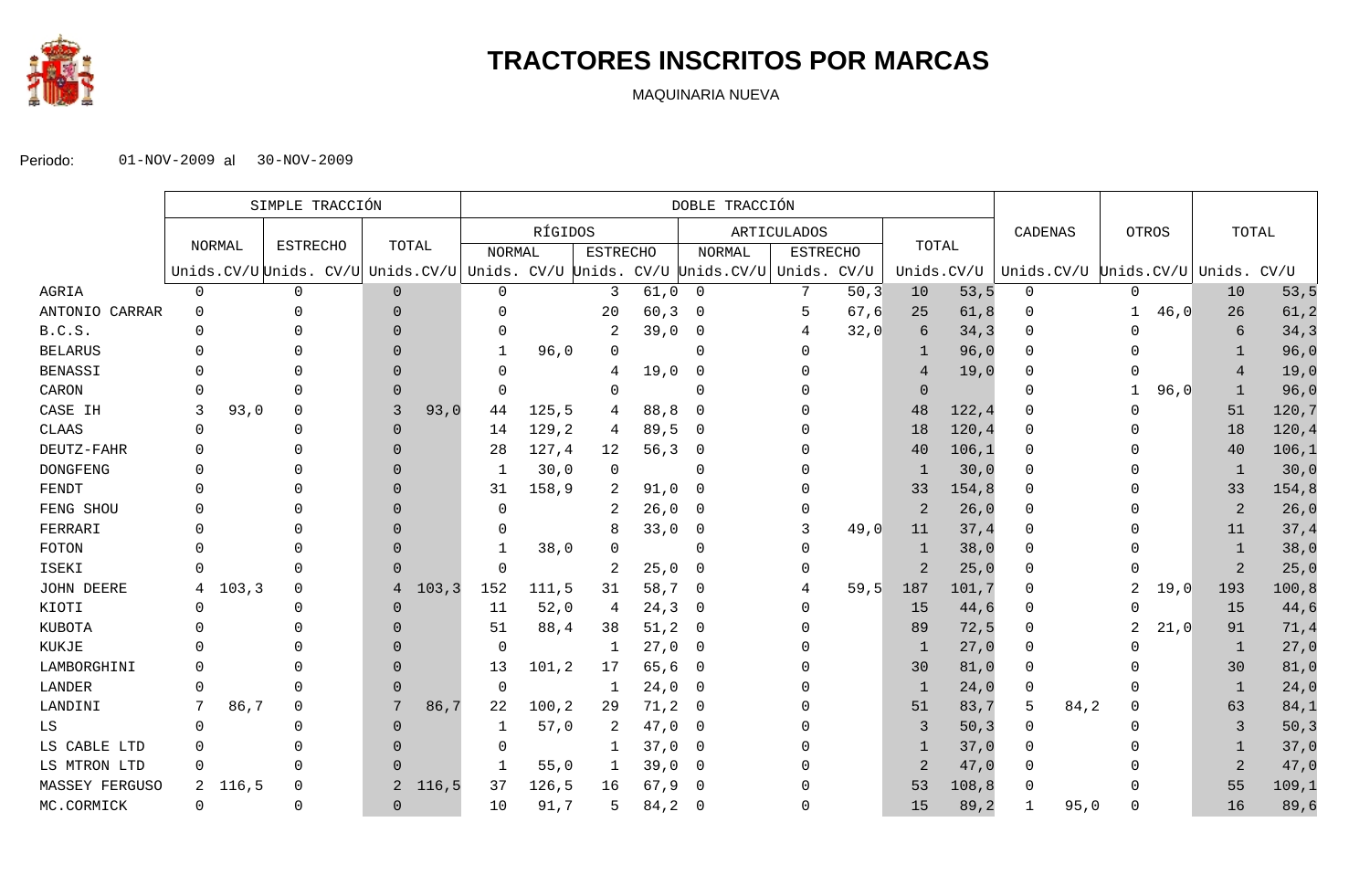

## **TRACTORES INSCRITOS POR MARCAS**

MAQUINARIA NUEVA

|              |    | SIMPLE TRACCIÓN |          |      |          |      | DOBLE TRACCIÓN |         |                 |                       |                                                                                  |                 |       |          |            |                |      |                              |     |        |
|--------------|----|-----------------|----------|------|----------|------|----------------|---------|-----------------|-----------------------|----------------------------------------------------------------------------------|-----------------|-------|----------|------------|----------------|------|------------------------------|-----|--------|
|              |    |                 |          |      |          |      |                | RÍGIDOS |                 |                       | ARTICULADOS                                                                      |                 |       |          |            | CADENAS        |      | OTROS                        |     | TOTAL  |
|              |    | NORMAL          | ESTRECHO |      | TOTAL    |      | NORMAL         |         | <b>ESTRECHO</b> |                       | NORMAL                                                                           | <b>ESTRECHO</b> |       | TOTAL    |            |                |      |                              |     |        |
|              |    |                 |          |      |          |      |                |         |                 |                       | Unids.CV/U Unids. CV/U Unids.CV/U Unids. CV/U Unids. CV/U Unids.CV/U Unids. CV/U |                 |       |          | Unids.CV/U |                |      | Unids.CV/U Unids.CV/U Unids. |     | CV/U   |
| MERLO        |    |                 |          |      | $\Omega$ |      |                |         |                 |                       |                                                                                  |                 |       | $\Omega$ |            |                |      | 1 110, 0                     |     | 110,0  |
| MITSUBISHI   |    |                 |          |      | $\Omega$ |      |                |         |                 | 22, 3                 | $\overline{\phantom{0}}$                                                         |                 |       |          | 22, 3      |                |      |                              |     | 22, 3  |
| NEW HOLLAND  |    | 91,4            |          | 62,0 | 8        | 87,8 | 128            | 114,9   | 53              | 75, 5                 | $\overline{\phantom{0}}$                                                         |                 |       | 181      | 103, 4     |                | 91,7 |                              | 196 | 102, 3 |
| PASQUALI     |    |                 |          |      |          |      |                |         | 6               | $44, 2$ 0             |                                                                                  | 9               | 35, 2 | 15       | 38,8       |                |      |                              | 15  | 38,8   |
| SAME         |    |                 |          |      |          |      | 35             | 89,6    | 26              | 71,50                 |                                                                                  |                 |       | 61       | 81,9       | $\overline{2}$ | 96,0 |                              | 63  | 82, 3  |
| SHIBAURA     |    |                 |          |      | $\Omega$ |      |                |         |                 | $23,0$ 0              |                                                                                  |                 |       |          | 23,0       | $\Omega$       |      |                              |     | 23,0   |
| STEYR        |    |                 |          |      |          |      |                | 135,0   | $\Omega$        |                       | $\Omega$                                                                         |                 |       |          | 135,0      | $\Omega$       |      |                              |     | 135,0  |
| TONG YANG    |    |                 |          |      |          |      | 4              | 45,0    | 3               | $27,0$ 0              |                                                                                  |                 |       |          | 37, 3      |                |      |                              |     | 37, 3  |
| VALTRA       |    |                 |          |      |          |      | 14             | 123,7   |                 | $1\quad 190,0\quad 0$ |                                                                                  |                 |       | 15       | 128,1      |                |      |                              | 15  | 128,1  |
| YANMAR       |    |                 |          |      | $\Omega$ |      | $\Omega$       |         | 6               | $23,0$ 0              |                                                                                  |                 |       | 6        | 23,0       |                |      |                              | 6   | 23,0   |
| ZETOR        |    |                 |          |      | $\Omega$ |      |                | 86,0    | $\Omega$        |                       | $\Omega$                                                                         |                 |       |          | 86,0       | $\Omega$       |      |                              |     | 86,0   |
| <b>TOTAL</b> | 23 | 94,4            |          | 62,0 | 24       | 93,1 | 601            | 111,9   | 312             | $60,8$ 0              |                                                                                  | 32              | 47,5  | 945      | 92,8       | 15             | 90,0 | 747,4                        | 991 | 92,5   |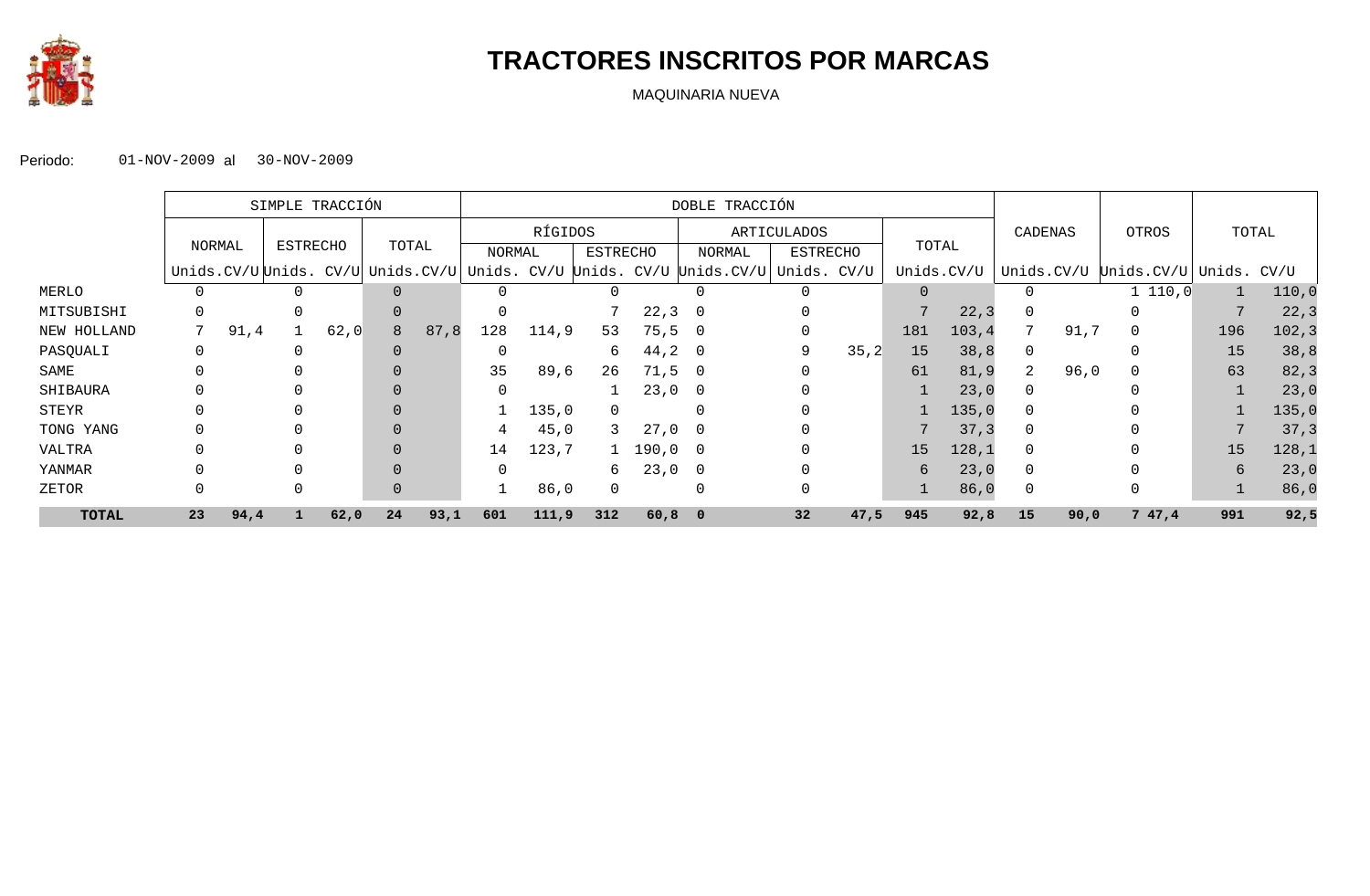

| MARCA           |                                                      | MODELO      | UNIDADES                                                      |  |  |
|-----------------|------------------------------------------------------|-------------|---------------------------------------------------------------|--|--|
| AGRIA           | 860<br>9080<br>9100<br>940 N<br>940 N                |             | $\mathbf 1$<br>$\mathbf{1}$<br>$\sqrt{2}$<br>$\mathbf 1$<br>2 |  |  |
|                 | 955<br>970 S<br>980 S                                |             | $\mathbf{1}$<br>$\mathbf{1}$<br>$\mathbf{1}$                  |  |  |
|                 |                                                      | TOTAL MARCA | $10$                                                          |  |  |
| ANTONIO CARRARO | COUNTRY 4400<br>SN-6500 V<br>SRX-9800                |             | 3<br>$\mathbf{1}$<br>2                                        |  |  |
|                 | $SX - 8400$<br>$S-5500$ V<br>TC-8400 F               |             | $\mathbf 1$<br>$\mathbf{1}$<br>$\mathbf 1$                    |  |  |
|                 | TC-8400 F<br>TGF-10400<br>TGF-10400                  |             | $\mathbf{1}$<br>$\mathbf{1}$<br>$\mathbf 1$                   |  |  |
|                 | TGF-9400<br>TGF-9400<br>TGF-9800                     |             | $\overline{a}$<br>$\mathbf 1$<br>$\overline{a}$               |  |  |
|                 | TIGRE COUNTRY 4300<br>TIGRE 3200<br>TIGRECAR 5500-CC |             | $\mathbf 1$<br>$\mathbf{3}$<br>$\mathbf 1$                    |  |  |
|                 | TIGRONE 5500<br>TRG-9800<br>TRH-9400                 |             | 2<br>$\mathbf{1}$<br>$\mathbf{1}$                             |  |  |
|                 |                                                      | TOTAL MARCA | 26                                                            |  |  |
| B.C.S.          | VALIANT 500 RS                                       |             | 1                                                             |  |  |
|                 | VICTOR 300 AR                                        |             | 1                                                             |  |  |
|                 | VICTOR 400 AR                                        |             | $\sqrt{2}$                                                    |  |  |
|                 | VICTOR 400 AR                                        |             | $\mathbf{1}$                                                  |  |  |
|                 | VIVID 400                                            | TOTAL MARCA | $\mathbf{1}$<br>6                                             |  |  |
| <b>BELARUS</b>  | 920.3                                                | TOTAL MARCA | $\mathbf 1$<br>$\mathbf{1}$                                   |  |  |
| <b>BENASSI</b>  | BT-2002 L-DT                                         |             | 4                                                             |  |  |
|                 |                                                      | TOTAL MARCA | $\overline{4}$                                                |  |  |
| CARON           | 998                                                  |             | $\mathbf 1$                                                   |  |  |
|                 |                                                      | TOTAL MARCA | $\mathbf{1}$                                                  |  |  |
| CASE IH         | $CVX-140$<br>$CVX-195$                               |             | 1<br>$\mathbf 1$                                              |  |  |
|                 | JXU-105 4WD<br>JX-1095 N 4WD                         |             | $\mathfrak{Z}$<br>$\mathbf{1}$                                |  |  |
|                 | JX-95 (2RM)<br>JX-95 2WD<br>JX-95 (4RM)              |             | $\mathbf{1}$<br>$\overline{2}$<br>$\mathbf{1}$                |  |  |
|                 | JX-95 4WD<br>MAGNUM 225                              |             | 5<br>$\mathbf 1$                                              |  |  |
|                 | MAGNUM 310<br>MAXXUM 100 4WD                         |             | $\mathbf 1$<br>$\mathbf 1$                                    |  |  |
|                 | MAXXUM 110 4WD<br>MAXXUM 115 4WD                     |             | $\mathbf{1}$<br>7                                             |  |  |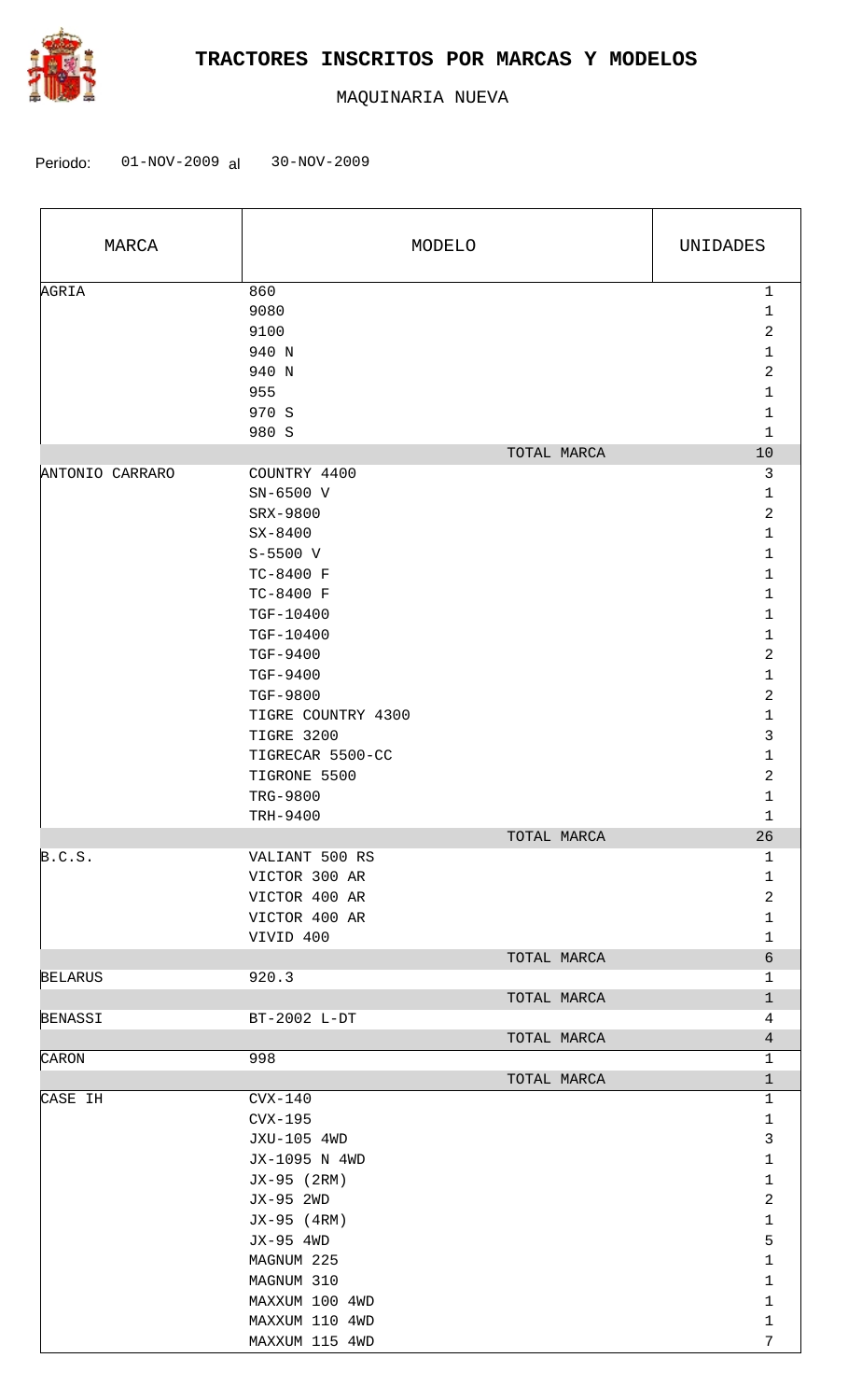

| MARCA           | MODELO            | UNIDADES       |
|-----------------|-------------------|----------------|
| CASE IH         | MAXXUM 125 4WD    | 1              |
|                 | MAXXUM 140 4WD    | 6              |
|                 | MXU-100 4WD       | $\mathbf 1$    |
|                 | PUMA 155 4WD      | 5              |
|                 | PUMA 180          | 3              |
|                 | QUANTUM 75C 4WD   | 1              |
|                 | QUANTUM 85N 4WD   | 1              |
|                 | QUANTUM 95C 4WD   | 5              |
|                 | QUANTUM 95N 4WD   | $\overline{2}$ |
|                 | TOTAL MARCA       | 51             |
| CLAAS           | ARION 530         | 3              |
|                 | ARION 610         | $\mathbf{1}$   |
|                 | ARION 610 C       | 2              |
|                 | ARION 630 C       | 2              |
|                 | AXION 850         | $\mathbf 1$    |
|                 | AXOS 330          | $\mathbf 1$    |
|                 | AXOS 340          | 3              |
|                 | CELTIS 456 4RM    | 1              |
|                 | NECTIS 247 VL 4RM | 1              |
|                 | NECTIS 257 F 4RM  | 1              |
|                 | NECTIS 267 F 4RM  | $\overline{2}$ |
|                 | TOTAL MARCA       | 18             |
| DEUTZ-FAHR      | AGROFARM 100 DT   | 2              |
|                 | AGROFARM 410 DT   | $\mathbf{1}$   |
|                 | AGROFARM 420 TB   | 2              |
|                 | AGROKID 210 4WD   | 1              |
|                 | AGROKID 210 4WD   | 1              |
|                 | AGROKID 230 4WD   | 3              |
|                 | AGROKID 230 4WD   | 3              |
|                 | AGROPLUS F 100    | $\overline{a}$ |
|                 | AGROPLUS F 410    | $\mathbf{1}$   |
|                 | AGROPLUS F 75     | 1              |
|                 | AGROTRON K 110    | 2              |
|                 | AGROTRON K 420    | 3              |
|                 | AGROTRON K 610    | 1              |
|                 | AGROTRON K 90     | 1              |
|                 | AGROTRON M 600    | 5              |
|                 | AGROTRON M 610    | 2              |
|                 | AGROTRON M 620    | 5              |
|                 | AGROTRON M 640    | 1              |
|                 | AGROTRON M 650    | 1              |
|                 | AGROTRON TTV 610  | 1              |
|                 | AGROTRON TTV 630  | $\mathbf 1$    |
|                 | TOTAL MARCA       | 40             |
| <b>DONGFENG</b> | DF-304            | $\mathbf{1}$   |
|                 | TOTAL MARCA       | $\mathbf 1$    |
| FENDT           | 209 F VARIO       | 2              |
|                 | 310 VARIO 4WD     | 3              |
|                 | 311 VARIO         | 1              |
|                 | 312 VARIO         | 4              |
|                 | 412 VARIO         | $\mathbf 1$    |
|                 | 414 VARIO         | 4              |
|                 | 415 VARIO         | 3              |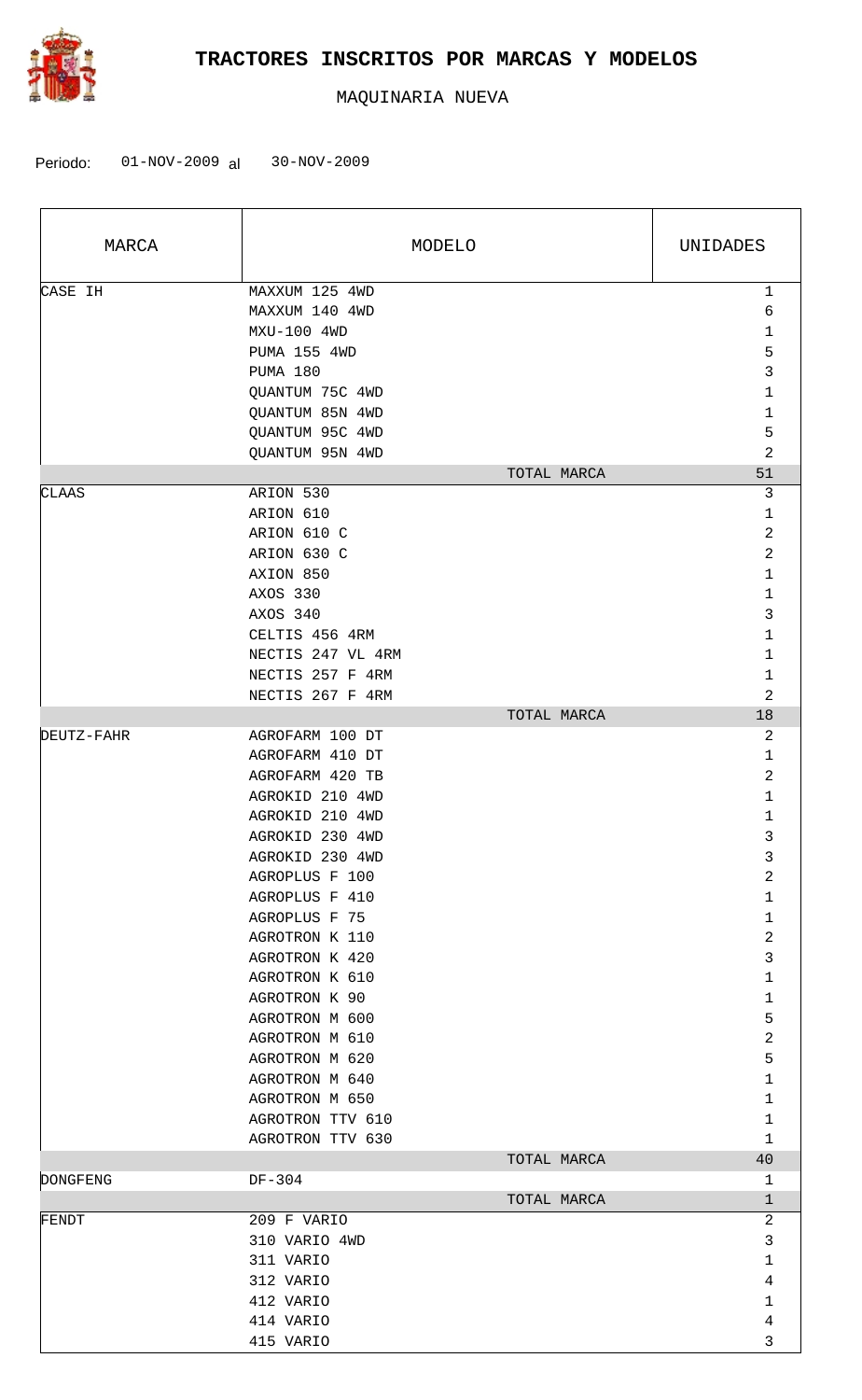

| MARCA      | MODELO                                                                                                                                                                   | UNIDADES                                                                                                       |
|------------|--------------------------------------------------------------------------------------------------------------------------------------------------------------------------|----------------------------------------------------------------------------------------------------------------|
| FENDT      | 714 VARIO<br>716 VARIO<br>718 VARIO<br>820 VARIO<br>924 VARIO<br>930 VARIO                                                                                               | $\mathbf 1$<br>5<br>5<br>$\mathbf 1$<br>2<br>$\mathbf{1}$                                                      |
| FENG SHOU  | TOTAL MARCA<br>275                                                                                                                                                       | 33<br>2                                                                                                        |
| FERRARI    | TOTAL MARCA<br>COBRAM 40.0 AR<br>COBRAM 50 AR<br>COBRAM 50 RS<br>RAPTOR 30<br>RAPTOR 40<br>VEGA 75 AR<br>VIPAR 30 RS                                                     | $\overline{a}$<br>$\mathbf 1$<br>$\mathbf 1$<br>$\mathbf{1}$<br>$\mathbf 1$<br>2<br>$\mathbf 1$<br>$\mathbf 1$ |
|            | VIPAR 40 RS                                                                                                                                                              | 3                                                                                                              |
|            | TOTAL MARCA                                                                                                                                                              | 11                                                                                                             |
| FOTON      | $FT-404$<br>TOTAL MARCA                                                                                                                                                  | $\mathbf{1}$<br>$\mathbf{1}$                                                                                   |
| ISEKI      | TG-5330 FSRA<br>TM-3200 FURE4                                                                                                                                            | 1<br>$\mathbf{1}$                                                                                              |
|            | TOTAL MARCA                                                                                                                                                              | $\overline{2}$                                                                                                 |
| JOHN DEERE | GATOR HPX DIESEL<br>GATOR HPX 4X4 DIESEL<br>MILENIO 20 A<br>MILENIO 35 C<br>MILENIO 45 A<br>MILENIO 45 C<br>MILENIO 60 C<br>MILENIO 70 A<br>MILENIO 70 C<br>MILENIO 70 V | 1<br>$\mathbf{1}$<br>3<br>$\mathbf 1$<br>$\mathbf 1$<br>2<br>$\mathbf{1}$<br>$\mathsf 3$<br>3<br>$\mathbf{1}$  |
|            | MILENIO 75 F<br>MILENIO 85 F<br>20 C<br>25 C<br>3036 E                                                                                                                   | 1<br>$\mathbf 1$<br>$\mathbf{1}$<br>$\mathsf{3}$<br>$\overline{c}$                                             |
|            | 3720<br>4520<br>4720<br>50 C<br>5080 G 4WD                                                                                                                               | $\mathbf 1$<br>$\mathbf{3}$<br>$\mathbf{3}$<br>1<br>$\overline{c}$                                             |
|            | 5080 R<br>5090 G 4WD<br>5090 GF 4WD<br>5090 R<br>5100 R                                                                                                                  | $\mathbf{1}$<br>$\mathbf{1}$<br>$\mathbf{1}$<br>$\mathsf{3}$<br>$\overline{4}$                                 |
|            | 5315 F 4WD<br>5315 V 4WD<br>5515 F 4WD<br>5515 4WD<br>5615 F 4WD                                                                                                         | $\mathbf{1}$<br>$\overline{4}$<br>$\overline{a}$<br>$\mathbf{1}$<br>4                                          |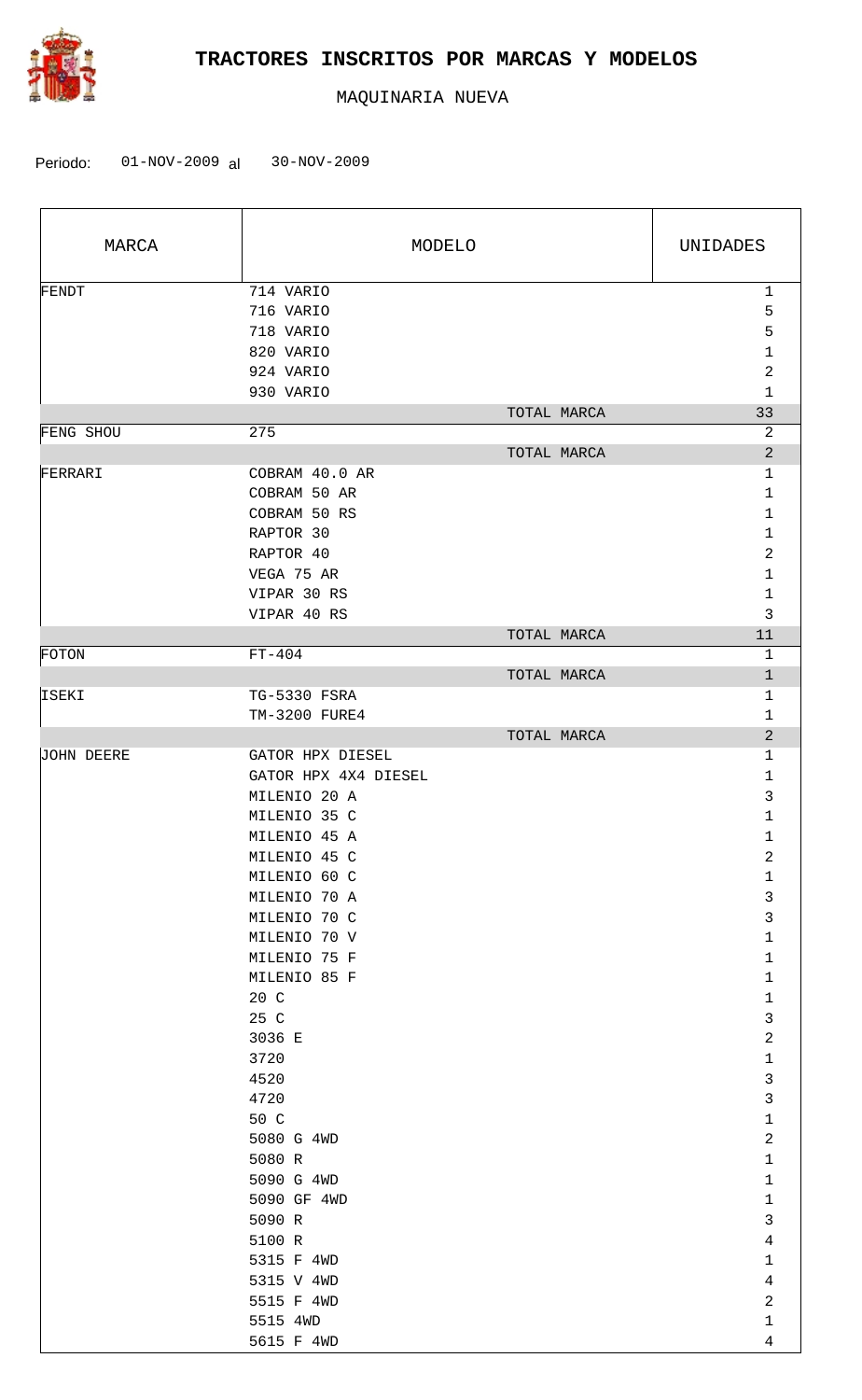

| MARCA             | MODELO                                   | UNIDADES                    |
|-------------------|------------------------------------------|-----------------------------|
| <b>JOHN DEERE</b> | 5720 4WD<br>60 C<br>6130 4WD             | 1<br>1<br>$\mathbf{1}$      |
|                   | 6225 4WD                                 | $\mathbf{3}$                |
|                   | 6230 2WD                                 | $\overline{2}$              |
|                   | 6230 4WD                                 | $\overline{a}$              |
|                   | 6230 4WD                                 | 22                          |
|                   | 6230 4WD (EB34 EB44 ED34 ED4             | 11                          |
|                   | 6330 2WD                                 | $\mathbf{1}$                |
|                   | 6330 4WD                                 | 1                           |
|                   | 6330 4WD                                 | 12                          |
|                   | 6330 4WD (BD44)                          | $\mathbf{1}$                |
|                   | 6330 4WD (FB34 FB44 FD34 FD4             | 13                          |
|                   | 6430 4WD<br>6430 4WD (GB34 GB44 GD34 GD4 | 3<br>$\overline{2}$         |
|                   | 6530 2WD                                 | $\mathbf{1}$                |
|                   | 6530 4WD                                 | $10$                        |
|                   | 6530 4WD (CB34 CB44 CD34 CD4             | 8                           |
|                   | 6630 4WD                                 | $\mathbf{3}$                |
|                   | 6630 4WD                                 | $\overline{4}$              |
|                   | 6630 4WD (DB34 DB44 DD34 DD4             | $\overline{c}$              |
|                   | 6830                                     | 3                           |
|                   | 6830                                     | 2                           |
|                   | 6830 (ED44)                              | $\mathbf{1}$                |
|                   | 6930                                     | 5                           |
|                   | 6930                                     | $\mathsf 9$                 |
|                   | 6930 (BD44)                              | $\mathbf 1$                 |
|                   | 6930 (FD44)                              | 2                           |
|                   | 7430                                     | 1                           |
|                   | 7530<br>7530 (DD44)                      | 2                           |
|                   | 7830                                     | $\mathbf 1$<br>$\mathbf{3}$ |
|                   | 8130 (FD44)                              | $\mathbf{1}$                |
|                   | 8295 R (JD44)                            | $\mathbf{1}$                |
|                   | TOTAL MARCA                              | 193                         |
| KIOTI             | $CK-22$ (4WD)                            | 3                           |
|                   | CK-30 (CCM/22)                           | $\mathbf{1}$                |
|                   | DK-451 C (4RM)                           | $\mathbf{1}$                |
|                   | DK-451 R (4RM)                           | $\mathfrak{Z}$              |
|                   | DK-551 C (4RM)                           | $\mathbf{3}$                |
|                   | DK-551 C (4RM)                           | $\mathbf{1}$                |
|                   | DK-551 (4RM)                             | $\mathbf{1}$                |
|                   | DK-904                                   | $\mathbf{1}$                |
|                   | $EX-40$ 4WD<br>TOTAL MARCA               | $\mathbf{1}$<br>15          |
| KUBOTA            | B-1410                                   | 2                           |
|                   | B-1610 D                                 | $\mathbf{1}$                |
|                   | B-1620 D                                 | $\overline{4}$              |
|                   | B-1820 D                                 | $\mathbf 1$                 |
|                   | B-2530 DB                                | $\mathbf{3}$                |
|                   | B-3030 HDB                               | $\overline{c}$              |
|                   | $L - 3200$                               | $\mathbf{3}$                |
|                   | $L - 4240$                               | 2                           |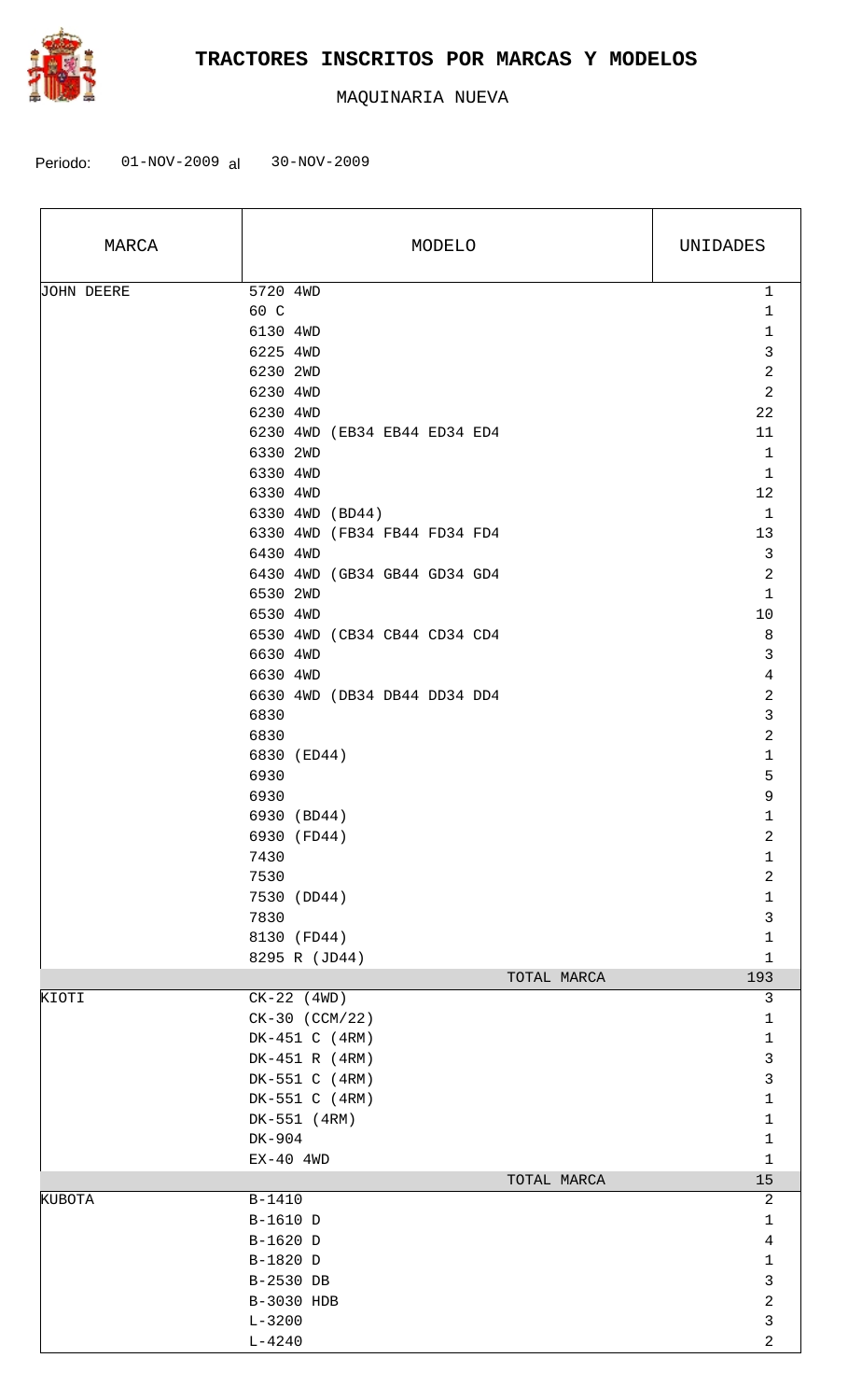

| MARCA       | MODELO                  | UNIDADES       |
|-------------|-------------------------|----------------|
| KUBOTA      | $L - 5040$              | $\sqrt{2}$     |
|             | ME-8200 DTNC            | $\mathbf 1$    |
|             | ME-9000 DT C            | 1              |
|             | ME-9000 DT L            | $\mathbf 1$    |
|             | $M-108$ S               | 6              |
|             | $M-128$ X               | $\overline{4}$ |
|             | M-6040 DT               | 3              |
|             | M-6040 DTN              | $\overline{2}$ |
|             | M-7040 DT               | $\sqrt{2}$     |
|             | M-7040 DTQ              | $\sqrt{2}$     |
|             | M-8540 DT               | $\sqrt{2}$     |
|             | M-8540 DTN              | 5              |
|             | M-8540 DTNQ             | $10$           |
|             | M-8540 DTQ              | $\,4$          |
|             | M-9540 DT               | $\mathbf{3}$   |
|             | M-9540 DTL              | $10$           |
|             | M-9540 DTQ              | 12             |
|             | RTV-900                 | $\overline{a}$ |
|             | RTV-900                 | $\mathbf 1$    |
|             | TOTAL MARCA             | 91             |
| KUKJE       | BRANSON 2800            | $\mathbf 1$    |
|             | TOTAL MARCA             | $\mathbf 1$    |
| LAMBORGHINI | CRONO F 55 TARGET       | $\overline{c}$ |
|             | RF.100                  | $\mathbf 1$    |
|             | RF.100                  | $\mathbf 1$    |
|             | RF.60 TARGET            | $\mathbf 1$    |
|             | RF.80 TARGET            | 5              |
|             | <b>RF.90</b>            | $\mathbf 1$    |
|             | RF.90 TARGET            | 1              |
|             |                         |                |
|             | R1.35 4WD               | $1\,$          |
|             | R1.45                   | 1              |
|             | R1.55                   | 3              |
|             | R3 EVO 100 DT           | $\overline{4}$ |
|             | R3 EVO 110 DT           | 2              |
|             | R3 EVO 85 DT            | $\mathbf 1$    |
|             | R3.100 TB               | $\mathbf 1$    |
|             | R3.95 TB 4WD            | 3              |
|             | R4.110                  | $\mathbf 1$    |
|             | R6.185                  | $\mathbf{1}$   |
|             | TOTAL MARCA             | 30             |
| LANDER      | 635 DTN                 | 1              |
|             | TOTAL MARCA             | $\mathbf{1}$   |
| LANDINI     | LANDPOWER 135 T3        | 3              |
|             | MISTRAL 45 4RM          | $\mathbf{1}$   |
|             | MISTRAL 50              | $\overline{4}$ |
|             | MISTRAL 50 4RM          | $\overline{c}$ |
|             | MISTRAL 55              | $\mathbf 1$    |
|             | POWER FARM 100 HC (2RM) | $\mathbf{1}$   |
|             | POWER FARM 100 LP (4RM) | $\mathbf{1}$   |
|             | POWER FARM 100 (2RM)    | $\mathbf 1$    |
|             | POWER FARM 100 (4RM)    | 5              |
|             | POWER FARM 105 HC 4WD   | $\mathbf 1$    |
|             | POWER FARM 105 4WD      | $\mathbf{1}$   |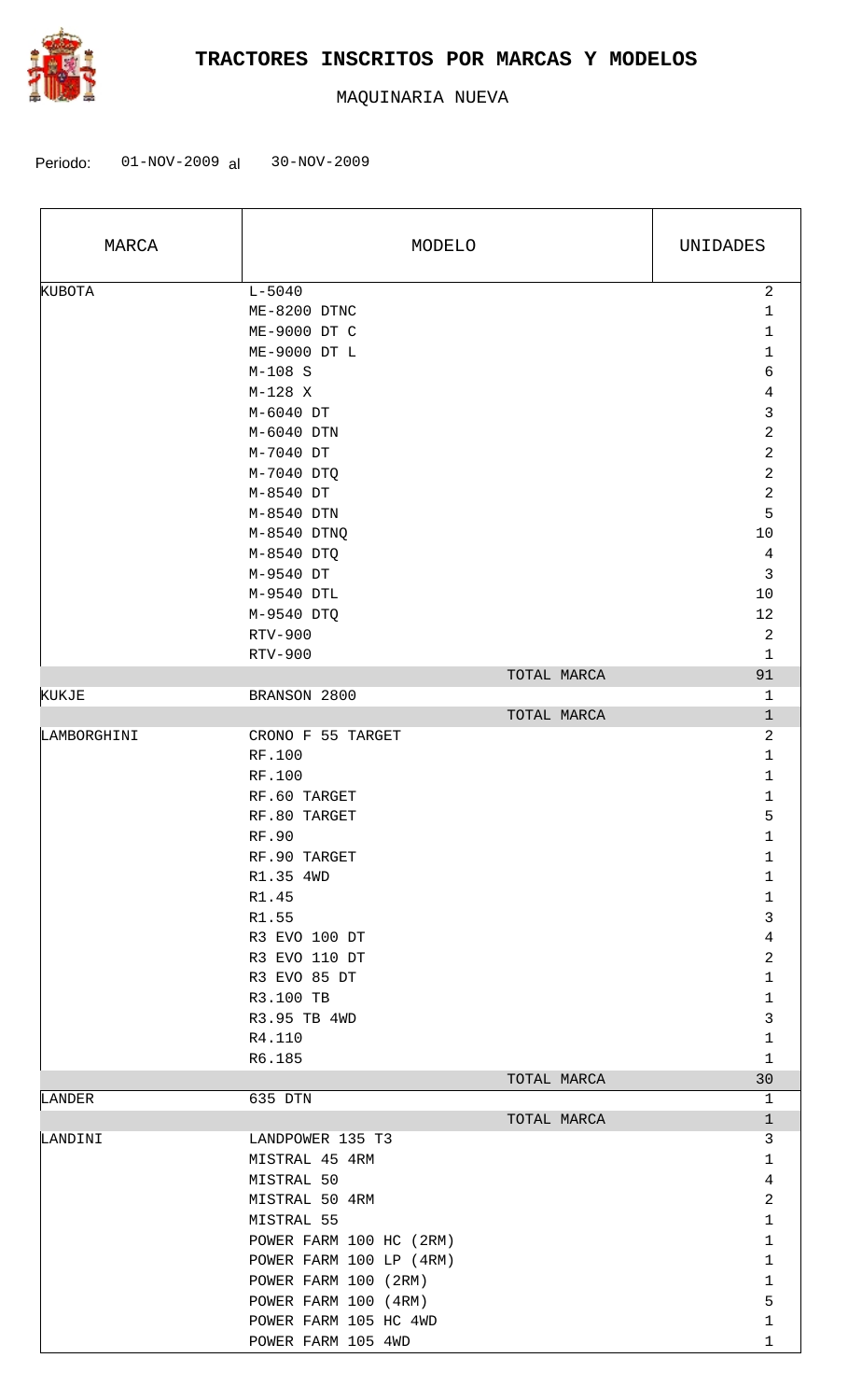

| MARCA           | MODELO                  | UNIDADES                |
|-----------------|-------------------------|-------------------------|
| LANDINI         | POWER FARM 90 HC (2RM)  | $\overline{a}$          |
|                 | POWER FARM 90 HC (4RM)  | $\mathbf 1$             |
|                 | POWER FARM 90 LP (4RM)  | $\mathbf{1}$            |
|                 | POWER FARM 95 4WD       | 2                       |
|                 | POWERMASTER 190         | $\mathbf{1}$            |
|                 | POWERMONDIAL 115        | 2                       |
|                 | REX DT-60 F             | 1                       |
|                 | <b>REX-100 F 4WD</b>    | $\mathbf{1}$            |
|                 | REX-100 GT 4WD          | $\mathbf{1}$            |
|                 | REX-105 F 4WD           | 2                       |
|                 | REX-105 GT 4WD          | 2                       |
|                 | REX-80 F 4WD TECHNO     | 2                       |
|                 | REX-80 S 4WD            | 2                       |
|                 | REX-90 F 4WD            | $\overline{2}$          |
|                 | REX-90 F 4WD TECHNO     | 4                       |
|                 | REX-90 GT 4WD           | 4                       |
|                 | TREKKER 100 M (TIPO T3) | $\mathbf 1$             |
|                 | TREKKER 105 F           | $\mathbf{1}$            |
|                 |                         | 2                       |
|                 | TREKKER 90 M (TIPO T3)  | $\mathbf{1}$            |
|                 | TREKKER 90 (TIPO T3)    |                         |
|                 | VISION 100 2WD          | 1                       |
|                 | VISION 100 2WD          | 1                       |
|                 | VISION 105 2WD          | $\mathbf 1$             |
|                 | VISION 105 4WD          | 4                       |
|                 | TOTAL MARCA             | 63                      |
| LS              | $R - 50$                | 2                       |
|                 | $U-60$                  | $\mathbf 1$             |
| LS CABLE LTD    | TOTAL MARCA<br>3640     | 3<br>1                  |
|                 |                         | $\mathbf{1}$            |
|                 | TOTAL MARCA             |                         |
| LS MTRON LTD    | $CT-41$                 | 1                       |
|                 | $CT-65$ U               | $\mathbf 1$             |
|                 | TOTAL MARCA<br>MF-1529  | $\overline{c}$          |
| MASSEY FERGUSON |                         | 1                       |
|                 | MF-1532                 | 1                       |
|                 | MF-2415                 | 3                       |
|                 | MF-5435 4RM             | $\overline{\mathbf{c}}$ |
|                 | MF-5445 4RM             | 2                       |
|                 | MF-5445 4RM             | 3                       |
|                 | MF-5455 2RM             | 1                       |
|                 | MF-5455 4RM             | 1                       |
|                 | MF-5460 4RM             | 2                       |
|                 | MF-5465 4RM             | 2                       |
|                 | MF-5465 4RM             | 1                       |
|                 | MF-5470 4RM             | 1                       |
|                 | MF-5475 2RM             | 1                       |
|                 | MF-5475 4RM             | 1                       |
|                 | $MF-6445$               | 1                       |
|                 | MF-6465                 | $\mathbf 2$             |
|                 | MF-6465                 | 1                       |
|                 | MF-6470                 | 1                       |
|                 | MF-6485                 | 5                       |
|                 | MF-6499                 | 1                       |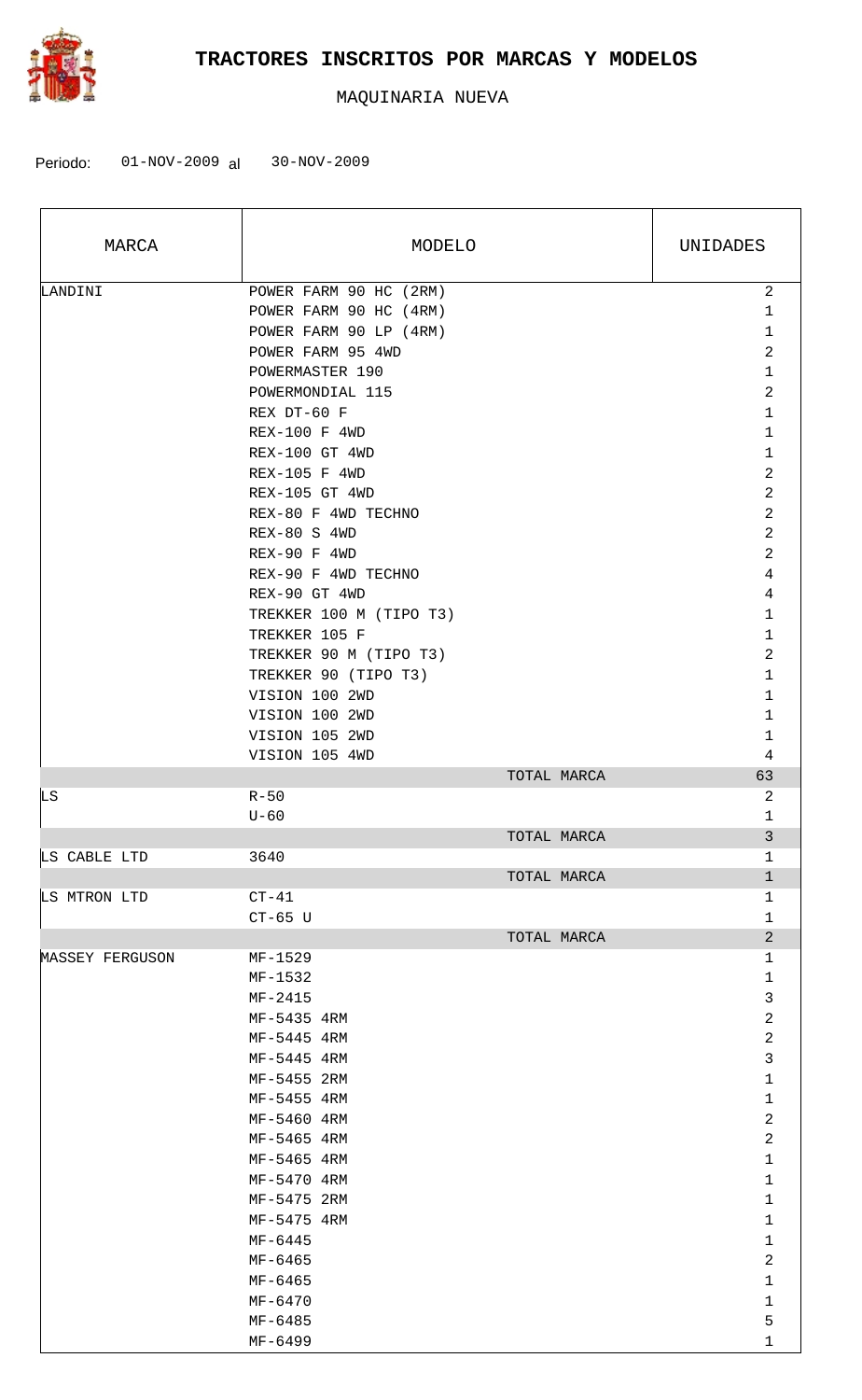

| MARCA           |                           | MODELO      | UNIDADES                |
|-----------------|---------------------------|-------------|-------------------------|
| MASSEY FERGUSON | MF-7480                   |             | $\mathbf{1}$            |
|                 | MF-7485                   |             | 1                       |
|                 | MF-7495                   |             | 1                       |
|                 | MF-8480                   |             | 1                       |
|                 | 3625 S 4RM                |             | 1                       |
|                 | 3635 F 4RM                |             | 2                       |
|                 | 3635 S 4RM                |             | 3                       |
|                 | 3635 4RM                  |             | 1                       |
|                 | 3645 F 4RM                |             | 3                       |
|                 | 3645 4RM                  |             | 4                       |
|                 | 3655 F 4RM                |             | 1                       |
|                 | 3655 S 4RM                |             | 1                       |
|                 | 6485                      |             | $\mathbf{1}$            |
|                 | 6490                      |             | $\mathbf 1$             |
|                 |                           | TOTAL MARCA | 55                      |
| MC.CORMICK      | $C-100$ MAX $(4RM)$       |             | 6                       |
|                 | $C-105$ MAX $(4RM)$       |             | $\mathbf{1}$            |
|                 | $C-80$ L $4WD$            |             | 1                       |
|                 | $C-80$ L $4WD$            |             | $\mathbf{1}$            |
|                 | $F-105$ XL 4WD            |             | $\overline{\mathbf{c}}$ |
|                 | $F-105$ 4WD               |             | $\mathbf{1}$            |
|                 | $F-75$ XL-4 (TIPO P)      |             | 1                       |
|                 | F-80 4WD TECHNO           |             | 1                       |
|                 | $T-105$ M (TIPO T3)       |             | 1                       |
|                 | XTX-165                   |             | $\mathbf{1}$            |
|                 |                           | TOTAL MARCA | 16                      |
| MERLO           | MULTIFARMER 30.9          |             | 1                       |
|                 |                           | TOTAL MARCA | $\mathbf{1}$            |
| MITSUBISHI      | MT-1800                   |             | 3<br>1                  |
|                 | $MT - 2000$               |             |                         |
|                 | $MT-2000$                 |             | $\mathbf{1}$            |
|                 | $MT-301$ D<br>$MT - 3500$ |             | $\mathbf{1}$<br>1       |
|                 |                           | TOTAL MARCA | 7                       |
| NEW HOLLAND     | $TCE-50$ (4WD)            |             | $\overline{c}$          |
|                 | $TC-21$ D $4WD$           |             | $\mathbf{1}$            |
|                 | $TC-24$ D                 |             | $\overline{c}$          |
|                 | TD-4020 F                 |             | $\mathbf{1}$            |
|                 | TD-4030 F                 |             | 2                       |
|                 | TD-4040 F                 |             | $\mathbf{1}$            |
|                 | TD-5040 2WD               |             | $\mathbf{1}$            |
|                 | TD-5040 4WD               |             | $\mathbf{1}$            |
|                 | TD-5050 2WD               |             | 5                       |
|                 | TD-5050 4WD               |             | 14                      |
|                 | TD-95 D 4WD               |             | $\mathbf{1}$            |
|                 | TK-100 A                  |             | $\mathbf{1}$            |
|                 | $TK-4060$                 |             | $\overline{4}$          |
|                 | TK-80 MA                  |             | $\mathbf 1$             |
|                 | TK-90 MA                  |             | $\mathbf{1}$            |
|                 | TN-70 A 4WD               |             | $\mathbf{1}$            |
|                 | TN-70 VA 4WD              |             | 3                       |
|                 | TN-95 FA 4WD              |             | $\mathbf{3}$            |
|                 | TS-100 A 4WD              |             | 1                       |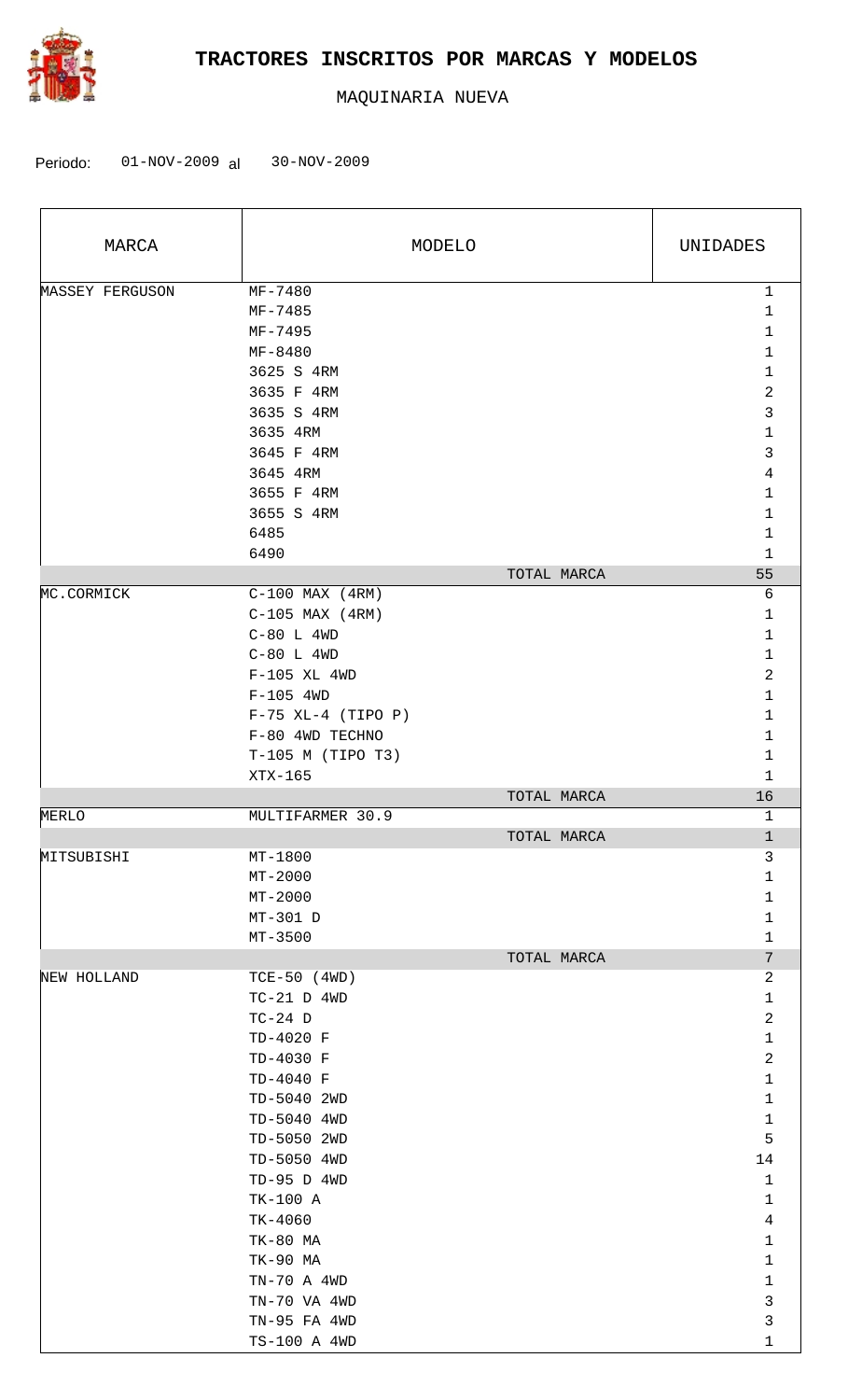

| MARCA       | MODELO            | UNIDADES       |
|-------------|-------------------|----------------|
| NEW HOLLAND | $T - 1570$        | $\mathbf{1}$   |
|             | $T-3010$ (4WD)    | $\mathbf{1}$   |
|             | $T-3030$ (4WD)    | $\,4$          |
|             | T-4020 V 2WD      | $1\,$          |
|             | T-4020 4WD        | $\overline{c}$ |
|             | T-4030 F 4WD      | $1\,$          |
|             | T-4030 N 4WD      | $\mathbf{1}$   |
|             | T-4030 V 4WD      | $1\,$          |
|             | T-4030 4WD        | $\mathbf{1}$   |
|             | T-4040 F 4WD      | $\mathsf 9$    |
|             | $T-4040$ N 4WD    | $1\,$          |
|             | T-4040 4WD        | $\overline{c}$ |
|             | T-4050 F 4WD      | $17\,$         |
|             | T-4050 N 4WD      | $\sqrt{2}$     |
|             | T-4050 4WD        | 18             |
|             | T-5050 4WD        | $\sqrt{2}$     |
|             | T-5060 4WD        | 19             |
|             | T-6010 2WD        | $\mathbf 1$    |
|             | T-6010 4WD        | $1\,$          |
|             | T-6010 4WD        | $\,4$          |
|             | T-6020 4WD        | 3              |
|             | T-6030 4WD        | 11             |
|             | T-6030 4WD        | 5              |
|             | T-6050 4WD        | 9              |
|             | T-6050 4WD        | $\sqrt{2}$     |
|             | T-6080 4WD        | 5              |
|             | T-6080 4WD        | 15             |
|             | $T - 7030$        | $\overline{4}$ |
|             | $T - 7030$        | 2              |
|             | $T - 7040$        | $\mathbf 1$    |
|             | $T - 7060$        | $\mathbf{1}$   |
|             | $T - 7070$        | $\mathbf 1$    |
|             | $T - 7550$        | $\mathbf{1}$   |
|             | $T - 8030$        | $\mathbf{1}$   |
|             | TOTAL MARCA       | 196            |
| PASQUALI    | EOS 5.50          | 3              |
|             | EOS 6.50          | $\mathbf 1$    |
|             | ERA 9.30          | $\mathbf 1$    |
|             | ERA 9.40          | $\mathbf{1}$   |
|             | ERGO 5.60         | $\mathbf{1}$   |
|             | MARS 8.95 RS EP   | $\mathbf 1$    |
|             | VANTH-5.30        | $\overline{c}$ |
|             | $VANTH-5.30$      | $\overline{2}$ |
|             | VANTH-5.40        | $\mathbf{1}$   |
|             | $VANTH-6.40$      | 2              |
|             | TOTAL MARCA       | 15             |
| SAME        | DORADO F 100      | 2              |
|             | DORADO F 75       | $\mathbf{1}$   |
|             | DORADO F 90       | б              |
|             | DORADO S 100      | $\mathbf 1$    |
|             | DORADO 3 90       | $\mathbf{1}$   |
|             | DORADO 86 DT      | $\mathbf{1}$   |
|             | EXPLORER 3 100 DT | 4              |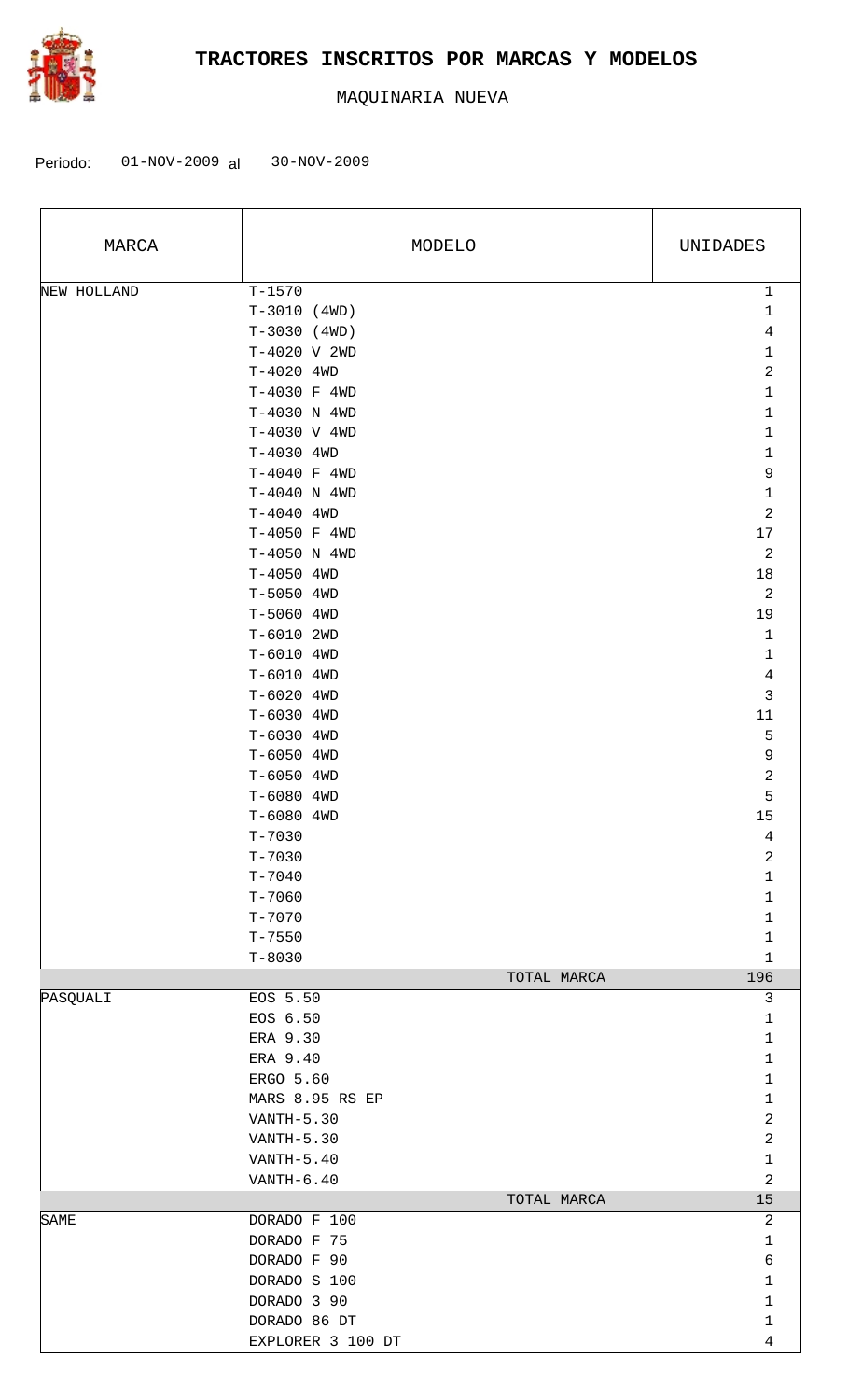

| MARCA     | MODELO                | UNIDADES                |
|-----------|-----------------------|-------------------------|
| SAME      | EXPLORER 3 100 TB     | 6                       |
|           | EXPLORER 3 110 DT     | $\mathbf{1}$            |
|           | EXPLORER 3 85 DT      | 4                       |
|           | EXPLORER 3 85 TB      | $\mathbf 1$             |
|           | EXPLORER 95 TB 4WD    | $7\phantom{.0}$         |
|           | FRUTTETO 3 60 CLASSIC | 1                       |
|           | FRUTTETO 3 80         | 2                       |
|           | FRUTTETO 3 80 CLASSIC | 4                       |
|           | FRUTTETO 3 90 CLASSIC | $\overline{a}$          |
|           | IRON 125              | 1                       |
|           | IRON 140              | $\mathbf 1$             |
|           | IRON 150              | $\mathbf 1$             |
|           | KRYPTON 105           | $\overline{a}$          |
|           | SILVER 110            | $\mathbf 1$             |
|           | SOLARIS 55            | $\mathfrak{Z}$          |
|           | SOLARIS 55 4WD        | $\overline{4}$          |
|           | TIGER 70              | 6                       |
|           | TOTAL MARCA           | 63                      |
| SHIBAURA  | $ST-324$              | 1                       |
|           | TOTAL MARCA           | $\mathbf{1}$            |
| STEYR     | 6140 PROFI            | 1                       |
|           | TOTAL MARCA           | $\mathbf{1}$            |
| TONG YANG | T-273 HST             | 3                       |
|           | $T - 433$             | 3                       |
|           | $T - 503$             | $\mathbf 1$             |
|           | TOTAL MARCA           | 7                       |
| VALTRA    | $A-92$ (4WD)          | $\mathfrak{Z}$          |
|           | $N-101$               | 6                       |
|           | $N-121$               | 2                       |
|           | $N-141$               | 1                       |
|           | $T - 171$             | $\overline{\mathbf{c}}$ |
|           | $T - 202$             | $\mathbf 1$             |
|           | TOTAL MARCA           | $15$                    |
| YANMAR    | EF-227                | $\overline{c}$          |
|           | $EF-233$              | 2                       |
|           | $KE-160$              | 2                       |
|           | TOTAL MARCA           | б                       |
| ZETOR     | 9541 PROXIMA PLUS     | 1                       |
|           | TOTAL MARCA           | $\mathbf 1$             |
|           | TOTAL TRACTORES       | 991                     |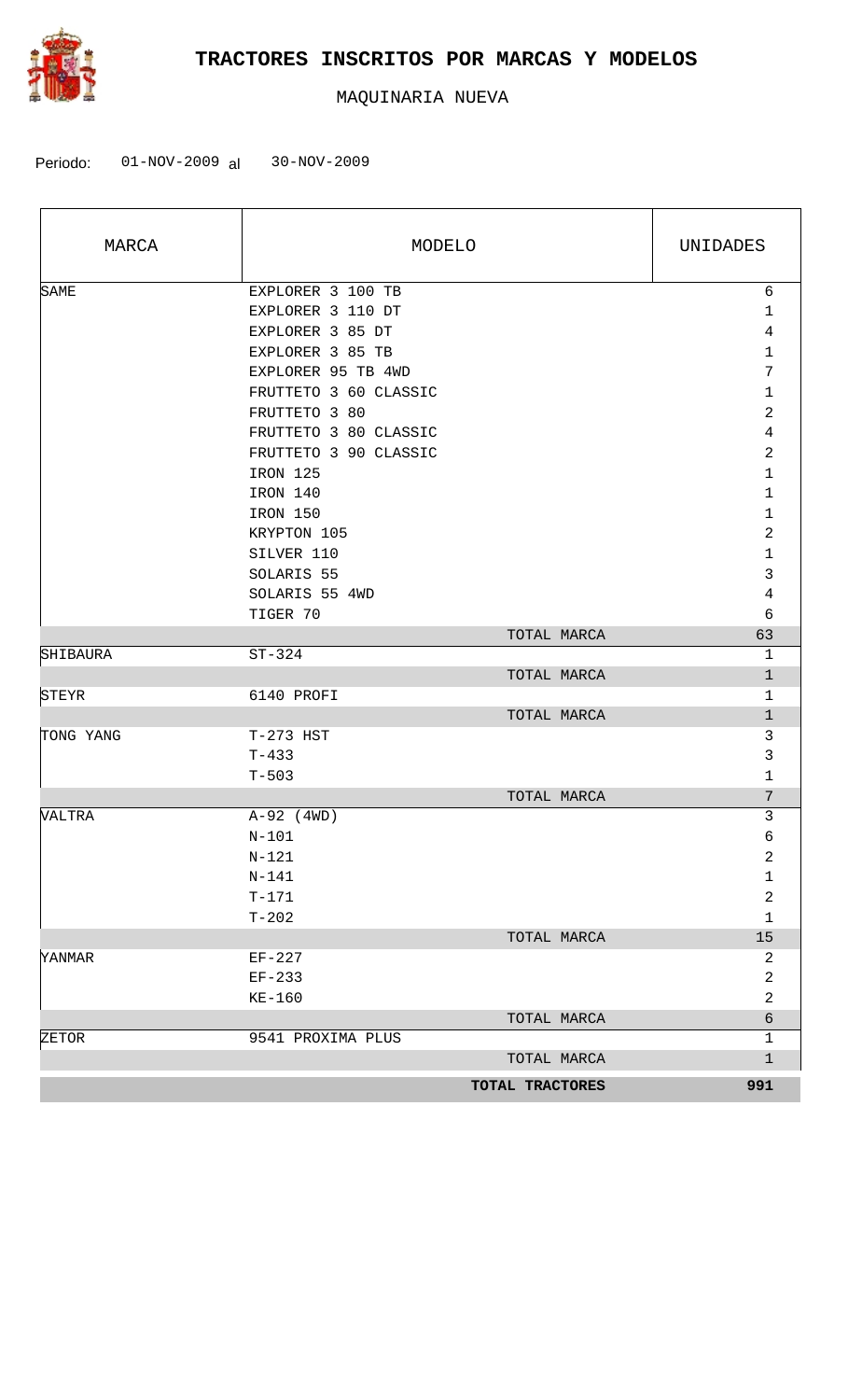

#### **MAQUINARIA AUTOMOTRIZ INSCRITA POR COMUNIDADES AUTÓNOMAS**

MAQUINARIA NUEVA

|                    |        |             |               |                      |             |                       | DE RECOLECCIÓN               |                 |                       |                |          |                |                       |         |                  |                                 |                                  |
|--------------------|--------|-------------|---------------|----------------------|-------------|-----------------------|------------------------------|-----------------|-----------------------|----------------|----------|----------------|-----------------------|---------|------------------|---------------------------------|----------------------------------|
|                    | CEREAL | FORRA<br>JE | PATATAS       | REMOLA<br><b>CHA</b> | ALGODÓN     | VIBRA<br><b>DORES</b> | <b>BARRE</b><br><b>DORAS</b> | PLATA<br>FORMAS | VENDI<br>MIA<br>DORAS | HORTA<br>LIZAS | MADERA   | OTRAS<br>MAQ.  | TOTAL<br>RECOL. CARGA | EQUIPOS | TRACTO<br>CARROS | <b>OTRAS</b><br>AUTO<br>MOTRIC. | TOTAL<br><b>AUTOMO</b><br>TRICES |
| <b>ANDALUCIA</b>   |        |             | 0<br>$\Omega$ | $\Omega$             | $\Omega$    | 2                     | $\Omega$                     | $\Omega$        | 2                     | 0              | $\Omega$ | $\Omega$       |                       |         |                  | $\cap$                          | 11                               |
| ARAGON             |        |             | 0<br>$\Omega$ | $\Omega$             | O           | 0                     | $\Omega$                     | 0               | $\Omega$              | 0              |          | 0              |                       |         |                  |                                 |                                  |
| <b>ASTURIAS</b>    |        |             |               | $\Omega$             | $\Omega$    | 0                     | $\Omega$                     | 0               |                       | 0              |          | O              |                       |         |                  |                                 |                                  |
| <b>CANARIAS</b>    |        |             |               | $\Omega$             |             | 0                     | $\Omega$                     | 0               |                       | ი              |          | O              |                       |         |                  |                                 |                                  |
| <b>CANTABRIA</b>   |        |             |               | $\Omega$             |             | 0                     | $\Omega$                     | 0               |                       | ი              |          |                |                       |         |                  |                                 |                                  |
| CASTILLA Y LEON    |        |             |               | $\Omega$             |             | 0                     | $\Omega$                     | 0               |                       | ი              |          | 0              |                       |         |                  |                                 |                                  |
| CASTILLA-LA MANCHA |        |             |               | C                    | $\Omega$    | 0                     | $\mathbf 0$                  | 0               |                       | Ω              |          |                |                       |         |                  |                                 |                                  |
| CATALUÑA           |        |             |               |                      |             | 0                     | $\mathbf 0$                  | 6               |                       | 0              |          |                |                       |         |                  |                                 |                                  |
| C.VALENCIANA       |        |             |               |                      |             | 0                     | $\Omega$                     | 0               | 4                     | 0              |          |                |                       |         |                  |                                 |                                  |
| <b>GALICIA</b>     |        |             |               |                      |             | 0                     | $\Omega$                     | 0               |                       | 0              |          |                |                       |         |                  |                                 |                                  |
| <b>NAVARRA</b>     |        |             | $\Omega$      | $\Omega$             | O           | 0                     | $\Omega$                     |                 |                       | 0              |          | 0              |                       |         |                  |                                 |                                  |
| PAIS VASCO         |        |             | 0<br>$\Omega$ | $\Omega$             | $\Omega$    | 0                     | $\mathbf 0$                  | 0               | 0                     | 0              |          | $\overline{0}$ |                       |         |                  |                                 |                                  |
| <b>TOTAL</b>       | 6      |             | 1<br>$\Omega$ | $\mathbf 0$          | $\mathbf 0$ | $\overline{a}$        | $\mathbf 0$                  | 7               | 5                     | $\mathbf 0$    |          | 0              | 22                    | 33      | 7                | 11                              | 73                               |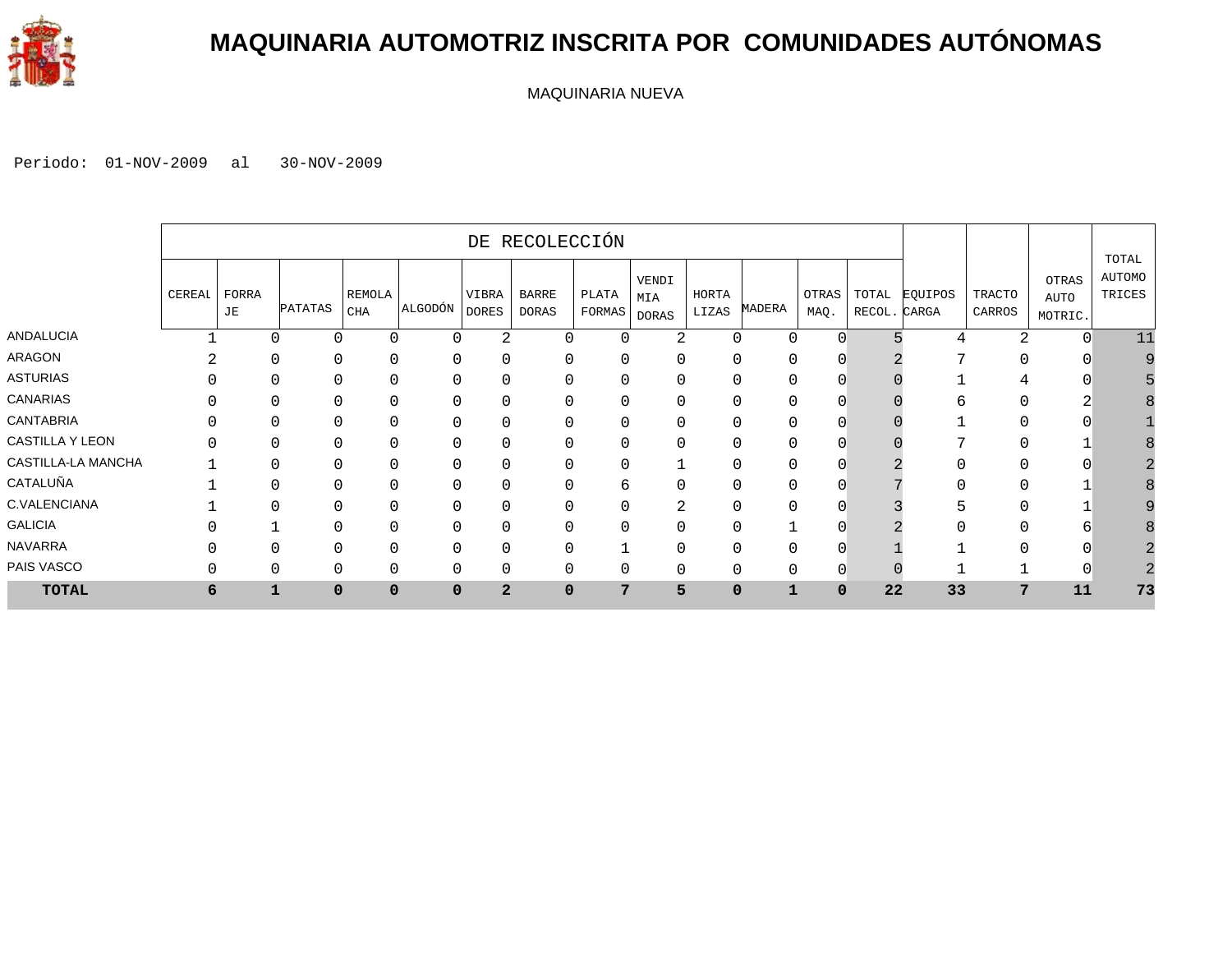

#### **MAQUINARIA AUTOMOTRIZ INSCRITA POR PROVINCIAS Y COMUNIDADES AUTÓNOMAS**

MAQUINARIA NUEVA

|                    |                |                |                |                             |                |                       | DE RECOLECCIÓN               |                        |                              |                |                |                      |                 |                  |                  |                                 |                                  |
|--------------------|----------------|----------------|----------------|-----------------------------|----------------|-----------------------|------------------------------|------------------------|------------------------------|----------------|----------------|----------------------|-----------------|------------------|------------------|---------------------------------|----------------------------------|
|                    | CEREAL         | FORRA<br>JE    | PATATAS        | <b>REMOLA</b><br><b>CHA</b> | ALGODÓN        | VIBRA<br><b>DORES</b> | <b>BARRE</b><br><b>DORAS</b> | PLATA<br><b>FORMAS</b> | VENDI<br>MIA<br><b>DORAS</b> | HORTA<br>LIZAS | MADERA         | <b>OTRAS</b><br>MAQ. | TOTAL<br>RECOL. | EQUIPOS<br>CARGA | TRACTO<br>CARROS | OTRAS<br><b>AUTO</b><br>MOTRIC. | TOTAL<br><b>AUTOMO</b><br>TRICES |
| CADIZ              | $\mathbf 0$    | $\Omega$       | $\mathbf 0$    | $\mathbf 0$                 | $\mathbf 0$    | $\Omega$              | $\mathbf{0}$                 | $\mathbf 0$            | 0                            | $\mathbf 0$    | $\mathbf 0$    | $\mathbf 0$          | $\overline{0}$  | $\mathbf{1}$     | $\mathbf 0$      | $\mathbf 0$                     |                                  |
| CORDOBA            | n              | 0              | $\mathbf{0}$   | 0                           | $\mathbf 0$    | $\mathbf{0}$          | 0                            | $\Omega$               | 2                            | 0              | $\mathbf 0$    | 0                    | $\overline{2}$  | 0                | $\Omega$         | 0                               |                                  |
| GRANADA            | C              | $\Omega$       | $\mathbf 0$    | $\Omega$                    | $\mathbf 0$    | $\mathbf 0$           | 0                            | $\mathbf 0$            | $\Omega$                     | $\mathbf{0}$   | $\mathbf 0$    | 0                    | $\overline{0}$  | $\mathbf{1}$     | $\mathbf 0$      | 0                               |                                  |
| JAEN               | C              | $\Omega$       | $\mathbf{0}$   | $\mathbf 0$                 | $\mathbf 0$    | 2                     | 0                            | 0                      | $\Omega$                     | $\Omega$       | $\mathbf 0$    | 0                    | $\overline{2}$  | $\mathbf{1}$     | $\mathbf 1$      | 0                               |                                  |
| MALAGA             | 1              | $\Omega$       | $\Omega$       | $\Omega$                    | $\mathbf 0$    | $\Omega$              | 0                            | $\Omega$               | $\Omega$                     | $\Omega$       | $\Omega$       | 0                    | $\mathbf 1$     | $\mathbf{1}$     | $\mathbf{1}$     | 0                               |                                  |
| ANDALUCIA          | $\mathbf{1}$   | $\mathbf{0}$   | $\overline{0}$ | $\mathbf{0}$                | $\overline{0}$ | $\overline{2}$        | 0                            | $\overline{0}$         | $\overline{2}$               | 0              | $\mathbf{0}$   | $\overline{0}$       | 5               | $\overline{4}$   | $\overline{2}$   | $\overline{0}$                  | 11                               |
| HUESCA             | -1             | 0              | 0              | $\mathbf 0$                 | $\mathbf 0$    | 0                     | $\mathbf{0}$                 | 0                      | 0                            | 0              | $\mathbf 0$    | 0                    | $\mathbf{1}$    | 5                | $\mathbf 0$      | $\mathbf{0}$                    |                                  |
| ZARAGOZA           | 1              | $\mathbf 0$    | 0              | $\mathbf 0$                 | 0              | 0                     | 0                            | 0                      | 0                            | $\mathbf 0$    | $\mathbf 0$    | 0                    | 1               | 2                | $\mathbf 0$      | 0                               |                                  |
| ARAGON             | $\overline{2}$ | $\mathbf{0}$   | $\mathbf 0$    | $\overline{0}$              | $\mathbf{0}$   | $\mathbf{0}$          | 0                            | $\overline{0}$         | $\overline{0}$               | $\mathbf{0}$   | $\overline{0}$ | $\mathbf 0$          | $\overline{2}$  | 7                | $\overline{0}$   | $\overline{0}$                  | q                                |
| OVIEDO             | $\mathbf 0$    | $\mathbf 0$    | $\mathbf 0$    | $\mathbf 0$                 | $\mathbf 0$    | $\mathbf 0$           | 0                            | $\mathbf 0$            | 0                            | $\mathbf 0$    | $\mathbf 0$    | 0                    | $\overline{0}$  | $\mathbf{1}$     | 4                | 0                               |                                  |
| ASTURIAS           | $\mathbf 0$    | $\mathbf{0}$   | $\overline{0}$ | $\mathbf{0}$                | $\mathbf{0}$   | $\mathbf{0}$          | 0                            | $\overline{0}$         | $\overline{0}$               | $\overline{0}$ | $\mathbf{0}$   | $\overline{0}$       | $\Omega$        | $\mathbf{1}$     | $\overline{4}$   | $\overline{0}$                  |                                  |
| LAS PALMAS DE GRAN | $\mathbf{0}$   | 0              | 0              | $\mathbf 0$                 | $\mathbf 0$    | $\Omega$              | $\mathbf{0}$                 | 0                      | 0                            | 0              | $\mathbf 0$    | 0                    | $\Omega$        | 2                | $\mathbf 0$      | 2                               |                                  |
| SANTA CRUZ DE TENE | $\mathbf{0}$   | $\Omega$       | 0              | $\mathbf 0$                 | 0              | 0                     | 0                            | 0                      | 0                            | $\mathbf 0$    | $\mathbf 0$    | 0                    | $\Omega$        | 4                | $\mathbf 0$      | 0                               |                                  |
| CANARIAS           | $\overline{0}$ | $\mathbf{0}$   | $\overline{0}$ | $\mathbf{0}$                | $\mathbf{0}$   | $\mathbf{0}$          | 0                            | $\overline{0}$         | $\overline{0}$               | $\mathbf{0}$   | $\mathbf{0}$   | $\mathbf 0$          | $\Omega$        | 6                | $\overline{0}$   | $\mathbf{2}$                    |                                  |
| SANTANDER          | $\mathbf 0$    | $\mathbf 0$    | $\mathbf 0$    | $\mathbf 0$                 | $\mathbf 0$    | $\mathbf 0$           | $\mathsf 0$                  | $\mathbf 0$            | 0                            | $\mathbf 0$    | $\mathbf 0$    | 0                    | $\overline{0}$  | $\mathbf{1}$     | $\mathbf{0}$     | 0                               |                                  |
| CANTABRIA          | $\mathbf 0$    | $\mathbf 0$    | $\overline{0}$ | $\overline{0}$              | $\mathbf{0}$   | $\mathbf 0$           | 0                            | $\theta$               | 0                            | 0              | $\overline{0}$ | $\mathbf 0$          | 0               | $\mathbf{1}$     | $\theta$         | $\mathbf 0$                     |                                  |
| LEON               | $\Omega$       | $\Omega$       | 0              | $\mathbf 0$                 | $\mathbf 0$    | $\Omega$              | $\mathbf{0}$                 | $\Omega$               | 0                            | 0              | $\mathbf 0$    | 0                    | $\Omega$        | 1                | $\mathbf 0$      | 1                               |                                  |
| PALENCIA           |                | 0              | $\Omega$       | $\Omega$                    | $\mathbf 0$    | $\mathbf{0}$          | 0                            | $\Omega$               | $\Omega$                     | $\Omega$       | $\Omega$       | 0                    | $\Omega$        | 2                | $\Omega$         | 0                               |                                  |
| SALAMANCA          |                | $\Omega$       | 0              | $\Omega$                    | 0              | $\Omega$              | 0                            | $\Omega$               | $\Omega$                     | 0              | $\mathbf 0$    | 0                    | $\Omega$        | 1                | $\Omega$         | 0                               |                                  |
| SEGOVIA            |                | $\Omega$       | $\mathbf 0$    | $\mathbf 0$                 | $\mathbf 0$    | $\Omega$              | 0                            | $\mathbf 0$            | 0                            | $\mathbf{0}$   | $\mathbf 0$    | 0                    | $\Omega$        | $\mathbf{1}$     | $\mathbf 0$      | 0                               |                                  |
| VALLADOLID         | C              | $\Omega$       | $\Omega$       | $\Omega$                    | $\mathbf 0$    | $\mathbf 0$           | 0                            | $\mathbf 0$            | 0                            | $\Omega$       | $\mathbf 0$    | 0                    | 0               | $\mathbf{1}$     | $\mathbf 0$      | 0                               |                                  |
| ZAMORA             | $\Omega$       | $\Omega$       | 0              | $\mathbf 0$                 | $\mathbf 0$    | 0                     | $\mathbf{0}$                 | $\mathbf 0$            | $\Omega$                     | $\mathbf 0$    | $\mathbf 0$    | 0                    | $\Omega$        | $\mathbf{1}$     | $\mathbf 0$      | $\mathbf{0}$                    |                                  |
| CASTILLA Y LEON    | $\overline{0}$ | $\mathbf{0}$   | $\overline{0}$ | $\mathbf{0}$                | $\mathbf 0$    | $\overline{0}$        | 0                            | $\mathbf{0}$           | $\overline{0}$               | $\mathbf{0}$   | $\mathbf{0}$   | $\overline{0}$       | $\Omega$        | 7                | $\overline{0}$   | $\mathbf{1}$                    |                                  |
| ALBACETE           | $\Omega$       | 0              | 0              | $\mathbf 0$                 | $\mathbf 0$    | $\Omega$              | 0                            | $\Omega$               | 1                            | 0              | $\mathbf 0$    | 0                    | $\mathbf{1}$    | 0                | $\mathbf 0$      | 0                               |                                  |
| CIUDAD REAL        | $\mathbf{1}$   | 0              | $\mathbf{0}$   | $\mathbf 0$                 | $\mathbf{0}$   | $\mathbf 0$           | $\mathsf 0$                  | $\mathbf 0$            | 0                            | $\mathbf 0$    | $\mathbf 0$    | 0                    | $\mathbf 1$     | 0                | $\mathbf{0}$     | 0                               |                                  |
| CASTILLA-LA MANCHA | $\mathbf{1}$   | $\overline{0}$ | $\overline{0}$ | $\overline{0}$              | $\theta$       | $\mathbf 0$           | 0                            | $\theta$               | $\mathbf{1}$                 | 0              | $\overline{0}$ | $\overline{0}$       | $\overline{2}$  | $\mathsf 0$      | $\theta$         | $\mathbf 0$                     |                                  |
| GIRONA             | 1              | 0              | 0              | $\mathbf 0$                 | $\mathbf 0$    | $\mathbf 0$           | 0                            | $\mathbf 0$            | 0                            | 0              | $\mathbf 0$    | 0                    | 1               | 0                | $\mathbf 0$      | 1                               |                                  |
| LLEIDA             | $\Omega$       | $\Omega$       | $\Omega$       | $\mathbf 0$                 | $\mathbf 0$    | $\mathbf 0$           | $\mathbf{0}$                 | 6                      | $\Omega$                     | $\Omega$       | $\Omega$       | 0                    | 6               | $\Omega$         | $\mathbf 0$      | $\mathbf 0$                     |                                  |
| CATALUÑA           | $\mathbf{1}$   | $\Omega$       | $\Omega$       | $\Omega$                    | $\overline{0}$ | $\Omega$              | $\Omega$                     | 6                      | $\Omega$                     | $\Omega$       | $\Omega$       | $\Omega$             | 7               | $\Omega$         | $\Omega$         | $\mathbf{1}$                    | 8                                |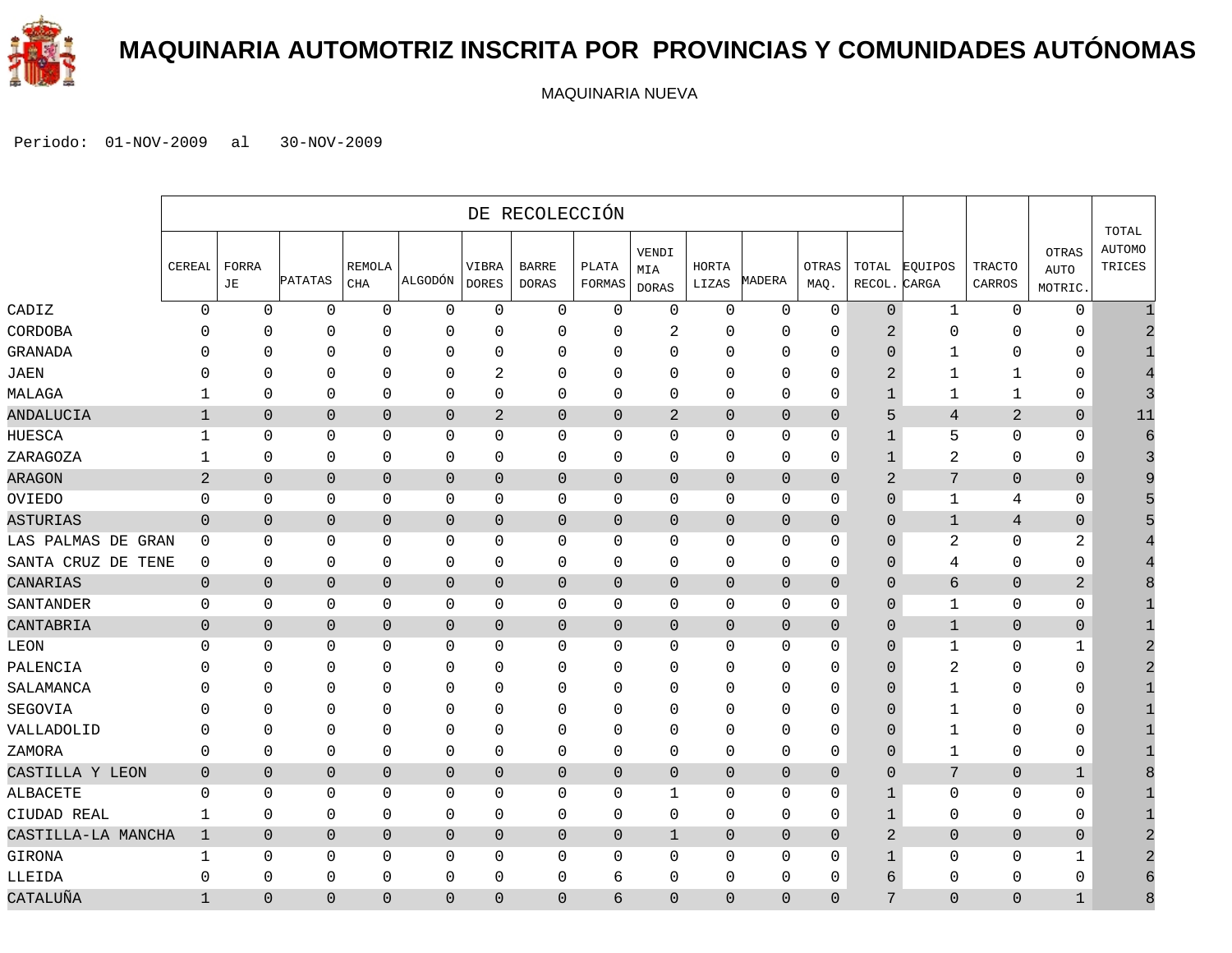

#### **MAQUINARIA AUTOMOTRIZ INSCRITA POR PROVINCIAS Y COMUNIDADES AUTÓNOMAS**

MAQUINARIA NUEVA

|              |                |                |                |                |                |                       | DE RECOLECCIÓN        |                 |                              |                |                |               |                       |                |                         |                          |                           |
|--------------|----------------|----------------|----------------|----------------|----------------|-----------------------|-----------------------|-----------------|------------------------------|----------------|----------------|---------------|-----------------------|----------------|-------------------------|--------------------------|---------------------------|
|              | CEREAI         | FORRA<br>JE    | <b>PATATAS</b> | REMOLA<br>CHA  | ALGODÓN        | VIBRA<br><b>DORES</b> | BARRE<br><b>DORAS</b> | PLATA<br>FORMAS | VENDI<br>MIA<br><b>DORAS</b> | HORTA<br>LIZAS | MADERA         | OTRAS<br>MAQ. | TOTAL<br>RECOL. CARGA | EQUIPOS        | <b>TRACTO</b><br>CARROS | OTRAS<br>AUTO<br>MOTRIC. | TOTAL<br>AUTOMO<br>TRICES |
| ALICANTE     | $\Omega$       | $\Omega$       | $\Omega$       | $\Omega$       | $\mathbf 0$    | $\Omega$              | $\Omega$              | $\Omega$        | 2                            | $\cap$         | $\Omega$       | $\Omega$      | $\overline{2}$        |                | $\Omega$                | $\mathbf 0$              |                           |
| VALENCIA     |                | $\mathbf{0}$   | 0              | $\mathbf 0$    | $\mathbf 0$    | $\mathbf 0$           | $\mathbf 0$           | 0               | 0                            | 0              | 0              | 0             |                       | 4              | 0                       |                          |                           |
| C.VALENCIANA |                | $\overline{0}$ | $\overline{0}$ | $\mathbf{0}$   | $\overline{0}$ | $\overline{0}$        | 0                     | $\Omega$        | 2                            | $\overline{0}$ | $\overline{0}$ | $\Omega$      |                       | 5              | $\Omega$                | $\mathbf{1}$             |                           |
| A CORUÑA     | $\Omega$       | $\Omega$       | 0              | $\Omega$       | 0              | $\Omega$              | $\Omega$              | $\Omega$        | $\Omega$                     |                | 0              | $\Omega$      |                       | $\Omega$       | $\Omega$                | 2                        |                           |
| LUGO         | U              | ∩              | $\mathbf{0}$   | $\mathbf{0}$   | $\mathbf 0$    | $\Omega$              | 0                     | $\Omega$        | $\Omega$                     |                | -1             | $\mathbf 0$   |                       | O              | $\mathbf{0}$            | 2                        |                           |
| PONTEVEDRA   | 0              |                | 0              | $\mathbf 0$    | 0              | $\Omega$              | 0                     | $\Omega$        | $\Omega$                     |                | 0              | $\mathbf 0$   |                       | 0              | 0                       | 2                        |                           |
| GALICIA      | $\mathbf 0$    |                | $\overline{0}$ | $\mathbf{0}$   | $\mathbf{0}$   | $\overline{0}$        | 0                     | $\overline{0}$  | $\Omega$                     | $\overline{0}$ | $\mathbf{1}$   | $\Omega$      |                       | $\overline{0}$ | $\overline{0}$          | 6                        |                           |
| NAVARRA      | $\Omega$       | $\Omega$       | 0              | $\mathbf{0}$   | $\mathbf 0$    | $\Omega$              | 0                     |                 | $\Omega$                     |                | 0              | 0             |                       |                | $\mathbf{0}$            | 0                        |                           |
| NAVARRA      | $\Omega$       | $\Omega$       | 0              | $\overline{0}$ | $\mathbf 0$    | $\overline{0}$        | 0                     |                 | $\Omega$                     | $\mathbf{0}$   | $\overline{0}$ | $\Omega$      |                       |                | $\overline{0}$          | $\mathbf{0}$             |                           |
| GUIPUZCOA    | $\Omega$       | $\Omega$       | $\mathbf{0}$   | $\mathbf 0$    | $\mathbf 0$    | $\mathbf 0$           | 0                     | $\Omega$        | $\Omega$                     | $\Omega$       | 0              | $\mathbf 0$   | $\overline{0}$        |                | $\mathbf{1}$            | $\mathbf{0}$             |                           |
| PAIS VASCO   | $\overline{0}$ | $\Omega$       | 0              | $\overline{0}$ | $\mathbf{0}$   | $\overline{0}$        | 0                     | $\Omega$        | $\Omega$                     | $\overline{0}$ | $\mathbf{0}$   | $\mathbf{0}$  | $\mathbf{0}$          |                | $\mathbf{1}$            | $\mathbf 0$              |                           |
| <b>TOTAL</b> | 6              | 1              | $\mathbf{0}$   | $\mathbf 0$    | $\Omega$       | $\overline{2}$        | 0                     | 7               | 5                            | $\mathbf{0}$   | $\mathbf{1}$   | $\mathbf 0$   | 22                    | 33             | 7                       | 11                       | 73                        |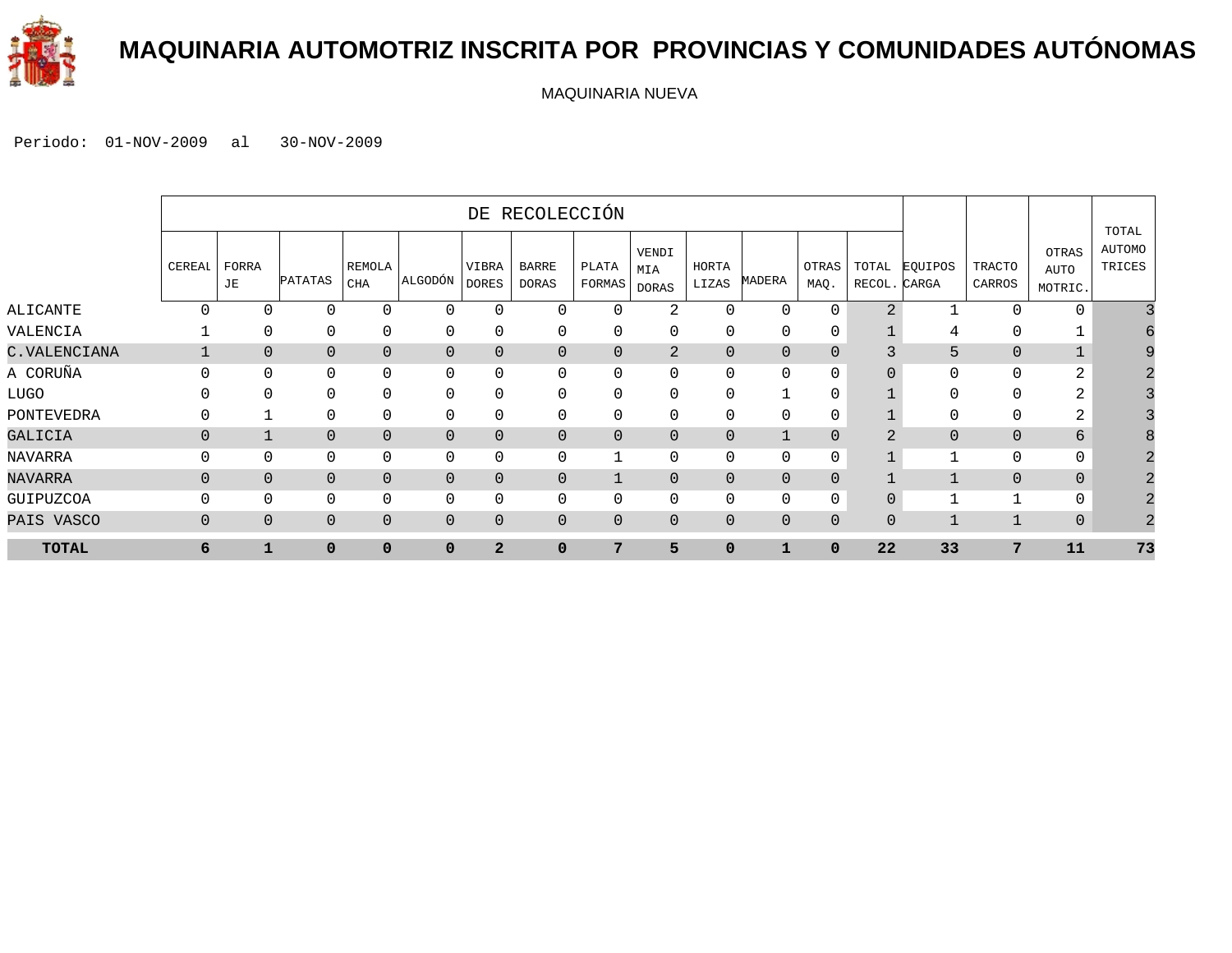

#### **MAQUINARIA AUTOMOTRIZ INSCRITA POR MARCAS**

MAQUINARIA NUEVA

|                  |          |              |              |                      |             |                       | DE RECOLECCIÓN               |                 |                              |                |             |               |                 |                  |                         |                                 |                                  |
|------------------|----------|--------------|--------------|----------------------|-------------|-----------------------|------------------------------|-----------------|------------------------------|----------------|-------------|---------------|-----------------|------------------|-------------------------|---------------------------------|----------------------------------|
|                  | CEREAL   | FORRA<br>JЕ  | PATATAS      | REMOLA<br><b>CHA</b> | ALGODÓN     | VIBRA<br><b>DORES</b> | <b>BARRE</b><br><b>DORAS</b> | PLATA<br>FORMAS | VENDI<br>MIA<br><b>DORAS</b> | HORTA<br>LIZAS | MADERA      | OTRAS<br>MAQ. | TOTAL<br>RECOL. | EQUIPOS<br>CARGA | <b>TRACTO</b><br>CARROS | OTRAS<br><b>AUTO</b><br>MOTRIC. | TOTAL<br><b>AUTOMO</b><br>TRICES |
| AGRIMAC          | $\Omega$ | $\mathbf 0$  | 0            | 0                    | $\mathbf 0$ | 0                     | 0                            | 0               | 0                            | 0              | $\mathbf 0$ | $\mathbf{0}$  | $\Omega$        | 1                | 0                       | $\overline{0}$                  |                                  |
| ANTONIO CARRARO  | $\Omega$ | 0            | $\Omega$     | 0                    | 0           | $\mathbf 0$           | $\mathbf 0$                  | 0               | 0                            | 0              | 0           | $\Omega$      | U               | $\Omega$         | $\overline{c}$          | $\Omega$                        |                                  |
| BOBCAT           | 0        | $\Omega$     | $\mathbf{0}$ | $\Omega$             | 0           | 0                     | $\mathbf 0$                  | $\mathbf 0$     | 0                            | $\mathbf 0$    | 0           | $\mathbf{0}$  | $\Box$          | 2                | 0                       | $\mathbf 0$                     |                                  |
| CARON            |          | $\Omega$     | $\Omega$     | $\Omega$             | $\Omega$    | $\mathbf{0}$          | $\mathbf 0$                  | $\Omega$        | $\Omega$                     | $\mathbf{0}$   | $\Omega$    | $\Omega$      |                 | $\Omega$         | 3                       | $\Omega$                        |                                  |
| CATERPILLAR      |          | 0            | $\Omega$     | $\Omega$             | 0           | $\mathbf 0$           | $\mathbf{0}$                 | $\Omega$        | 0                            | $\mathbf{0}$   | 0           | $\mathbf{0}$  |                 | 1                | 0                       | $\Omega$                        |                                  |
| CLAAS            |          | $\Omega$     | $\Omega$     | 0                    | 0           | 0                     | 0                            | $\mathbf 0$     | 0                            | $\mathbf 0$    | $\mathbf 0$ | $\mathbf{0}$  |                 | $\mathbf 0$      | 0                       | $\Omega$                        |                                  |
| CORMIDI          |          | $\mathbf{0}$ | $\Omega$     | $\mathbf 0$          | 0           | $\mathbf 0$           | $\mathbf 0$                  | $\mathbf 0$     | $\Omega$                     | $\Omega$       | $\mathbf 0$ | $\Omega$      | C               | 2                | 0                       | $\Omega$                        |                                  |
| DEUTZ-FAHR       |          | $\mathbf{0}$ | $\mathbf 0$  | $\mathbf 0$          | $\mathbf 0$ | 0                     | $\mathbf 0$                  | $\mathbf 0$     | 0                            | $\mathbf 0$    | $\mathbf 0$ | $\mathbf{0}$  |                 | $\mathbf 0$      | 0                       | $\mathbf 0$                     |                                  |
| ERREPPI          | ∩        | $\Omega$     | $\Omega$     | $\Omega$             | $\Omega$    | $\mathbf{0}$          | $\mathbf 0$                  | $\Omega$        | $\Omega$                     | $\mathbf 0$    | $\Omega$    | $\Omega$      | ⋂               | 1                | 0                       | $\Omega$                        |                                  |
| FARESIN          |          | $\Omega$     | $\mathbf 0$  | $\Omega$             | 0           | $\mathbf 0$           | $\mathbf 0$                  | 0               | 0                            | $\mathbf 0$    | $\Omega$    | $\mathbf{0}$  |                 | $\Omega$         | 0                       | 3                               |                                  |
| FENDT            |          | 0            | $\mathbf{0}$ | 0                    | 0           | 0                     | 0                            | 0               | 0                            | $\mathbf 0$    | 0           | $\mathbf{0}$  |                 | $\Omega$         | 0                       | $\mathbf 0$                     |                                  |
| FORT             |          | $\Omega$     | $\Omega$     | $\Omega$             | 0           | $\mathbf 0$           | $\mathbf 0$                  | $\mathbf 0$     | 0                            | $\mathbf 0$    | $\mathbf 0$ | $\Omega$      |                 | 3                | 0                       | $\Omega$                        |                                  |
| GREGOIRE         |          | $\Omega$     | $\mathbf{0}$ | 0                    | 0           | 0                     | $\mathbf 0$                  | $\mathbf 0$     | 1                            | $\mathbf 0$    | 0           | $\mathbf{0}$  |                 | $\mathbf 0$      | 0                       | $\mathbf 0$                     |                                  |
| HONDA            |          | $\Omega$     | $\Omega$     | $\Omega$             | $\Omega$    | $\mathbf{0}$          | $\mathbf 0$                  | $\Omega$        | $\Omega$                     | $\mathbf 0$    | $\Omega$    | $\Omega$      |                 | 2                | 0                       | 1                               |                                  |
| I.D.M.           |          | 0            | $\Omega$     | $\Omega$             | 0           | $\mathbf 0$           | $\mathbf 0$                  | $\Omega$        | 0                            | $\mathbf{0}$   | 0           | $\mathbf{0}$  |                 | $\Omega$         | 0                       | 2                               |                                  |
| JCB              |          | $\Omega$     | $\mathbf{0}$ | 0                    | 0           | 0                     | 0                            | 0               | 0                            | $\mathbf 0$    | 0           | $\mathbf{0}$  | $\Box$          | 2                | 0                       | 0                               |                                  |
| JOHN DEERE       |          | $\mathbf{0}$ | $\Omega$     | $\mathbf 0$          | 0           | $\mathbf 0$           | $\mathbf 0$                  | $\mathbf 0$     | 0                            | $\mathbf 0$    | $\mathbf 0$ | $\Omega$      |                 | $\Omega$         | 0                       | $\Omega$                        |                                  |
| KUHN             | $\Omega$ | $\mathbf{0}$ | $\mathbf 0$  | $\mathbf 0$          | $\mathbf 0$ | 0                     | $\mathbf 0$                  | $\mathbf 0$     | 0                            | $\mathbf 0$    | $\mathbf 0$ | $\mathbf{0}$  | n               | $\mathbf 0$      | 0                       | 1                               |                                  |
| KVERNELAND GROUP | $\Omega$ | $\Omega$     | $\mathbf{0}$ | $\Omega$             | $\Omega$    | $\mathbf{0}$          | $\mathbf 0$                  | $\Omega$        | 1                            | $\mathbf 0$    | $\Omega$    | $\Omega$      |                 | $\Omega$         | 0                       | $\Omega$                        |                                  |
| LANDER           | 0        | $\Omega$     | $\mathbf 0$  | 0                    | 0           | $\mathbf 0$           | $\mathbf 0$                  | 0               | 0                            | $\mathbf 0$    | $\Omega$    | $\mathbf{0}$  |                 | O                | $\mathbf{1}$            | $\mathbf 0$                     |                                  |
| MA¥EZ Y LOZANO   | O        | $\mathbf{0}$ | 0            | 0                    | 0           | 0                     | 0                            | 0               | 0                            | $\mathbf 0$    | 0           | $\mathbf{0}$  | $\Box$          | 4                | 0                       | $\mathbf 0$                     |                                  |
| MANITOU          | U        | $\mathbf{0}$ | $\Omega$     | $\Omega$             | 0           | $\mathbf 0$           | 0                            | $\mathbf 0$     | 0                            | $\mathbf 0$    | $\mathbf 0$ | $\Omega$      |                 | 6                | 0                       | $\Omega$                        |                                  |
| MAR              |          | $\Omega$     | $\mathbf{0}$ | 0                    | 0           | 0                     | 0                            | 0               | 0                            | $\mathbf 0$    | 0           | $\mathbf{0}$  | $\Box$          | 0                | 1                       | $\mathbf 0$                     |                                  |
| MECANO-MAR       |          | $\Omega$     | $\Omega$     | $\Omega$             | $\Omega$    | $\mathbf{0}$          | $\mathbf 0$                  | $\Omega$        | $\Omega$                     | $\mathbf 0$    | $\Omega$    | $\Omega$      |                 | 1                | $\mathbf 0$             | $\Omega$                        |                                  |
| NEW HOLLAND      |          |              | $\mathbf{0}$ | $\Omega$             | 0           | $\mathbf 0$           | $\mathbf 0$                  | $\Omega$        | 3                            | $\mathbf 0$    | 0           | $\mathbf{0}$  |                 | 3                | 0                       | $\Omega$                        |                                  |
| PAZZGLIA         |          | $\Omega$     | $\mathbf{0}$ | 0                    | 0           | 0                     | 0                            | 0               | 0                            | $\mathbf 0$    | 0           | $\mathbf{0}$  |                 | 0                | 0                       | 1                               |                                  |
| PLAMECA          |          | $\mathbf{0}$ | $\Omega$     | $\mathbf 0$          | 0           | $\mathbf 0$           | 0                            | 1               | 0                            | $\mathbf 0$    | $\mathbf 0$ | $\Omega$      |                 | $\Omega$         | 0                       | $\Omega$                        |                                  |
| R.M.H.           |          | O            | $\Omega$     | 0                    | 0           | $\Omega$              | $\mathbf{0}$                 | $\Omega$        | $\Omega$                     | $\Omega$       | O           | U             |                 | ∩                | 0                       | 2                               |                                  |
| SICMA            | ∩        | $\Omega$     | $\Omega$     | $\Omega$             | $\Omega$    | $\mathbf 1$           | $\mathbf 0$                  | $\Omega$        | $\Omega$                     | $\Omega$       | $\Omega$    | $\Omega$      |                 | $\Omega$         | 0                       | $\Omega$                        |                                  |